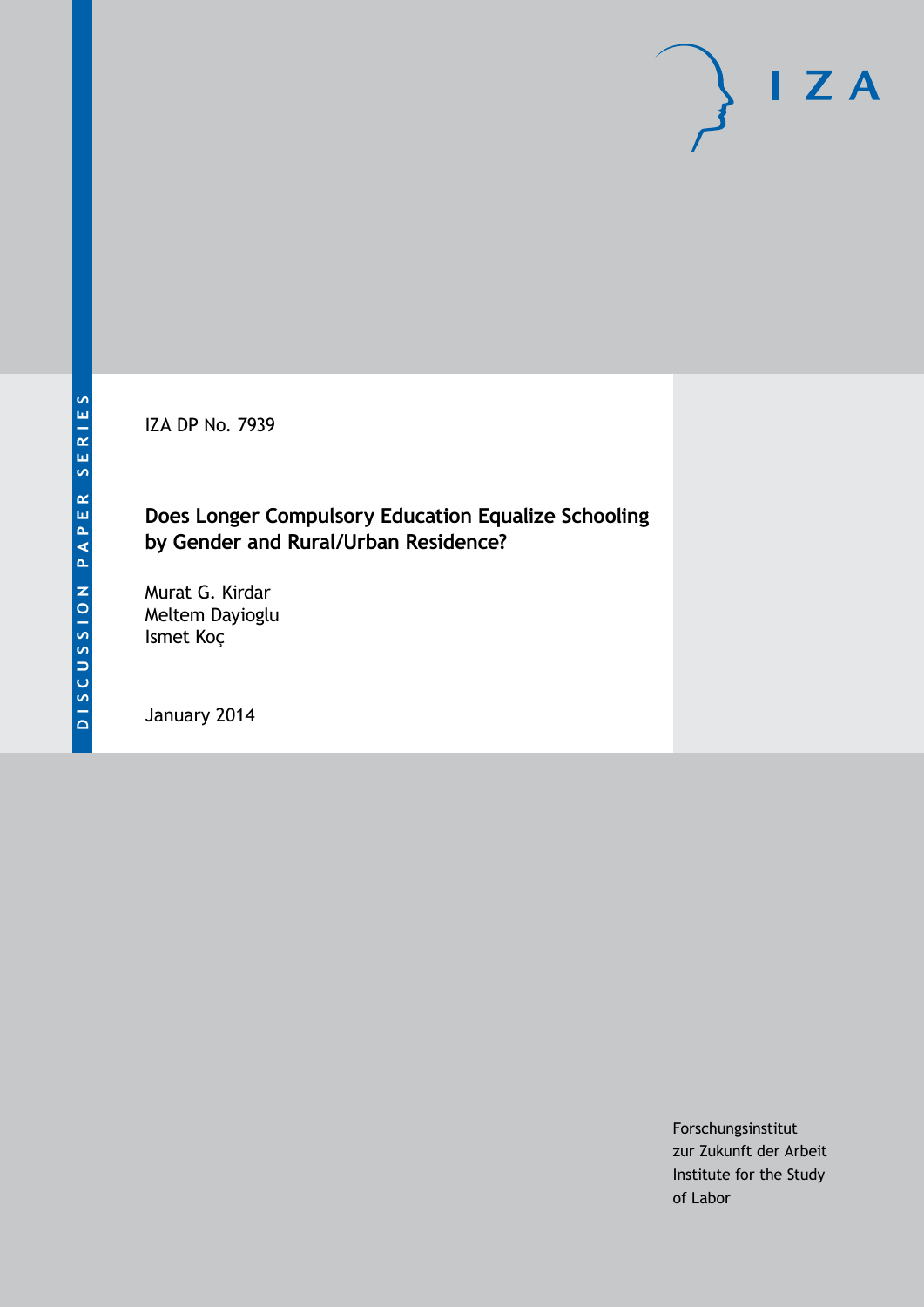# **Does Longer Compulsory Education Equalize Schooling by Gender and Rural/Urban Residence?**

### **Murat G. Kirdar**

*Middle East Technical University and IZA*

#### **Meltem Dayioglu**

*Middle East Technical University*

### **Ismet Koç**

*Hacettepe University*

Discussion Paper No. 7939 January 2014

IZA

P.O. Box 7240 53072 Bonn **Germany** 

Phone: +49-228-3894-0 Fax: +49-228-3894-180 E-mail: [iza@iza.org](mailto:iza@iza.org)

Any opinions expressed here are those of the author(s) and not those of IZA. Research published in this series may include views on policy, but the institute itself takes no institutional policy positions. The IZA research network is committed to the IZA Guiding Principles of Research Integrity.

The Institute for the Study of Labor (IZA) in Bonn is a local and virtual international research center and a place of communication between science, politics and business. IZA is an independent nonprofit organization supported by Deutsche Post Foundation. The center is associated with the University of Bonn and offers a stimulating research environment through its international network, workshops and conferences, data service, project support, research visits and doctoral program. IZA engages in (i) original and internationally competitive research in all fields of labor economics, (ii) development of policy concepts, and (iii) dissemination of research results and concepts to the interested public.

<span id="page-1-0"></span>IZA Discussion Papers often represent preliminary work and are circulated to encourage discussion. Citation of such a paper should account for its provisional character. A revised version may be available directly from the author.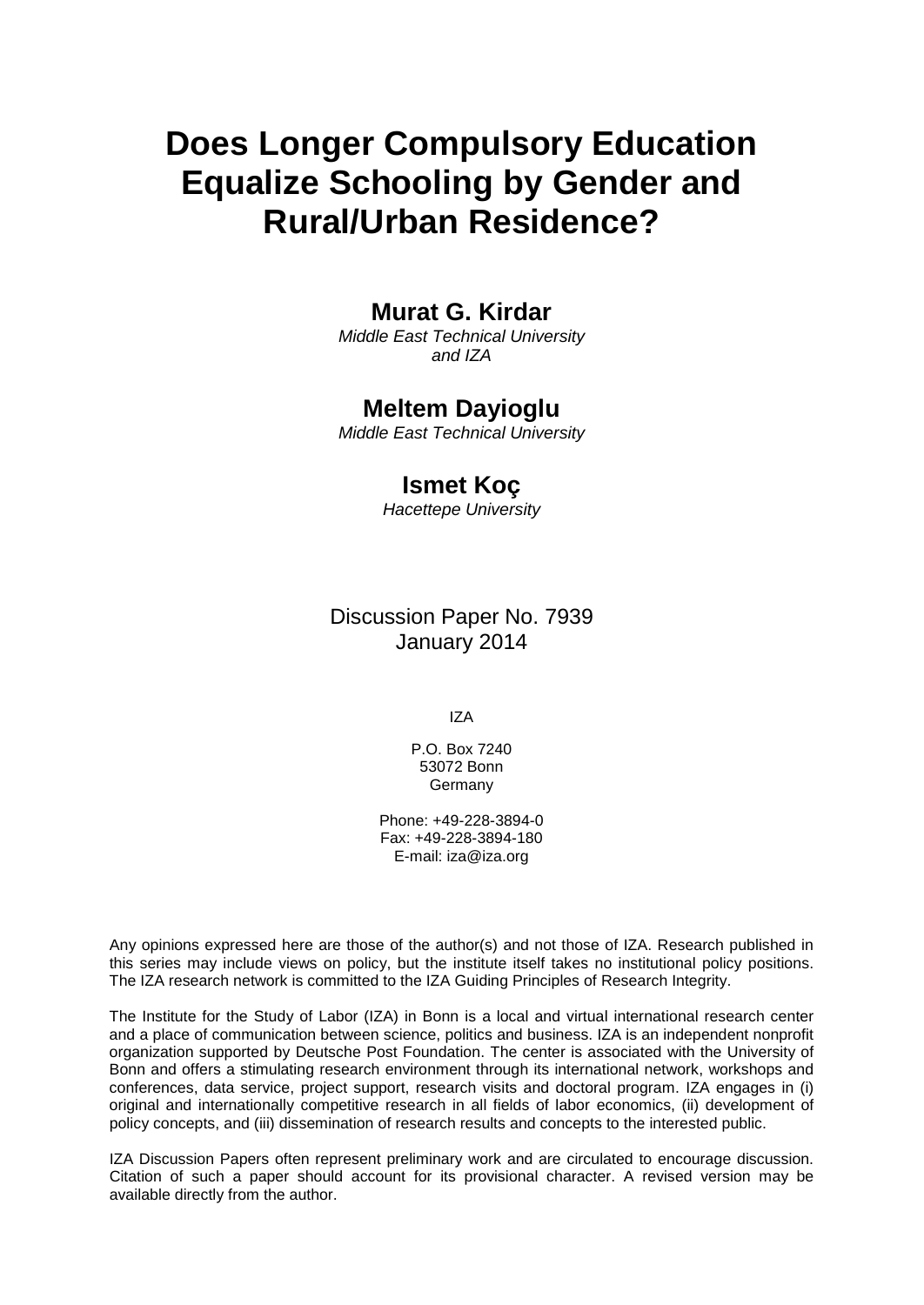IZA Discussion Paper No. 7939 January 2014

# **ABSTRACT**

## **Does Longer Compulsory Education Equalize Schooling by Gender and Rural/Urban Residence?[\\*](#page-1-0)**

This study examines the effects of the extension of compulsory schooling from 5 to 8 years in Turkey in 1997 – which involved substantial investment in school infrastructure – on schooling outcomes and, in particular, on the equality of these outcomes between men and women, and urban and rural residents using the Turkish Demographic and Health Surveys. This policy is peculiar because it also changes the sheepskin effects (signaling effects) of schooling, through its redefinition of the schooling tiers. The policy is also interesting due to its large spillover effects on post-compulsory schooling as well as its remarkable overall effect; for instance, we find that the completed years of schooling by age 17 increases by 1.5 years for rural women. The policy equalizes the educational attainment of urban and rural children substantially. The urban-rural gap in the completed years of schooling at age 17 falls by 0.5 years for men and by 0.7 to 0.8 years for women. However, there is no evidence of a narrowing gender gap with the policy. On the contrary, the gender gap in urban areas in postcompulsory schooling widens. The findings suggest that stronger sheepskin effects for men, resulting from their much higher labor-force participation rate, bring about this widening gender gap.

JEL Classification: I21, I24, I28, J15, J16

Keywords: compulsory schooling, gender, rural and urban, equality in education, regression discontinuity design

Corresponding author:

Murat G. Kırdar Department of Economics Middle East Technical University 06531 Ankara **Turkey** E-mail: [kirdar@metu.edu.tr](mailto:kirdar@metu.edu.tr)

Financial support from the Turkish Scientific and Technological Council Grant 108K251 (2008) is gratefully acknowledged. We would like to thank Harold Alderman, seminar participants at Johannes Kepler, Sabancı, Bilkent, Atilim, and Galatasaray Universities, and the participants of the Young Lives, ESPE and ERF conferences for valuable comments. The usual disclaimer holds.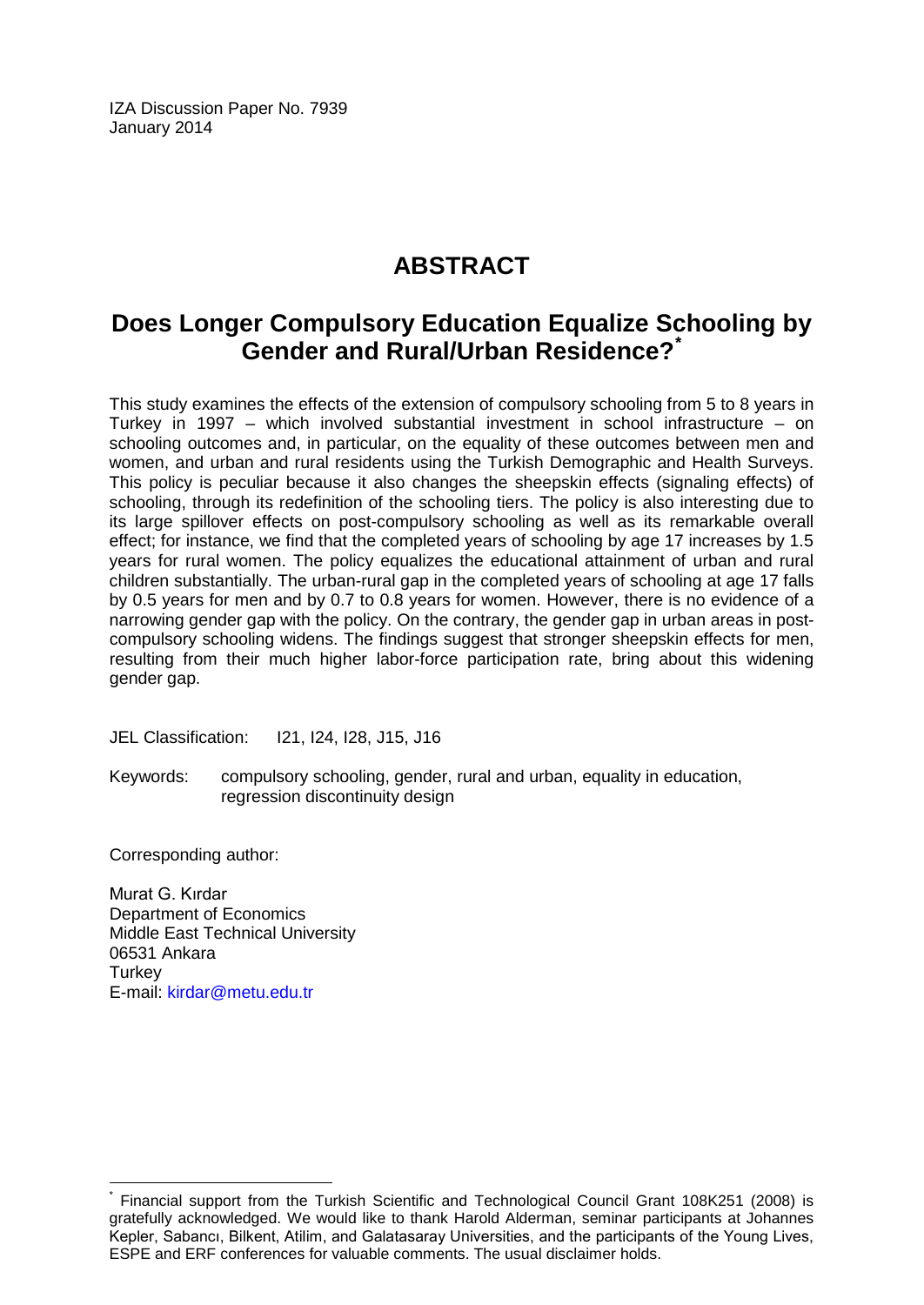### 1 Introduction

Educational attainment remains at dismally low levels in several developing countries. The fraction of children who persist to grade 5 was below 40 percent in Chad and Madagascar, below 50 percent in Angola, Ethiopia, and Rwanda in 2009 (World Bank, 2013). In addition, great disparities in schooling by gender and place of residence still exist in many parts of the world. Despite the progress made towards equality in schooling, women continue to lag behind men in many developing countries.<sup>1</sup> For instance, the gender schooling gap in primary schools exceeds 10 percentage points in Yemen, Niger, Cote d'Ivoire, Mali, and Pakistan. Rural—urban divide in schooling is another stylized fact in many parts of the developing world. Orazem and King (2008) report that urban—rural gaps around the world are even larger than the gender gaps. Gender and urban—rural disparities in schooling outcomes in Turkey–the context of this study–are also quite significant. 2

Many developing countries have implemented policies to improve schooling outcomes and to eliminate the disparities in schooling attainment across various subgroups. Demand-side policies such as conditional cash transfer programs (CCTs), voucher programs, and food-foreducation programs that aim to increase households' demand for children's schooling have been studied extensively in the literature.<sup>3</sup> Supply-side policies aim to reduce the cost of schooling by increasing school accessibility. School construction programs and free school provision are among the most commonly used supply-side interventions.<sup>4</sup> Although compulsory schooling policies–another supply-side policy–have been widely studied in developed

<sup>1</sup>Orazem and King (2008) as well as Grant and Behrman (2010) report significant improvement over time in the schooling attainment of women relative to that of men.

<sup>2</sup>According to the 1998 wave of the Turkish Demographic and Health Survey, among 11- to 15-year-old boys, while 79.4 percent of urban residents were enrolled in school, this figure was 67.1 percent among rural residents. The urban—rural gap was much wider among girls of the same age: 38.3 percent of rural residents were enrolled in school compared to 64.5 percent of urban residents.

<sup>3</sup>Studies on demand-side policies are discussed in Skoufias (2001) and Behrman et al. (2005). Ito (2006) and Behrman (2010) review studies on both demand- and supply-side policies.

<sup>4</sup>Herz and Sperling (2004) provide evidence from a large number of countries that reducing the cost of schooling–by way of cutting school fees and building schools closer to homes–disproportionately improves the schooling of girls. Free universal schooling implemented in many parts of Africa is generally found to more favorably affect the schooling of girls than of boys. For instance, Deininger (2003) finds an overall increase in primary school enrollment following the implementation of free schooling in Uganda, with marked reduction in gender disparities. Osili and Long (2008), studying the Nigerian tuition-free primary education program, find significant gains (1.5 additional years of schooling) for women. However, Lucas and Mbiti (2012), examining the primary school completion rates in Kenya, find that the free primary education program, in fact, widens the gender schooling gap.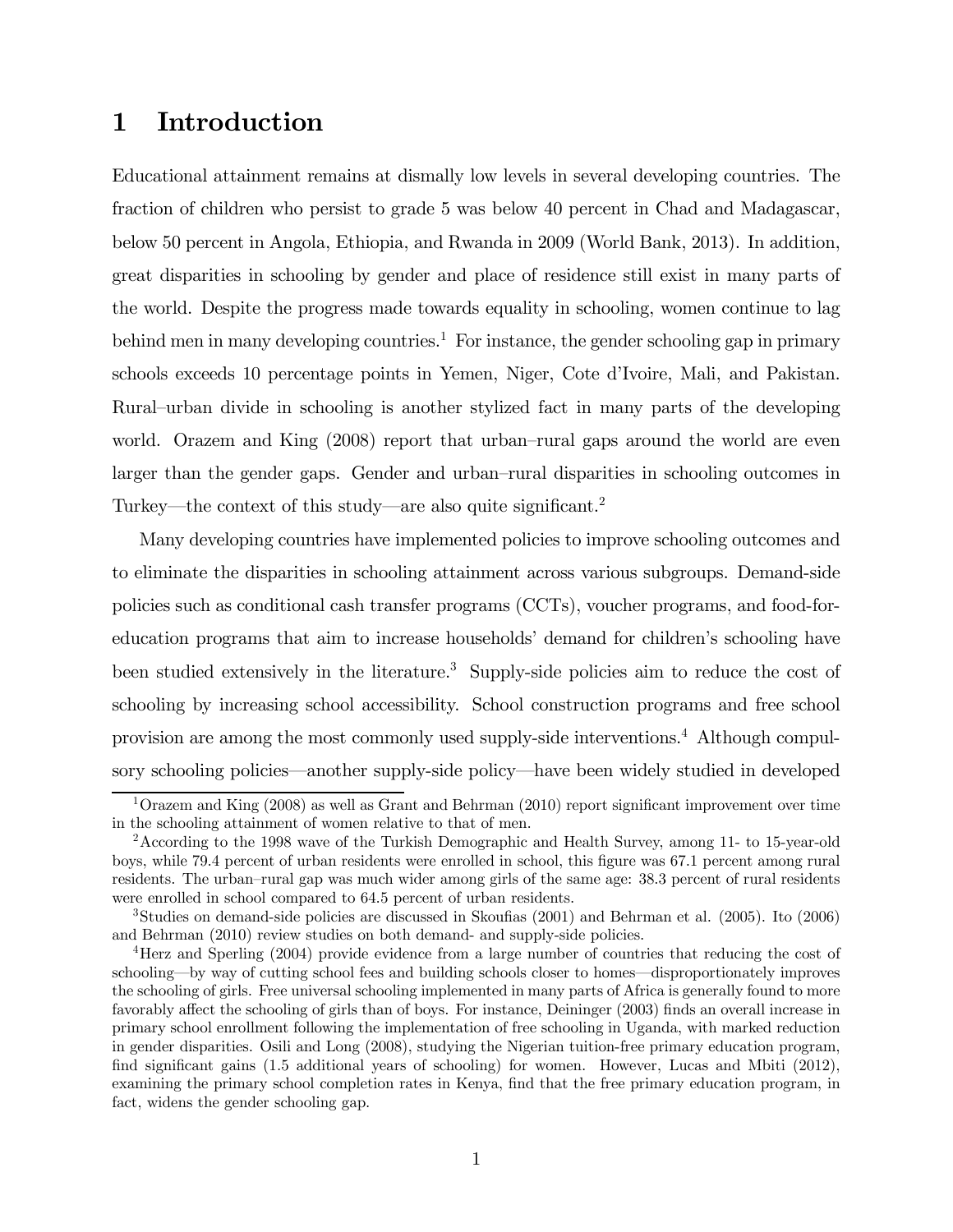country contexts, not much is known about their effects in developing countries. In this paper, we investigate how the extension of compulsory schooling from 5 to 8 years in Turkey in 1997 affects schooling attainment by gender and urban/rural residence and whether this schooling reform narrows or further exacerbates the existing differences across these groups.

The compulsory schooling reform in Turkey is different from those implemented in several developed countries in that it involves a substantial investment in schooling infrastructure to ensure universal accessibility in the newly compulsory grade levels, which is certainly a requirement of any compulsory schooling policy. In this sense, it is similar to the school construction policies in some developing countries previously examined in the literature (Duflo, 2001; Handa, 2002), although the Turkish policy also involves costs of non-compliance.<sup>5</sup> Effects of compulsory schooling policies on schooling outcomes are rarely studied in developing countries. An exception is Taiwan's 1968 education reform, which increased tuition-free compulsory schooling from 6 to 9 years. Spohr (2003) finds the initial effect of the reform to be smaller for girls than for boys, while in a later study, Tsai et al. (2009) find a reduction in the gender schooling gap due to the policy. Although there is a much wider literature on the effects of compulsory schooling on education in developed countries, this literature does not investigate whether there is a differential policy effect across various subpopulations presumably because, unlike it is in Turkey, compliance with the policy is generally very high and there are no strong policy spillover effects on the post-compulsory schooling years in these countries.<sup>6</sup>

Numerous studies around the world show that compulsory schooling has beneficial causal effects on several labor market and demographic outcomes.<sup>7</sup> Although most of these studies

 $5D$ uflo (2001) finds that the school construction program in Indonesia increases school enrollment among 7- to 12-year-olds from 69 to 83 percent and the average years of schooling by 0.12—0.19 years. The program effect is particularly favorable in sparsely populated regions. Handa (2002), examining the school construction effort in rural Mozambique, finds that while having a school in the village increases the probability of both boys' and girls' primary school enrollment by 20 percentage points, the number of schools in administrative posts–units encompassing villages–affect boys' school enrollment but not girls'.

<sup>&</sup>lt;sup>6</sup>These studies find that the enactment of compulsory schooling or of its extension results in higher schooling attainment (see, e.g., Angrist and Krueger [1991], Acemoğlu and Angrist [2001], Brunello et al. [2009]).

<sup>&</sup>lt;sup>7</sup>It increases earnings (Angrist and Krueger, 1991; Acemoğlu and Angrist, 2001) and lifetime wealth (Oreopoulos, 2007), boosts economic growth and improves intergenerational income distribution (Eckstein and Zilcha, 2002), and improves schooling (Oreopoulos et al., 2006) and health (Chou et al., 2010) of future generations. It also reduces wage inequality (Brunello et al. 2009), crime (Lochner and Moretti, 2004), and teenage fertility (Black et al., 2008).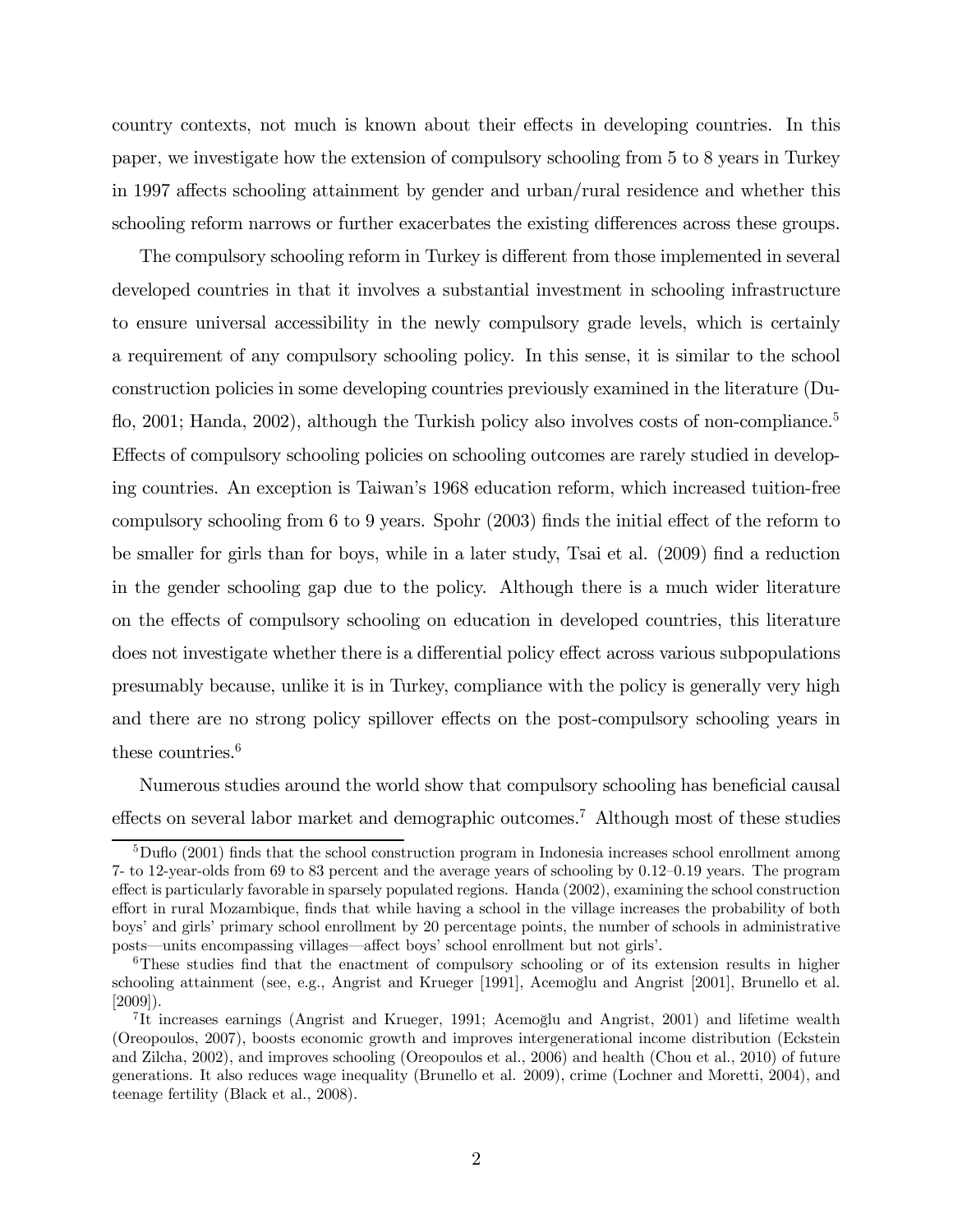are for developed countries, the benefits of compulsory schooling could be even higher in developing countries because first, human capital is scarcer in developing countries and second, students who are compelled to complete additional years of schooling are less likely to come from the lower end of the ability distribution due to the much lower enrollment rates in developing countries.<sup>8</sup> Compulsory schooling could also improve equity in educational outcomes as it forces everyone, albeit imperfectly, to complete a minimum level of schooling. In addition, the fall in the price of schooling–due to the substantial investment in schooling infrastructure–could benefit girls more than boys and rural areas more than urban areas because the price elasticity of schooling demand is found to be higher for girls and for rural residents (Schultz, 1985; Lavy, 1996; Alderman and Gertler, 1997; Orazem and King, 2008). Equalizing educational outcomes by gender and rural/urban residence is important for both equity and efficiency reasons. Schultz (2002) highlights the particular benefits of investing in women's schooling, such as better child health and schooling as well as reduced fertility.<sup>9</sup> Other studies show that investing in human capital in less-developed regions has higher returns, which implies that improving schooling outcomes in rural areas could be beneficial for efficiency reasons as well.<sup>10</sup>

A key distinguishing feature of the compulsory schooling policy in Turkey is that it alters the sheepskin effects of schooling (i.e., the signaling effects of schooling, Spence [1973]) through its redefinition of the number of years of schooling required to obtain various diplomas. Acquiring a primary school diploma requires the completion of grade 5 before the policy, but the completion of grade 8 after the policy. The completion of grade 8 would give the students a secondary school diploma before the policy. Hence, the returns on the

<sup>&</sup>lt;sup>8</sup>In fact, Psacharopoulos (1994) reports higher wage returns on education in developing countries than in developed countries; however, these estimates are not based on exogenous changes in schooling. There is a wide literature that reports, in developing-country contexts, positive effects of education on market as well as non-market productivity. While admitting that the estimated effects in this literature might suffer from biases due to unobserved heterogeneity, Strauss and Thomas (1995, p. 1886) state that the conclusion regarding the beneficial effects of schooling is unlikely to be overturned once unobserved heterogeneity is duly accounted for.

<sup>9</sup>Thomas and Strauss (1992) show that mothers' education improves child health through its effect on the quality of child care provided by the mother and the mother's ability to mitigate adverse shocks. Lillard and Willis (1994) find that mothers' schooling has a stronger positive effect on daughters' schooling, compared to fathers' schooling, in Malaysia.

 $10$ Fleisher et al. (2010) finds that investing in human capital has higher returns in the less-developed regions of China. Mejia and St-Pierre (2008) show that unequal opportunities in education could lead to a lower level of average human capital even when there are no financial constraints.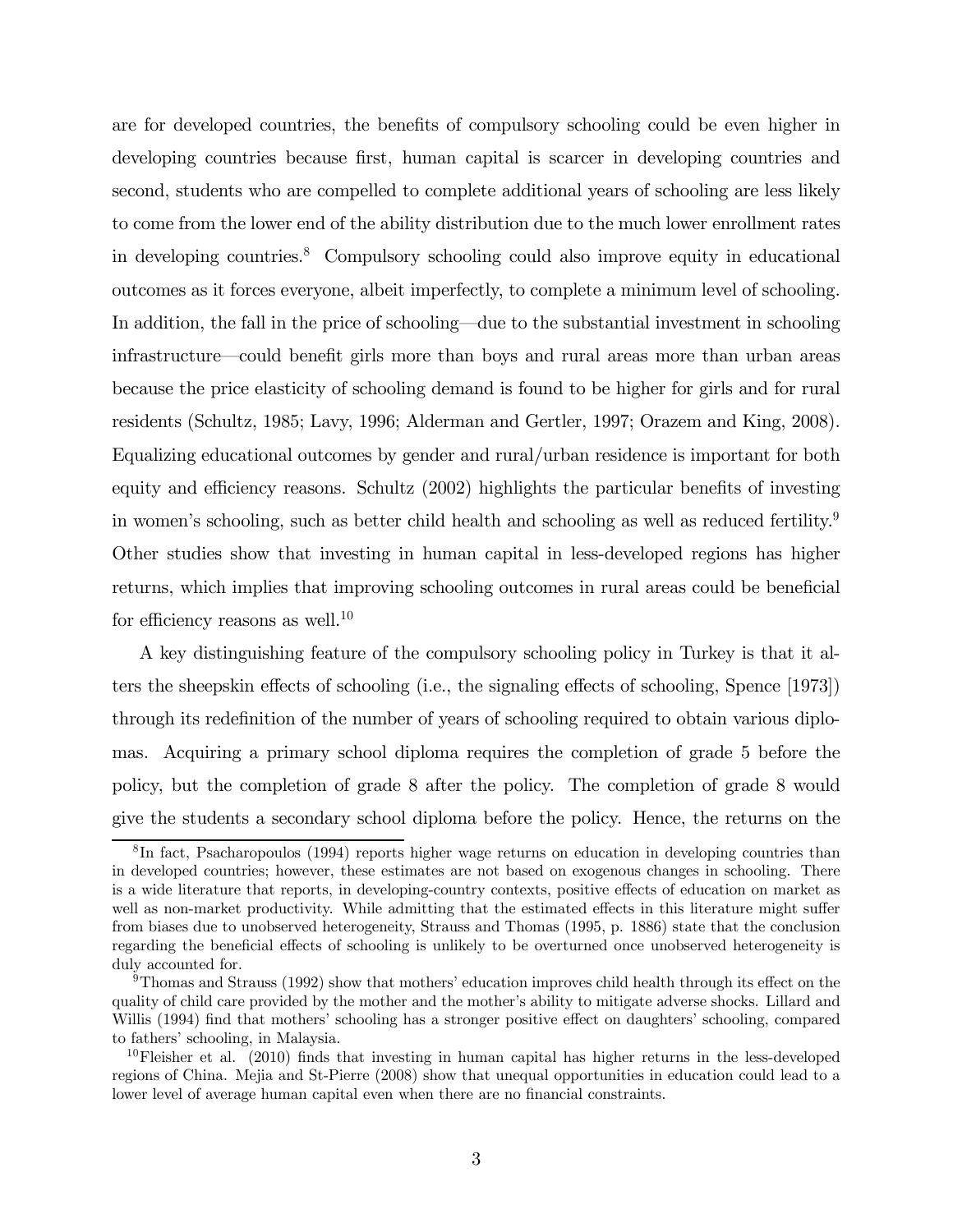completion of both grade 5 and grade 8 of schooling fall with the policy due to the loss of the sheepskin effects of acquiring a primary school diploma and a secondary school diploma, respectively. In other words, while the productivity effects conditional on years of schooling do not change, the sheepskin effects conditional on years of schooling change. Since the sheepskin effects are more important for men than for women–due to the much lower labor-force participation of women in Turkey–and in urban areas than in rural areas–due to much higher self-employment in rural areas–the sheepskin effects could counteract the equalizing effect of the policy on schooling disparities by gender and rural/urban residence.

Another interesting feature of our policy is the magnitude of its impact on the student body. The number of students in grades 1 to 8 increased from about 9 million to 10.5 million within a period of three years following the policy: a 15-percent rise compared to the 1 percent fall in the preceding three years. This is due to both the large number of additional years that are made compulsory (3 years) and the high drop-out rate in non-compulsory schooling grades before the policy.<sup>11</sup> Even more interesting is the huge spillover effects of the policy on post-compulsory schooling. These make the 1997 compulsory-schooling policy in Turkey one of the education policies with the highest impact on enrollment ever examined.

In our empirical analysis, we use the 2003 and 2008 Demographic and Health Surveys data for Turkey, which are nationally representative. The key feature of our dataset is that it includes information on childhood place of residence at age 12; therefore, we are able to identify urban—rural residence at the age at which individuals in our sample make their schooling decisions. In the identification of the policy effect by gender and rural/urban residence, we compare the birth-cohorts that are affected by the policy with those that are not within a regression discontinuity design, where we allow the time trends in schooling outcomes to be different before and after the discontinuity. We use various subsamples–defined by gradually taking narrower time intervals around the discontinuity–and various polynomial specifications conditional on the width of the time interval. Checking the robustness of our findings using this gradual clustering of the sample around the discontinuity makes our identification strategy similar to a non-parametric approach.

The features of the experiment in our study allow for a clean identification. First, the

 $11$ In 1997, just before the implementation of the policy, the net enrollment rate in secondary schooling, the first level of non-compulsory schooling, was only 52 percent (World Bank).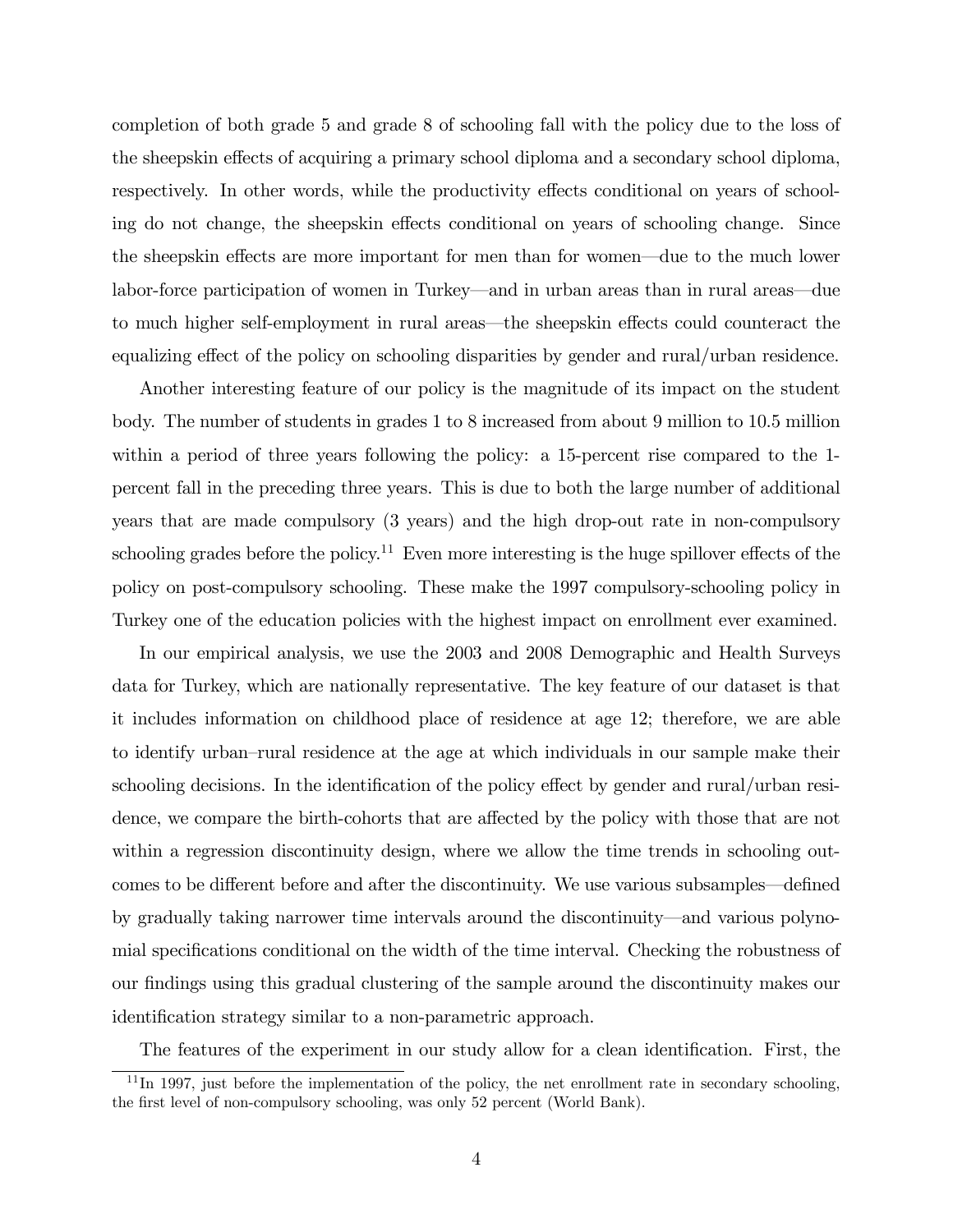policy is independent of potential schooling outcomes because the implementation of the policy was unexpected and its timing was a result of the surprising political developments of the period. Second, as stated earlier, the effect of the policy is realized in a short period of time and is huge in magnitude. Third, there are no concerns about endogenous program placement and participation–unlike in several other similar program evaluation studies in developing countries–due to the universal nature of the policy.

We find that the policy has a tremendous impact on the schooling attainment of all subgroups. For instance, the completed years of schooling at age 17 increases by about 1.3 years for rural men and by about 1.5 years for rural women (the most disadvantaged group). Moreover, an important part of this improvement comes from the spillover effects of the policy on the completion of non-compulsory high school grade levels. The policy equalizes the educational attainment of urban and rural children substantially. The urban—rural gap in the completed years of schooling at age 17 falls by 0.5 years for men and by 0.7 to 0.8 years for women. However, there is no evidence of a narrowing gender gap as a result of the policy. On the contrary, we find that the gender gap in urban areas in post-compulsory schooling (grades 9 to 11) increases. Within a conceptual framework of human capital investment decisions, this finding can be rationalized only by the stronger sheepskin effects for men in urban areas, resulting from the substantial difference in the labor-force participation rates of men and women. This implies that lowering the cost of schooling, by providing free and accessible schooling, is not sufficient to eradicate the gender gap in Turkey, despite its substantial positive effect on girls. School availability must be combined with other policies that especially target girls to eradicate the gender gap.

The rest of the paper is organized as follows. Next, we explain the education system as well as the new compulsory schooling policy in Turkey. In Section 3, we discuss the conceptual framework for the interpretation of our findings. In Section 4, we present the data and descriptive statistics. In Section 5, we discuss the identification method and estimation. This section is followed by a presentation of the results in Section 6. Section 7 concludes.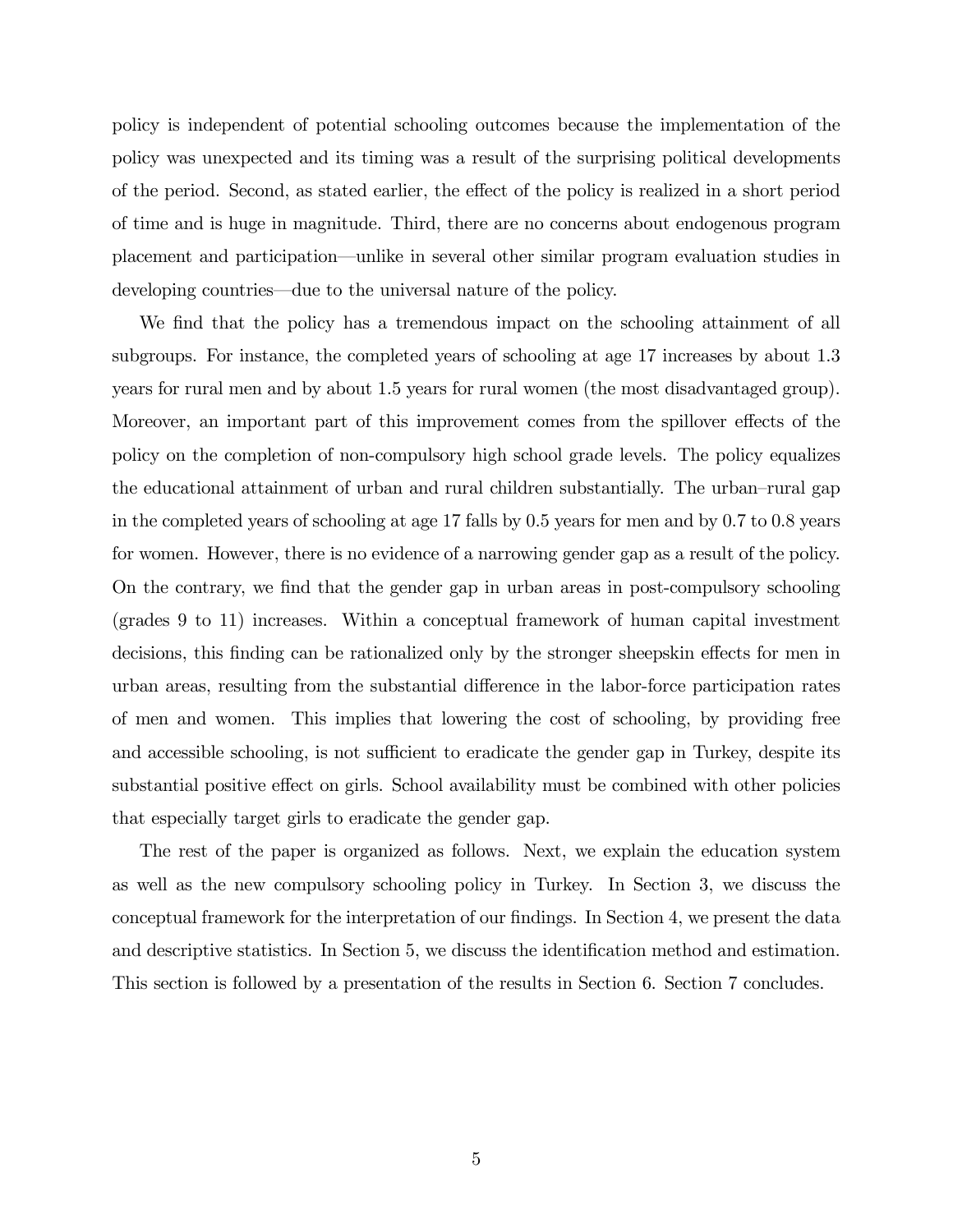# 2 Education System in Turkey and the New Compulsory Schooling Policy

Prior to 1997, the education system in Turkey was built on a 5+3+3 system, which meant five years of compulsory primary, three years of non-compulsory lower secondary, and three years of upper secondary schooling. In 1997, the government of Turkey increased compulsory education from five to eight years by merging the first two levels under the umbrella of basic education. Although the extension of compulsory schooling was not a new issue, its enactment in the summer of 1997 was politically motivated. The secular government at the time seized the opportunity to curb religious education by extending compulsory schooling.<sup>12</sup> The Turkish Ministry of National Education (MONE) reacted to the challenge of accommodating new students by expanding the number of classes in existing schools, by bussing rural children to nearby schools, and by constructing boarding schools primarily for children living in distant rural areas.<sup>13</sup> MONE's share in the public investment budget, which was around 15 percent in 1996 and 1997, jumped to 37.3 percent in 1998 and remained high at around 30 percent until 2000 (see Appendix Table A1).

Figure 1 depicts the changes in the student population in basic education (8-years of schooling) in rural and urban areas in panels (a) and (b), respectively. Since the policy did not bind the students who finished the fifth grade in the 1996-97 school year, which earned them a primary school diploma, the jump in the 6th grade student population took place for the first time in the 1998-99 school year. From the 1997-98 school year to the 2000-01 school year, the number of students in urban areas increased from around 6.75 to 7.67 million–a

<sup>&</sup>lt;sup>12</sup>This fulfilled their goal in two ways. First, it eliminated lower secondary religious schools (*Imam-Hatip*), where both religious and secular courses were given, by making this level a part of compulsory secular schooling. While Imam-Hatip schools were originally established to train government-employed imams, the students in these schools could go on to secular education and major in any field at university. In the 1996-97 school year, 11.5 percent of male and 13.1 percent of female secondary school students were enrolled in this type of schools. Almost all of these schools were in urban areas; less than 1 percent of rural children were enrolled in these schools. Second, the new policy delayed enrollment in Quranic Studies, which involved only religious education but could be done only after the completion of compulsory schooling, by an additional three years.

<sup>&</sup>lt;sup>13</sup>In urban areas, the high lower secondary school attendance prior to the extension of compulsory schooling meant that physical capacity was already there, which could be used more efficiently to accommodate the rising demand through practices like the double-shift system, where some children go to school in the morning and some in the afternoon. Even without such schemes, the merging of primary and lower secondary schools probably increased the efficiency at which the existing capacity could be used.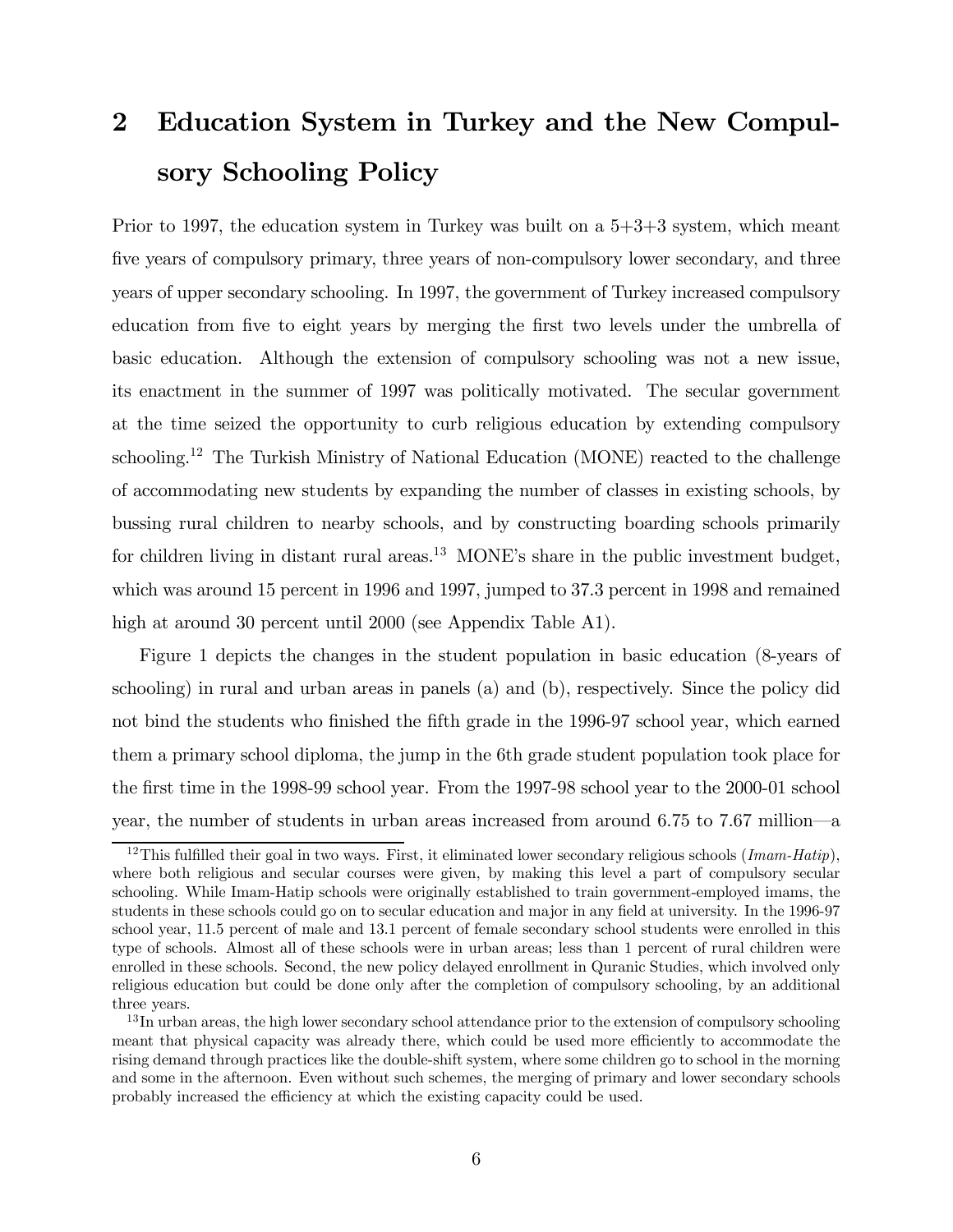13.7-percent increase–compared to the 1.8-percent increase in the preceding 3-year interval and the 0.5-percent increase in the succeeding 3-year interval. The number of students in rural areas rose from around 2.35 to 2.8 million over the same period, which is equivalent to a 20-percent increase compared to the 7-percent fall in the preceding 3-year interval and the 1.4-percent fall in the succeeding 3-year interval (due to rural to urban migration).

Figure 2 suggests that not only compulsory school attendance but also high school attendance was favorably affected by the policy in both rural and urban areas. The number of high school students in urban areas increased from 2.27 million in the 2000-2001 school year to 2.88 million in the 2003-2004 school year, which is equivalent to a 27-percent increase, in contrast to the 10.5-percent increase in the preceding 3-year interval. Note that the 10.5 percent increase in the preceding 3-year interval is also influenced by the policy as this period is after the announcement of the policy. The increase in high school enrollment in the 3-year interval before the announcement of the policy was 3.5 percent. Similarly, the number of high school students in rural areas displays a much larger increase between the 2000-01 and 2003-04 school years, when the first cohort forced to attend the 6th grade reaches high school age.

MONE utilized two key instruments in the implementation of the new policy: bussing rural children to nearby schools and the construction of boarding schools at the basic education level. Figure 3 shows the dramatic change in the number of children bussed to school, which rose from 127,683 students in the 1996-97 school year (before the policy) to 621,986 students in the 1999-2000 school year. This change accounts for most of the remarkable increase in the number of students in compulsory education in rural areas, given in Figure 1. With this grand bussing scheme, several small schools in rural areas that could not provide the facilities for all grades from 1 to 8 were closed.

The other key instrument that MONE utilized in the implementation of the new policy was the construction of boarding schools that housed all grade levels (1 through 8) and were free of charge. Figure 4 illustrates the changes in the number of these schools and in the number of students attending them over time. In the 1996-97 school year, 34,465 students were enrolled in these schools. This number increased to 281,609 in the 2001-02 school year. These boarding schools, as well as the bussing scheme, would substantially decrease the cost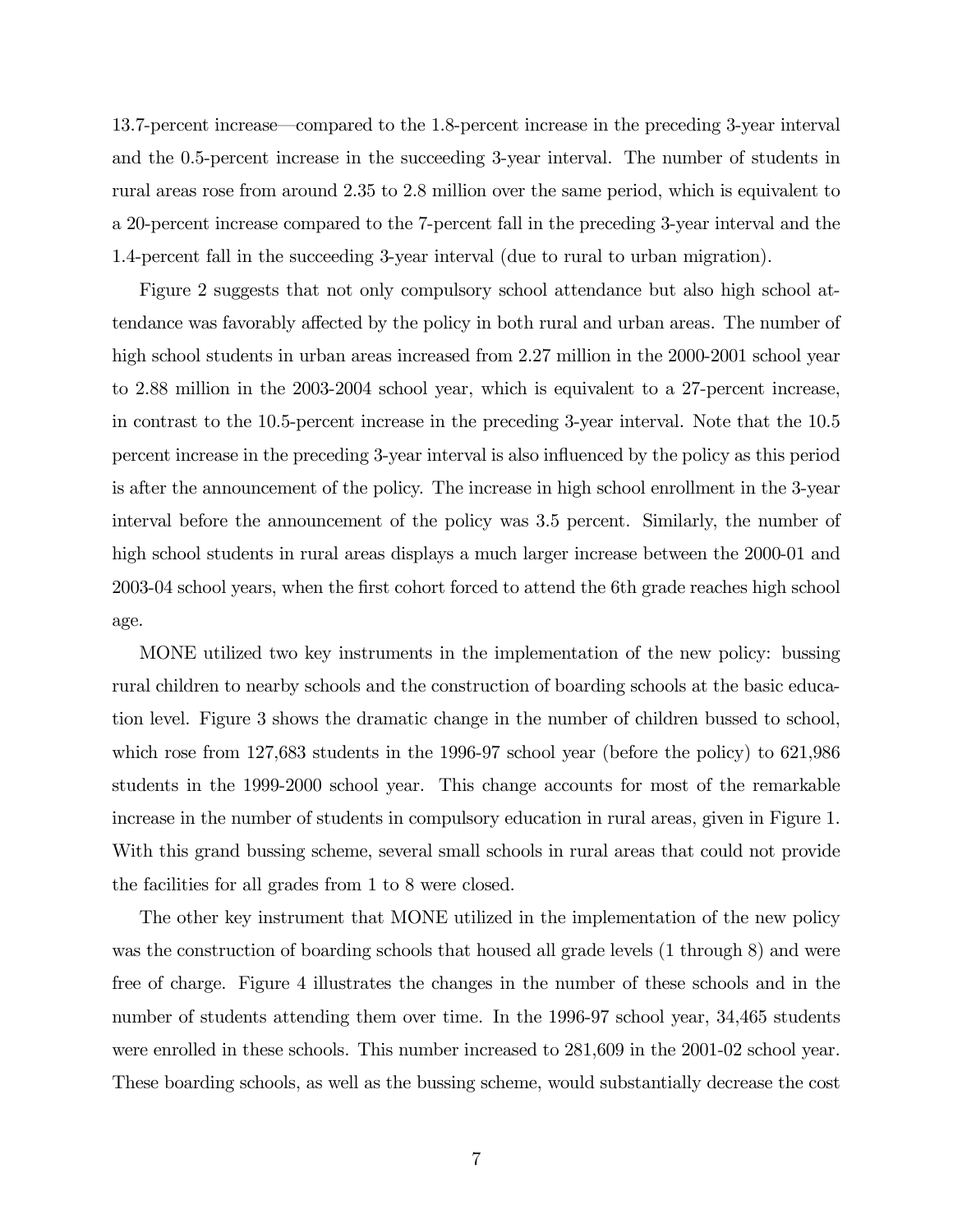of schooling in grades 6 to 8 (the new compulsory grade levels) because these schooling levels were not locally available in most rural areas prior to the policy, which meant that children had to travel to the nearest town or live with relatives residing in towns to attend these grade levels.

Next, we examine the expansion in the number of classrooms with the policy. This increase results from the construction of new schools, including boarding schools, as well as from the expansion of the capacity of the existing schools. Figure 5 shows that there was a substantial increase in the total number of classrooms with the policy in both rural and urban areas. Before the policy, between the 1991-92 and 1997-98 school years, the number of classrooms in urban areas ranged between 150,000 and 170,000. After the policy, the number of classrooms in urban areas increased from 169,202 in the 1997-98 school year to 218,093 in the 2001-02 school year. After the 2001-02 school year until the 2004-05 school year, the number of classrooms in urban areas was again relatively stable at around the 210,000—230,000 range.

Before the policy, there was a steep decline in the number of classrooms in rural areas due to the rapid rural to urban migration in Turkey. In fact, the number of classrooms in rural areas decreased from 219,162 in the 1991-92 school year to 148,516 in the 1997-98 school year. The fall in the number of students continued in the first year after the law went into effect due to the closure of some rural schools and the bussing of children to more central localities. Nonetheless, the number of classrooms climbed back up from 135,717 in the 1998-99 school year to 170,046 in the 2002-03 school year as MONE increased its investment budget. After the 2002-03 school year, the number of classrooms in rural areas reverted back to its pre-policy downward trend, with the continuing outmigration from rural areas, and fell to 152,343 in the 2005-06 school year.

We also examine the change in the number of classrooms in high schools in order to see whether the capacity in high schools could meet the rising demand as the number of students reaching high school grade levels surged with the new compulsory schooling policy. As can be seen in Appendix Figure 1, there is a noteworthy rise in the number of classrooms in high schools after the 1997-98 school year in both rural and urban areas.

Finally, we examine the changes in certain measures of school quality as deterioration in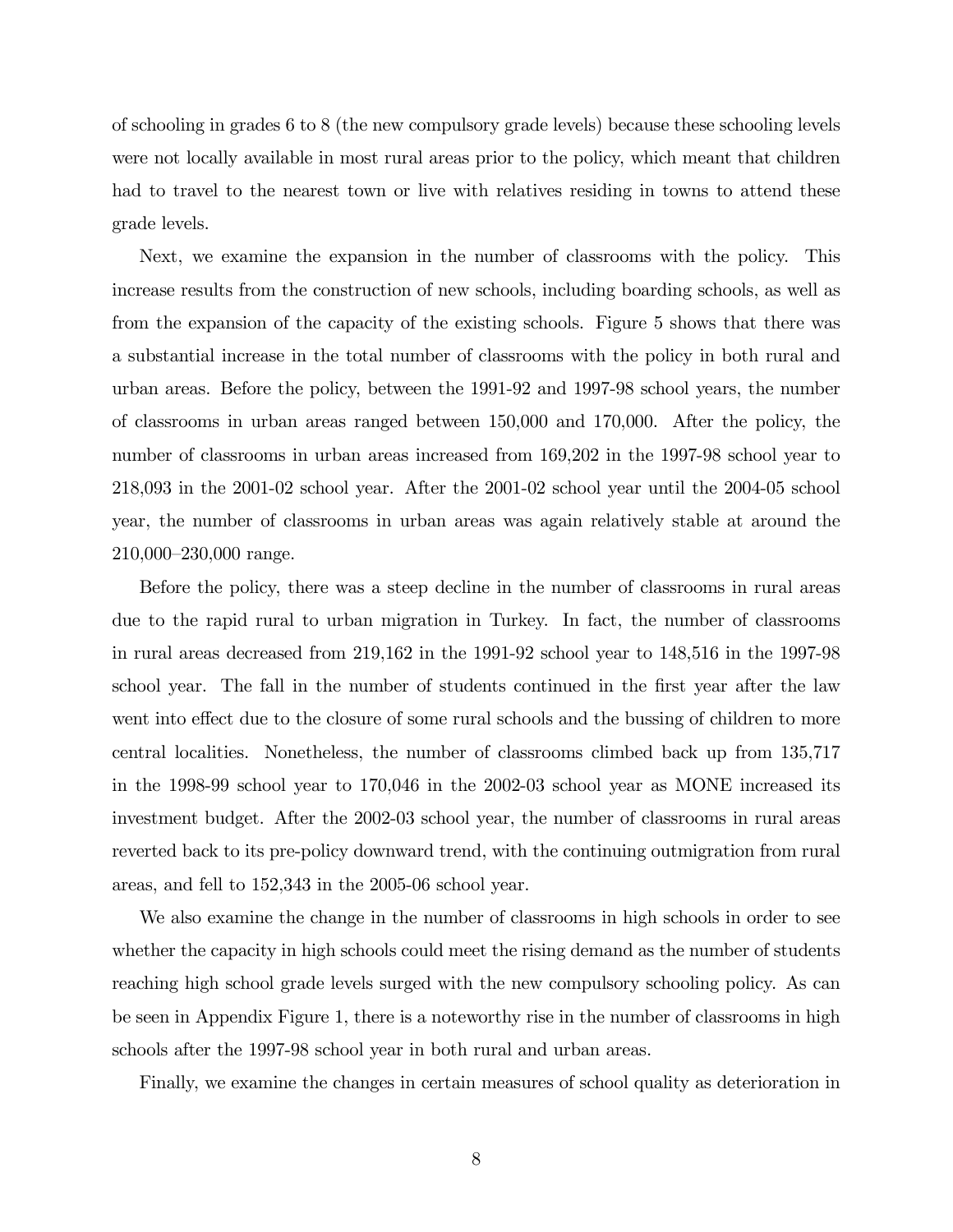school quality could affect enrollment, as well as human capital accumulation of students. The student-to-classroom ratio increased during the first few years after the policy. (There had already been a slightly rising trend before the policy.) It rose from 28.6 in the 1997-98 school year to 31.2 in the 1999-2000 school year. However, as MONE's investments materialized, this ratio fell back to 28.3 in the 2001-02 school year and kept declining. On the other hand, MONE was able to adjust the number of teachers immediately. The studentto-teacher ratio remained constant at around 30 in the first few years after the policy, and started decreasing after the 2000-01 school year, falling below 28 by the 2002-03 school year. Therefore, there is no significant detrimental effect of this policy on school quality.

### 3 Conceptual Framework

In a standard model of optimal schooling investment decisions, where individuals maximize lifetime earnings, extending compulsory schooling would only decrease individuals' welfare because it restricts choice. Nonetheless, there are a number of motivations for longer compulsory schooling. First, individuals could make suboptimal decisions due to financial constraints, especially in developing countries, and compulsory schooling–by providing free schooling and thereby, lowering the price of schooling—prevents this to some degree.<sup>14</sup> Second, there are positive externalities of schooling, which individual decision making does not account for. Third, in socially conservative countries, there are frequently adverse cultural and social norms, which increase the costs of children's schooling from their parents' perspective, resulting in sub-optimal choice for the child when the goals of the parents and children do not overlap. Fourth, children as well as their parents, especially in poorer countries, may lack information and underestimate the returns to education.<sup>15</sup> Finally, children may make irrational decisions; for instance, they may be myopic (see, e.g., Laibson, 1997; O'Donoghue

<sup>14</sup>As outlined by Orazem and King (2008), in a model of local schooling market where both demand and supply factors are at work, we can interpret the expansion of compulsory schooling–and the mandatory provision of grades 6 to 8 to all children by the state–as a full subsidy on school provision. Orazem and King show that such a subsidy unambiguously increases schooling and decreases its price.

<sup>&</sup>lt;sup>15</sup>There is evidence for this in developed-country settings. For instance, Dominitz et al. (2001) report, for the US, that students' expectations about returns on schooling are often very much off the mark. Eckstein and Wolpin (2000) find that drop-outs in the US are those who anticipate very little reward from graduation.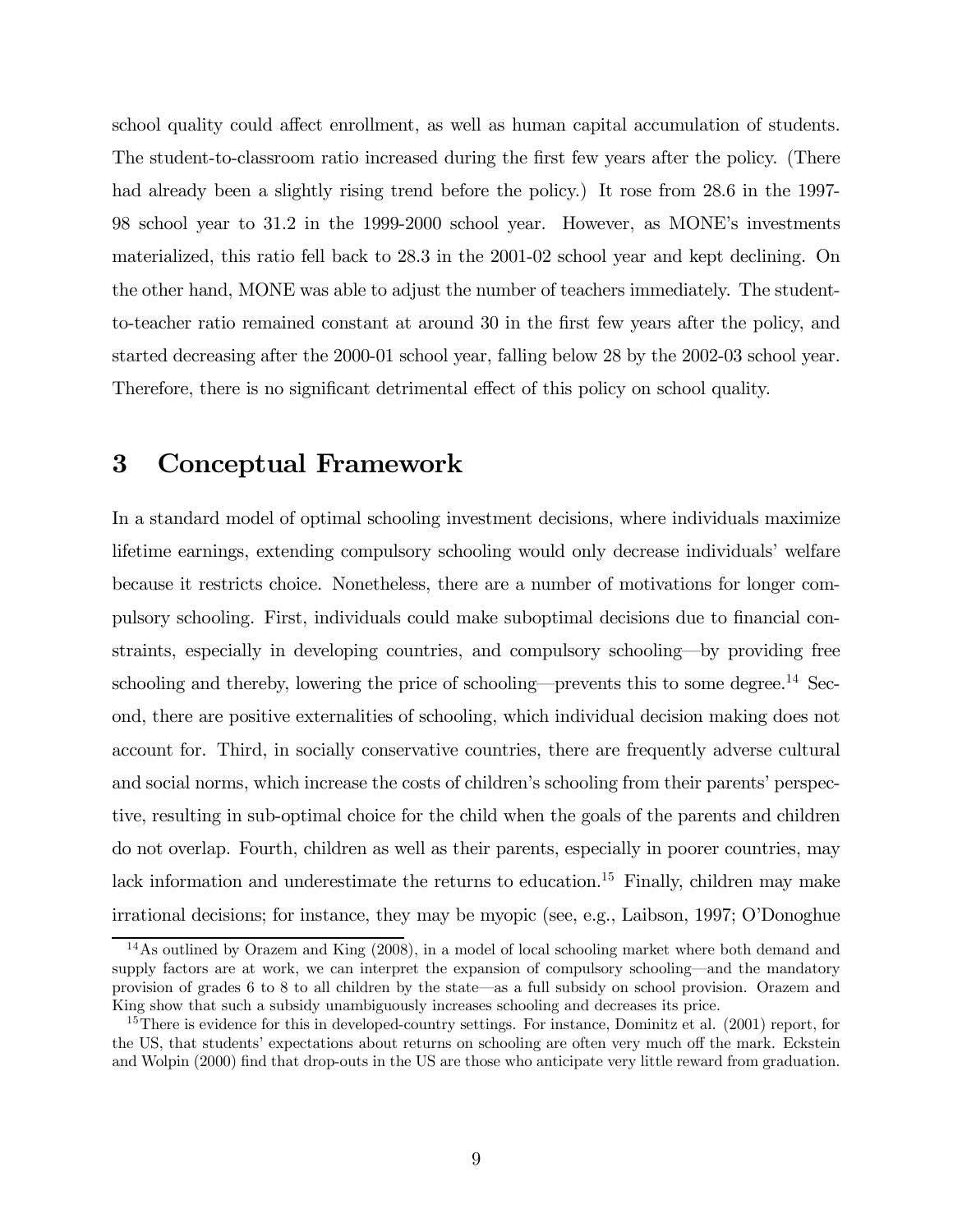and Rabin, 1999) and give too much weight to present costs of schooling.<sup>16</sup> Several of these potential causes of suboptimal education decisions–in particular, financial constraints, the agency problem, and the information problem–are likely to be more prevalent in rural areas. Furthermore, gender may interact with rural residence to produce worse outcomes for rural girls. Therefore, compulsory schooling policies could be especially effective for girls and rural residents.

In order to understand how the new compulsory schooling policy in Turkey affects the schooling differences by gender and rural/urban residence at age 12, we first need to understand the causes of those differences in schooling outcomes. For this purpose, we first outline a simple model of individuals' optimal schooling duration decisions. Then, within this model, we discuss how the new compulsory schooling policy changes the costs and benefits.

# 3.1 Understanding Schooling Differences by Gender and Rural/Urban Residence

The duration of schooling decision is determined by the trade-off between the discounted value of higher future earnings capacity and the direct as well as indirect costs of schooling in the present. According to the human capital theory, schooling is an investment activity that increases worker productivity (Schultz, 1963; Mincer, 1974; Becker, 1975). The signaling hypothesis emphasizes the role of education as a filtering mechanism in environments of imperfect information (Spence, 1973). The information gap between an employer and an employee as to the employee's productivity is resolved by a signal in terms of educational attainment that the employee sends. Therefore, there is an additional benefit of completing a certain schooling level–often referred to as the "sheepskin effect"–in addition to its productivity effect.<sup>17</sup>

The costs of schooling include direct monetary costs like transportation costs and pur-

<sup>&</sup>lt;sup>16</sup>Oreopoulos (2007) reports that when asked whether leaving high school was a good decision, 52.9 percent of dropouts in the US said no. In addition, Oreopoulos estimates the lifetime opportunity cost of leaving school early in the US, Canada, and Australia and finds that the cost of education had to be extremely high to offset the pecuniary benefits of schooling, not including the non-pecuniary benefits. We can expect this to hold in Turkey as well because dropouts are less likely come from the lower end of the ability distribution than those in Oreopoulos' study.

<sup>&</sup>lt;sup>17</sup>Empirical support for the sheepskin effects is found in various contexts: Jaeger and Page (1996) in the US; Schady (2003) in the Philippines; and Munich et al. (2005) in the Czech Republic.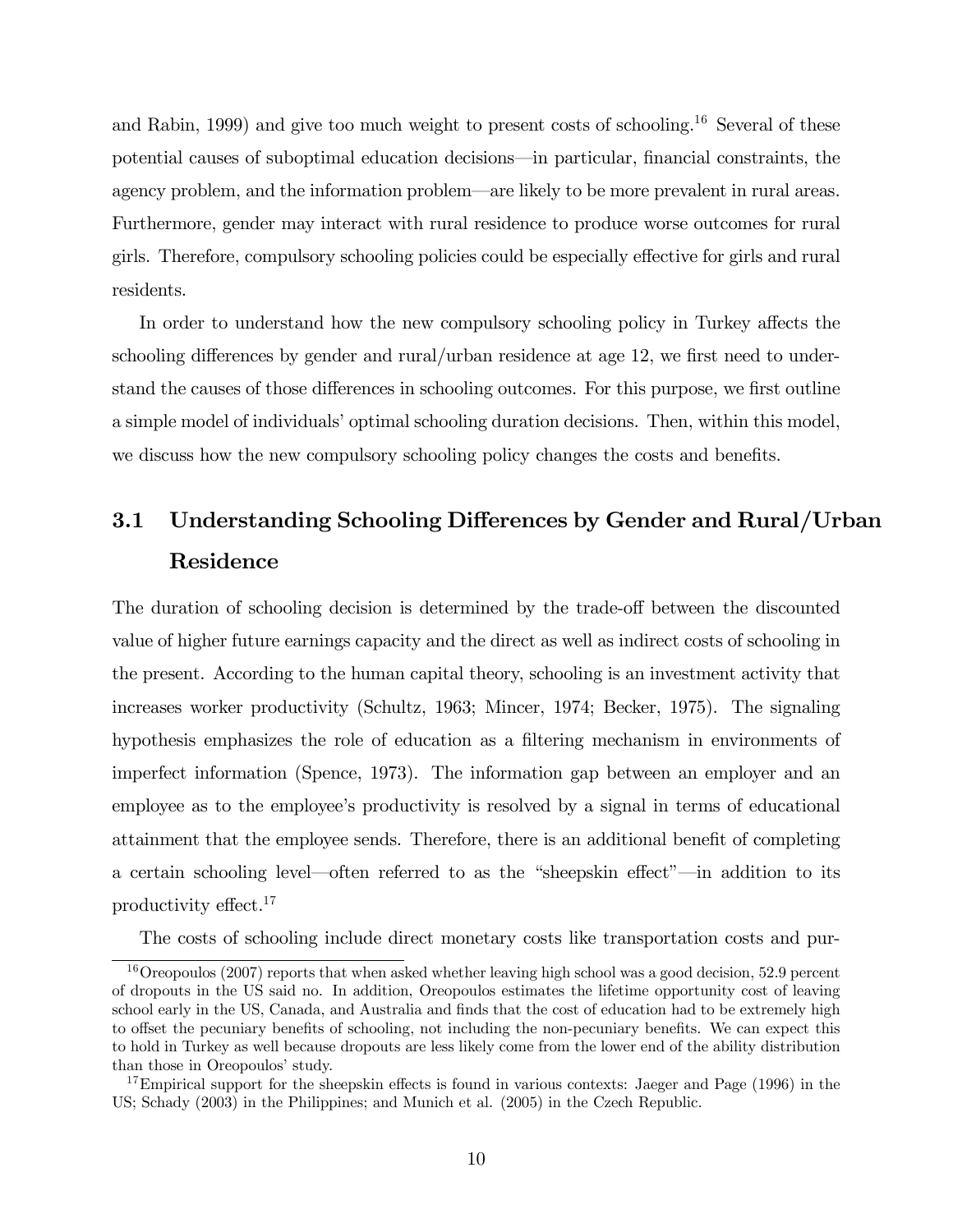chases of school supplies, and indirect costs in the form of the opportunity cost of school time like foregone wages and home production, as well as the psychic costs of sending children to school. These costs would be lower during compulsory schooling years because the state ensures the availability and accessibility of schools to all children of compulsory schooling age. In addition, there are costs associated with not complying with compulsory schooling, which include both monetary elements—like the penalties imposed by the state—and psychic elements that result from not complying with the legal machinery. We could interpret these non-compliance costs as a negative cost of schooling attendance. Another factor that influences the duration of schooling decision is the discount rate, which weighs the future benefits of schooling against its present current costs. The value of the discount rate would be higher for poorer households.

In this framework, several factors contribute to a lower demand for the schooling of girls in Turkey. First, due to the distinctly lower labor-market participation rates for women in Turkey (25 percent vs. 70 percent in 2008 [TUIK, 2012]), the higher earnings capacity resulting from schooling would be less important for girls. It is not obvious whether the opportunity cost of schooling would be higher for boys or girls because while boys are more likely to work in the market, the value of girls' home production would be higher. On the other hand, the psychic costs of schooling would be especially high for girls due to the social norms in Turkey. For instance, the cost of traveling away from home to go to school as well as the cost of attending co-ed schools would be much higher for girls than for boys. There is no reason to expect the cost of not complying with the policy to differ by gender. Finally, the value of future earnings would be discounted more for girls as daughters are more likely to move away from their parents after marriage (Becker, 1985).

The benefits of schooling, in particular the sheepskin effects, are likely to be larger in urban areas than in rural areas due to the higher prevalence of wage employment in the former — the sheepskin effects matter more in wage employment as compared to self-employment and agricultural work (Wolpin, 1986; Glewwe,  $2002$ ).<sup>18</sup> The opportunity cost of schooling would surely be higher in rural areas as field work is readily available. In addition, the monetary as well as psychic costs of schooling would also be higher due to the longer distances to

<sup>&</sup>lt;sup>18</sup>Using household data from 46 developing countries, Orazem and King (2008) find higher returns on schooling for urban residents than for rural residents.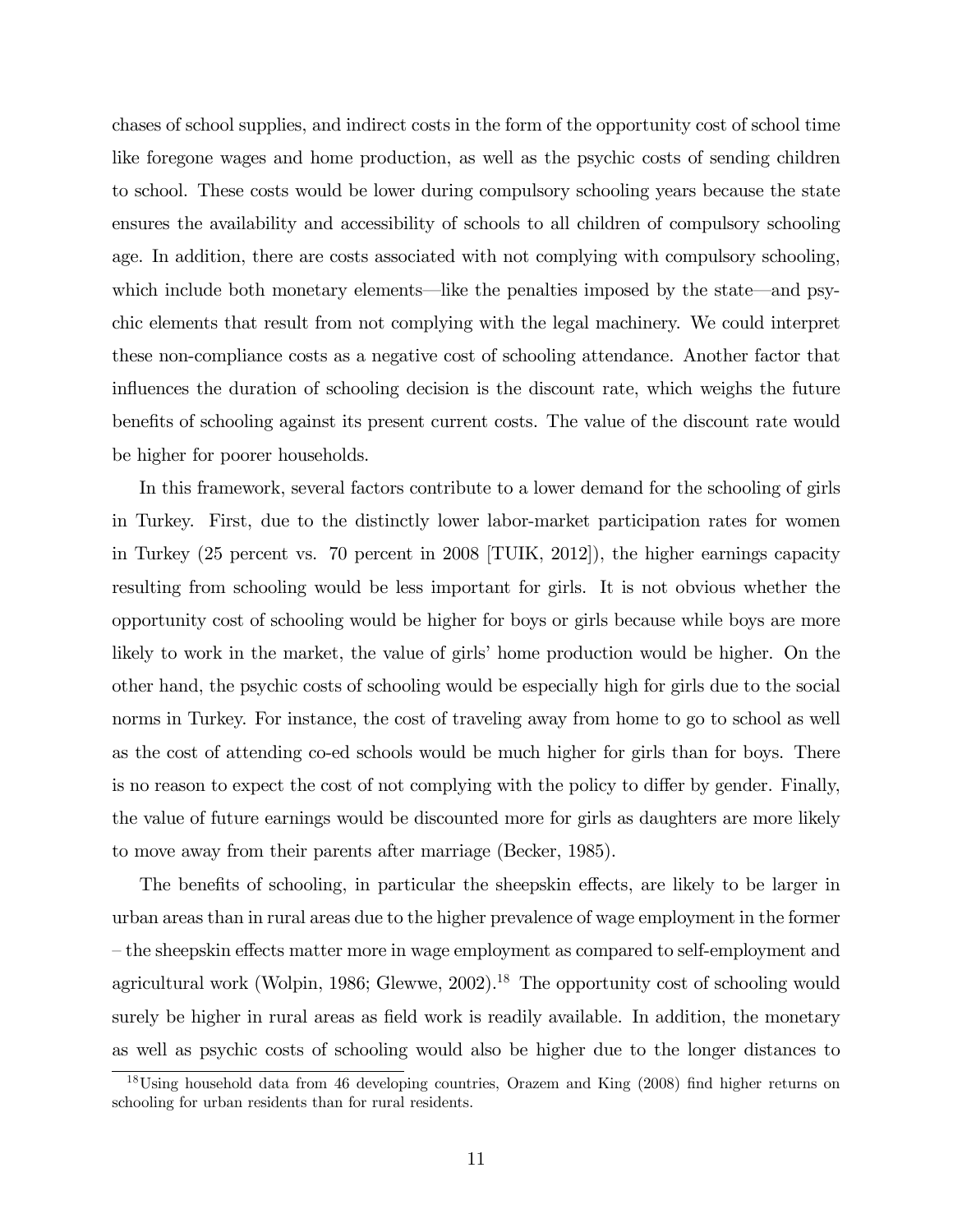schools.<sup>19</sup> The discount rate would also be higher in rural areas as residents of rural areas are on average poorer in Turkey. Finally, the enforcement of compulsory schooling would be more difficult in rural areas, implying a lower cost of non-compliance. All these factors contribute to a lower schooling demand in rural areas.

#### 3.2 Effect of the Policy

The new compulsory schooling policy in Turkey affects both the benefits and costs of schooling. It brings about an important fall in the costs of schooling in grades 6 to 8 due to the increased classroom capacity in both urban and rural areas, but particularly in rural areas as illustrated in Section 2. With this fall in the price of schooling, the groups for whom the price elasticity of schooling demand is higher would be affected more. Alderman and Gertler (1997) theoretically show–under the same assumptions on market incentives or parental preferences that lead to higher school attainment for girls than for boys–that the price elasticity of schooling demand is higher for girls. There is also substantial empirical support for this finding.<sup>20</sup> In fact, Orazem and King  $(2008, p. 3521)$  review a large body of empirical analyses and conclude that "In places where girls receive less schooling than boys (South Asia and the Middle East, rural areas of many countries), the elasticities of girls' schooling with respect to income and prices are higher than for boys." Thus, we assume that the price elasticity is also higher for girls than for boys in Turkey in the interpretation of our empirical findings. This implies that the fall in the price of schooling with the new policy would decrease the gender gap in Turkey, particularly in rural areas where the drop in schooling costs is especially high. In addition, to the degree that credit constraints impede school enrollment, the price elasticity of schooling demand would be higher in rural areas where average family income is lower. In fact, Orazem and King also report that the elasticity of schooling demand with respect to distance to school is higher in rural areas. Thus, rural areas would benefit more than urban areas from the fall in the price of schooling not only due to the larger magnitude of this fall but also due to the larger price elasticity of schooling

 $19\text{Glew}$  and Jacoby (1994), Alderman et al. (1996), Lavy (1996), and Glick (2008) report negative association between distance to school and educational outcomes in various developing countries.

<sup>20</sup>Schultz (1985), in a cross-country analysis, finds that girls' school enrollment is more price elastic; Lavy (1996) and Tansel (1997) find that girls' schooling is more responsive to distance to school both at primary and secondary school levels in Ghana than boys' schooling.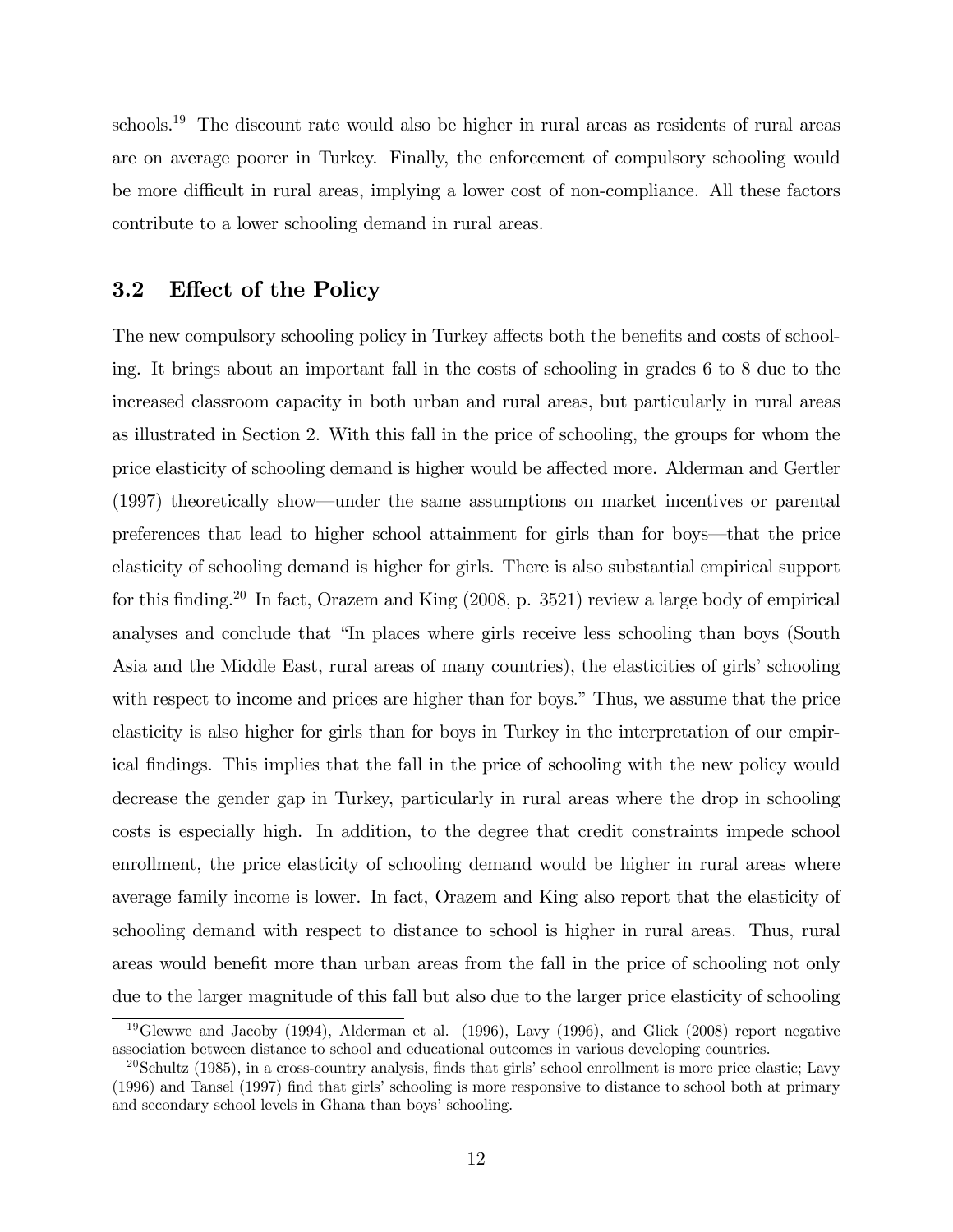demand there.

In terms of benefits, the policy could influence both the productivity and the sheepskin effects of schooling. The sheepskin effects are substantially altered by the policy due to the redefinition of schooling tiers. First, the sheepskin effect of completing five years of schooling (primary school diploma before the policy) no longer exists. Second, the marginal sheepskin effect of completing 8 years of schooling (secondary school diploma) is eliminated with the policy. The sheepskin effect of completing 8 years of schooling after the policy is equivalent to the sheepskin effect of completing 5 years of schooling before the policy because those with 5 years of schooling before the policy and those with 8 years of schooling after the policy occupy roughly the same part of the ability distribution, and both groups hold a primary school diploma.<sup>21</sup> Therefore, to distinguish themselves from the large pool of primary school graduates, students who would complete 8 years of schooling in the absence of the policy would have to finish 11 years of schooling (high school) with the policy. The reduced benefits of 5 and 8 years of schooling–due to lost or diminished sheepskin effects– would be especially important for men as their labor-force participation rate is much higher and for urban residents as they are less likely to be self-employed.

These changes in sheepskin effects also explain why we might see spillover effects of the policy on high school grade levels. First, some of those who would choose 8 years of schooling in the absence of the policy could choose 11 years of schooling with the policy because the sheepskin effects of 8 years of schooling is reduced. Second, a person who would choose compulsory school (5 years) over high school (11 years) before the policy could choose high school (11 years) over compulsory school (8 years) after the policy because of both the reduction in the sheepskin effects of completing grades 5 and 8 and the fall in the marginal cost of high school over compulsory school by the cost of three years of schooling. This event becomes even more likely when the marginal benefit of 8 years over 5 years is not as high as the marginal benefit of 11 years over 8 years. In fact, as can be seen in Table A2 of the Appendix, earning a secondary school diploma over a primary school diploma increases the wage rate by 12 percent whereas earning a high school diploma over a secondary school diploma increases it by 30 percent. Third, after being compelled to complete another three

 $21$ The non-compliance rates before and after the policy are similar.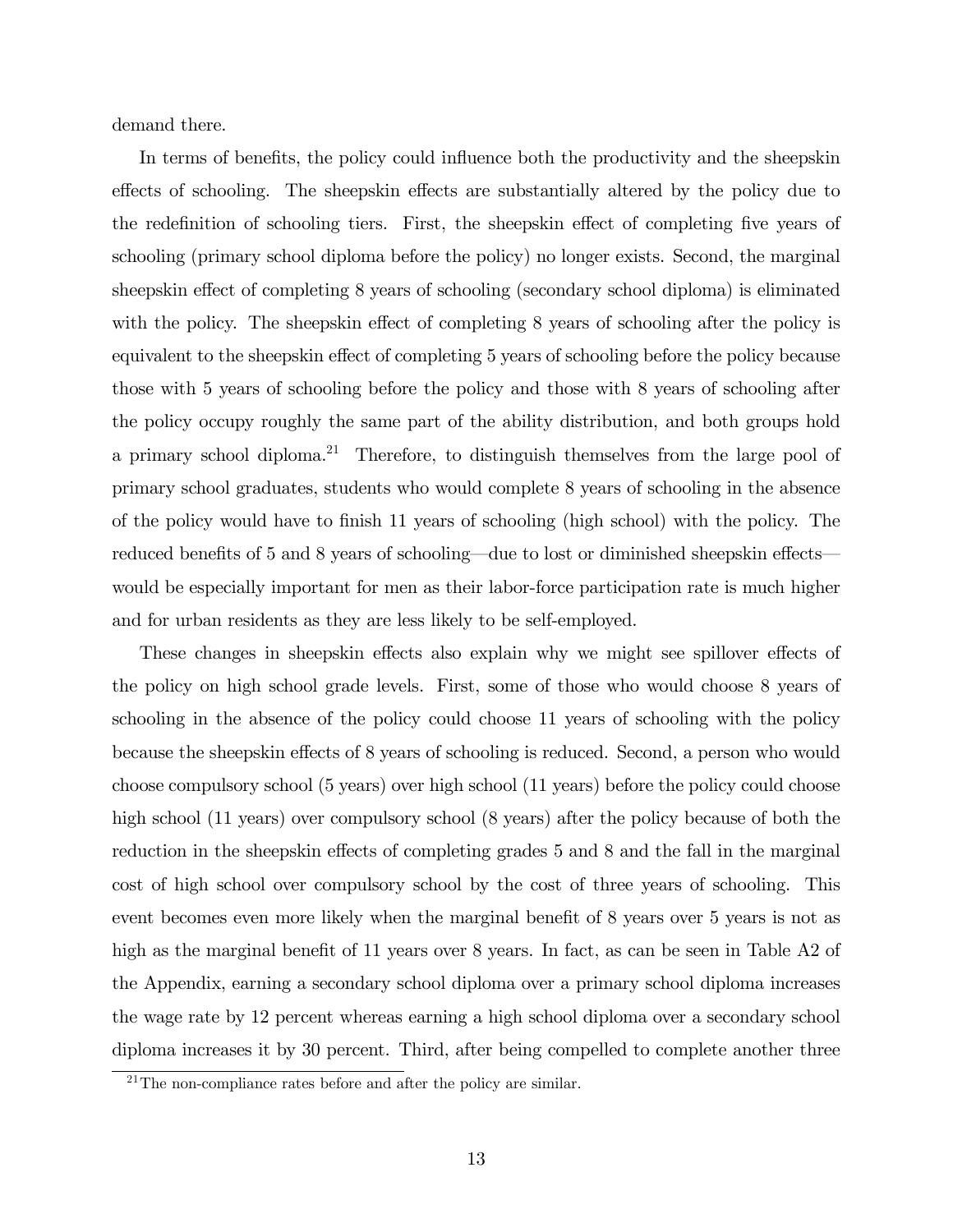years of schooling, some students could change their mind about high school enrollment due to improved information on the returns on schooling, higher ability of asserting their will against that of their parents, and/or a lower probability of irrational decision making as an older individual, as discussed earlier.

In the absence of sheepskin effects, spillover effects could still take place if there is a fall in the productivity of 8 years of schooling vis-à-vis that of 11 years of schooling. Such changes in productivity could be brought about by the general equilibrium effects resulting from the change in the supply of workers with different schooling levels. In particular, the productivity of workers with 8 or more years of schooling could decline due to the increase in their supply. However, in their study that tests human capital and sorting models against each other, Lang and Kropp (1986) argue that the effect of compulsory schooling laws on those not constrained by the laws–which would be equivalent, in our context, to those who would finish 8 or more years of schooling in the absence of the policy–should be "near zero." Some of the reasons that they put forward in explaining this assertion are valid in our context as well. First, the rise in the supply of workers with 8 or more years of schooling in the labor market would be gradual; it would take many years until a significant rise in the supply takes place. Second, substitutability among workers with different skill levels would diminish the effect of the rising labor supply of certain skill groups. In addition, there is a particular feature of the Turkish context that would dissipate the general equilibrium effects. Due to the strong spillover effects, not only the supply of workers with 8 years of schooling, but also the supply of workers with higher schooling levels rises significantly. Therefore, it is not clear whether the returns on 8 years of schooling will fall much compared to the returns on 11 years of schooling–even in the long run and without substitutability of workers with different skills–because the supply of both workers with 8 years of schooling and workers with 11 years of schooling rise. In essence, we would expect the general equilibrium effects to be quite small especially in comparison to the sheepskin effects, as in Lang and Kropp (1986), given that sheepskin effects in our context are much stronger than those in Lang and Kropp, due to the redefinition of schooling tiers in Turkey.<sup>22</sup>

Changes in the productivity of schooling could take place via other channels as well. One

<sup>&</sup>lt;sup>22</sup>Using the same methodology, Yüret  $(2009)$  tests the human capital model vs. the sorting model in the Turkish context. His findings are in support of the sorting model.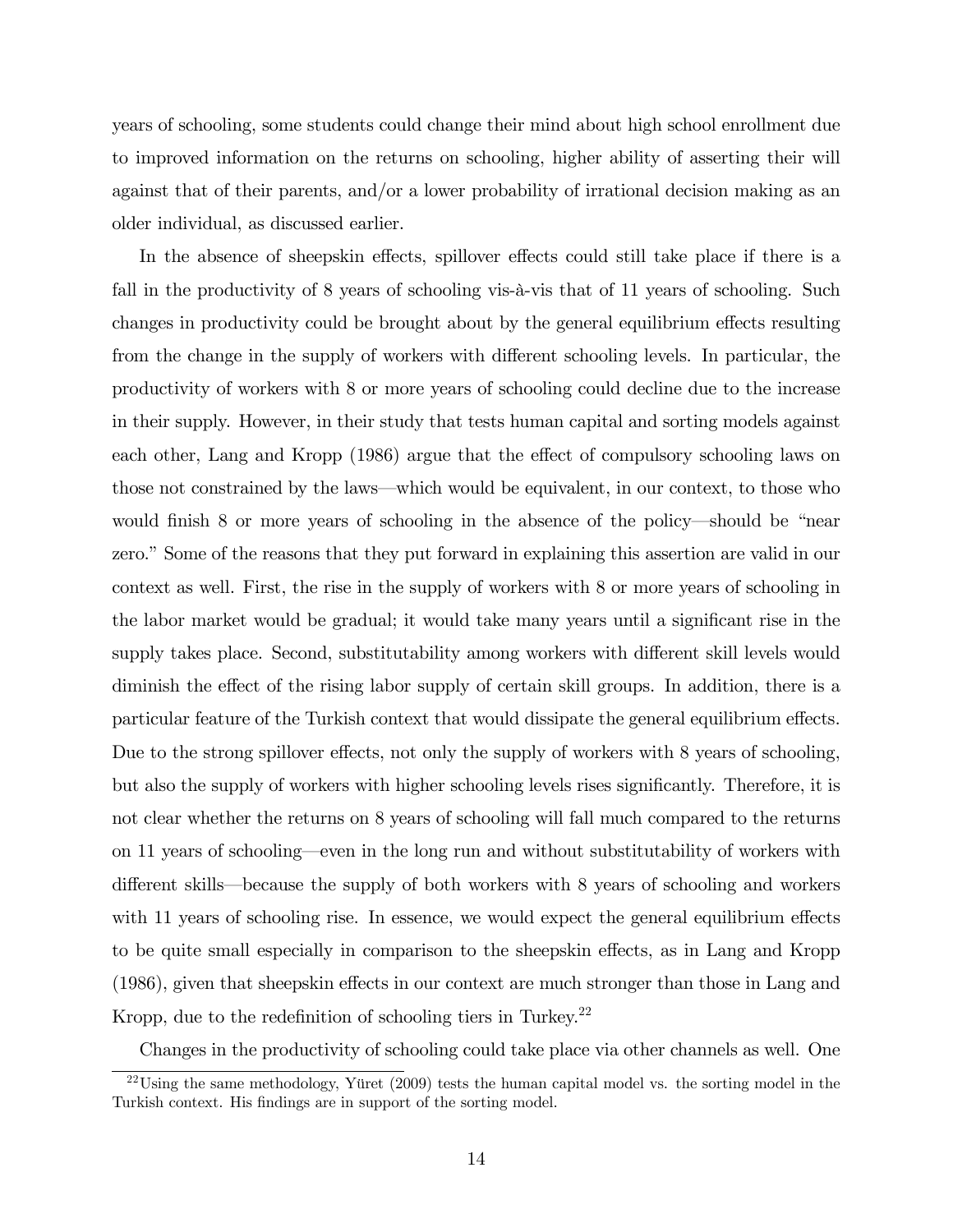such channel is school quality; however, school inputs that affect productivity such as class size and teacher-to-student ratio do not exhibit a significant deterioration, as explained in Section 2. Another factor that could affect productivity is the change in the curriculum for students who would take technical education at the secondary school level in the absence of the policy. For these students, we might expect a fall in productivity conditional on completing 8 years of schooling. However, in the 1996-97 school year (just before the policy), the fraction of students in secondary school who were enrolled in technical schools was only  $1.3$  percent.<sup>23</sup>

In understanding the impact of the new compulsory schooling policy on the schooling of various groups, there are also selection dynamics to consider. As noted earlier and will be demonstrated shortly, drop-out rates–even in compulsory schooling levels–differ considerably by gender and rural/urban residence. Due to the higher drop-out rates of girls and rural residents in lower grades, those who make it to higher grades among these groups are likely to be a more select group with stronger school attachment.

#### 4 Data

The data for this study come from the 2003 and 2008 Turkish Demographic and Health Surveys (DHS), both of which are nationally representative. The main advantage of DHS over other data sources for the purposes of this study is that it provides information on the location of residence at age 12, which allows us to identify rural/urban residence at ages that are pertinent to the schooling decisions examined in this study. Another advantage of DHS is that it provides information not only on the highest schooling level but also on the highest grade completed. We rely mainly on the latter information, which is lacking in other Turkish data sources, to track the changes occurring in educational attainment in Turkey.

Students who complete grade 4 or a lower grade in the 1996-97 school year are covered by the policy (i.e., students who do not have a primary school diploma by the beginning of the 1997-98 school year). This means that the first cohort affected by the policy is the

<sup>&</sup>lt;sup>23</sup>There is no reason to expect a fall in the productivity of students who would attend religious secondary schools in the absence of the policy, as most of these students work in jobs not related with their religious education.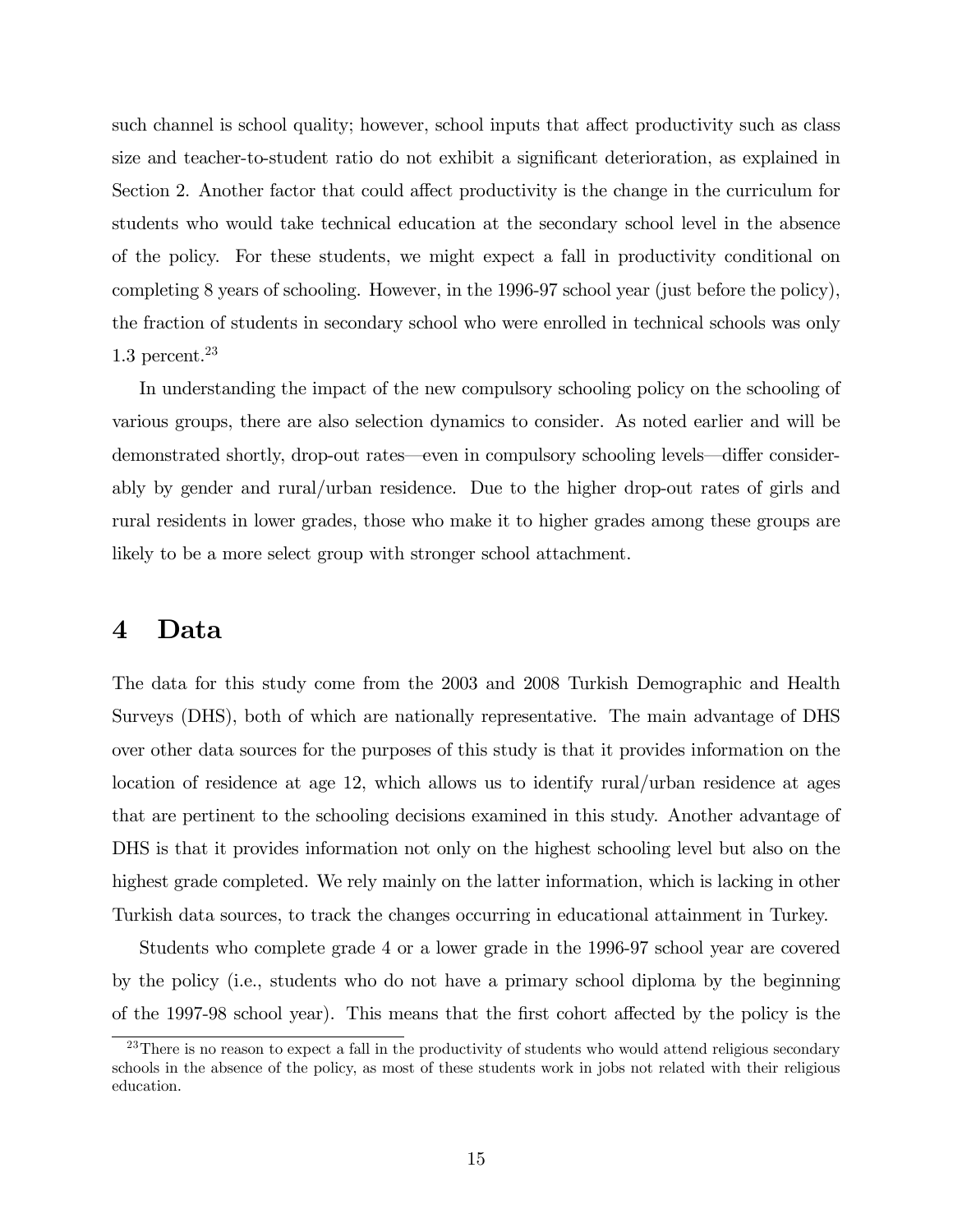one that begins grade 1 in the 1993-94 school year. Most children in Turkey start school at age 6. In that case, children who are born after September 1986 would be affected by the policy. However, a considerable fraction of children delay starting school to age 7. Among these children, those who are born after September 1985 would be affected by the policy. Our sample covers those who are born between 1975 and 1996 with the exception of those born in 1985 and in 1986. We drop these two cohorts because of the fuzziness in their treatment status, as explained above. Hence, our sample includes 10 birth-cohorts who are not affected by the policy (1975—86) and 10 birth-cohorts who are affected (1987—96). The female sample in our analysis is drawn from the 2003 and 2008 surveys, whereas the male sample is drawn only from the 2008 survey because information on the location of residence at age 12 is not available for men in the 2003 survey. As a result, while the female sample includes 14,851 observations, the male sample includes 7,860 observations. Table 1 provides descriptive statistics for the variables used in the estimation. About 39 percent of men and 36 percent of women live in rural areas.

Figure 7 displays the change in the fraction completing selected grade levels in four panels: panel (a) for urban men, panel (b) for urban women, panel (c) for rural men, and panel (d) for rural women. The selected grade levels are grade 5 (last year of pre-reform primary school), grade 6 (first year of new compulsory schooling years), grade 8 (last year of new compulsory schooling years), grade 9 (first year of high school), and grade 11 (last year of high school). The key feature in all panels is the remarkable jump in the fraction completing grades 6 to 8 at the time of policy. This is particularly visible in rural areas, partly due to the lower pre-policy levels. In fact, while the fraction completing grades 6 to 8 for rural women is around 0.2 before the policy, it is above 0.6 after the policy. At the same time, Figure 7 suggests that the effect of the policy is not limited to grades 6 to 8. In all panels, there is a substantial rise in the fraction completing grades 9 to 11 as well, which are not compulsory post-reform. For instance, while the fraction completing grades 9 to 11 for urban men is around 0.7 before the policy, it is above 0.8 after the policy.

Another important feature of the profiles in Figure 7 is the time trends. These time trends exist both before and after the policy and are quite strong in some cases. For instance, for rural men, the fraction completing grades 6 to 8 rises from just above 0.4 to almost 0.6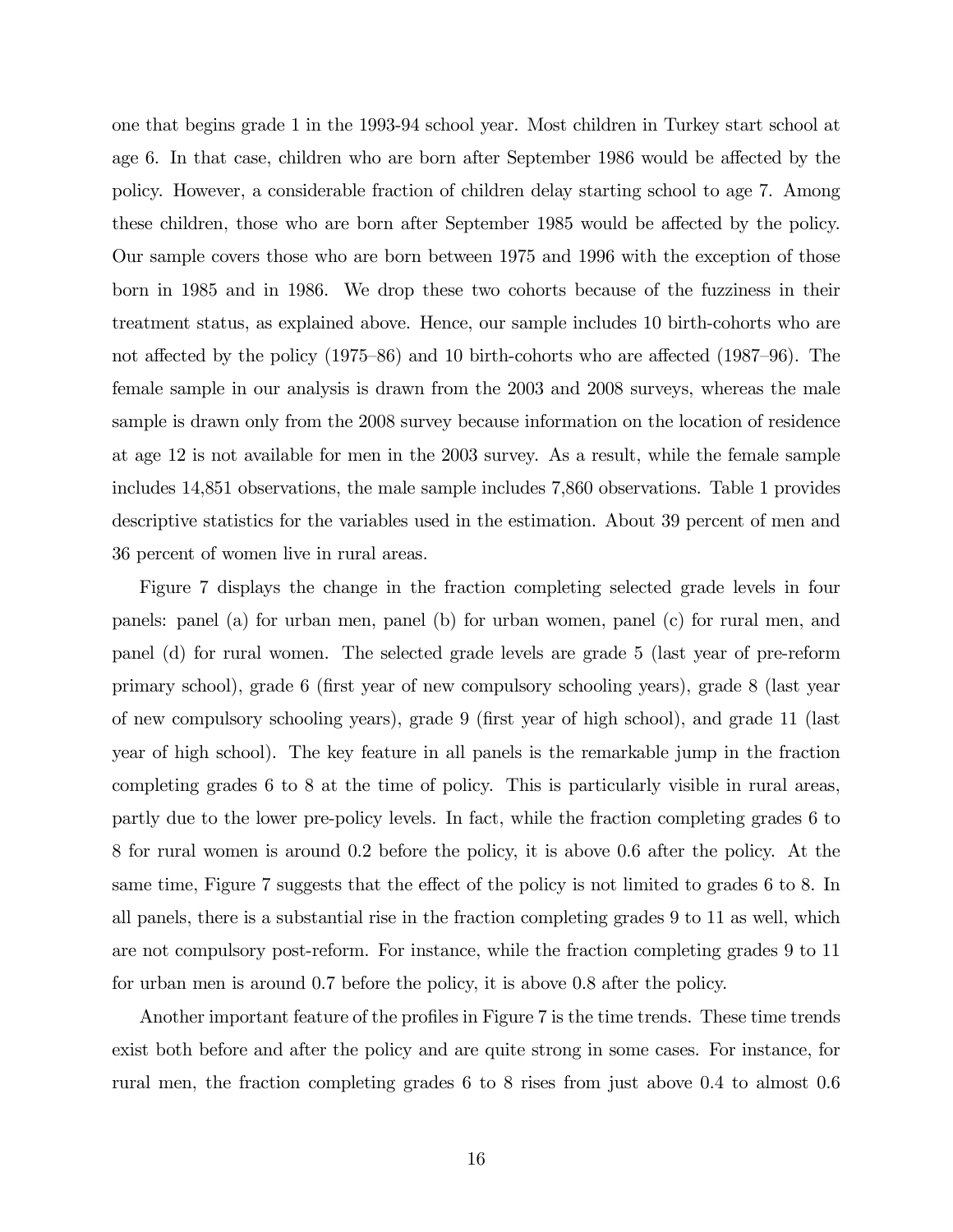within the 10 years before the policy. Moreover, the time trends before and after the policy differ significantly for certain groups. For example, for both urban and rural women, the time trend in the fraction completing grades 6 to 8 after the policy is stronger than that before the policy. In all panels, separate linear lines are fitted to the profiles before and after the policy. As can be seen from the graphs, these linear lines do a good job of capturing the time trends.

Figure 7 also shows important pre-policy differences in schooling attainment across subpopulations. Women lag behind men and rural residents lag behind urban residents in terms of school attainment. In addition, the gender gap is stronger in rural areas: put differently, the urban—rural gap is stronger for women. What is also visible from Figure 7 is less than full compliance with compulsory schooling before the policy; a notable fraction of students do not complete grade 5, which is most visible for rural women.

### 5 Identification Method and Estimation

As can be seen from Figure 7, the structure of our data fits the regression discontinuity design well. There is a discontinuous jump at the time of the policy, and the relationship between the measured outcome–the completion rate of a certain grade level–and the assignment variable—year of birth—is continuous.<sup>24</sup> The data generating process, without distinguishing across subpopulations for notational simplification, can be expressed as follows:

$$
E(Y_{0i}|x_i) = \alpha + \beta_{01}x'_i + \beta_{02}x'^2_i \tag{1}
$$

$$
E(Y_{1i}|x_i) = \alpha + \rho + \beta_{11}x'_i + \beta_{12}x'^2_i \tag{2}
$$

$$
x_i' = x_i - x_0 \tag{3}
$$

where  $Y_0$  and  $Y_1$ , respectively, are the outcome variables before and after the policy and x is the year of birth. We normalize the year of birth using  $x_0$ , which coincides with the time of discontinuity. To account for the time trends in the outcome variable, we take polynomials

<sup>24</sup>van der Klauuw (2008) and Lee and Lemieux (2010) provide reviews of the regression discontinuity design. Hahn et al. (2001) construct a theoretical framework of this methodology; Angrist and Lavy (1999) and van der Klauuw (2001) are some of the earliest applications of it.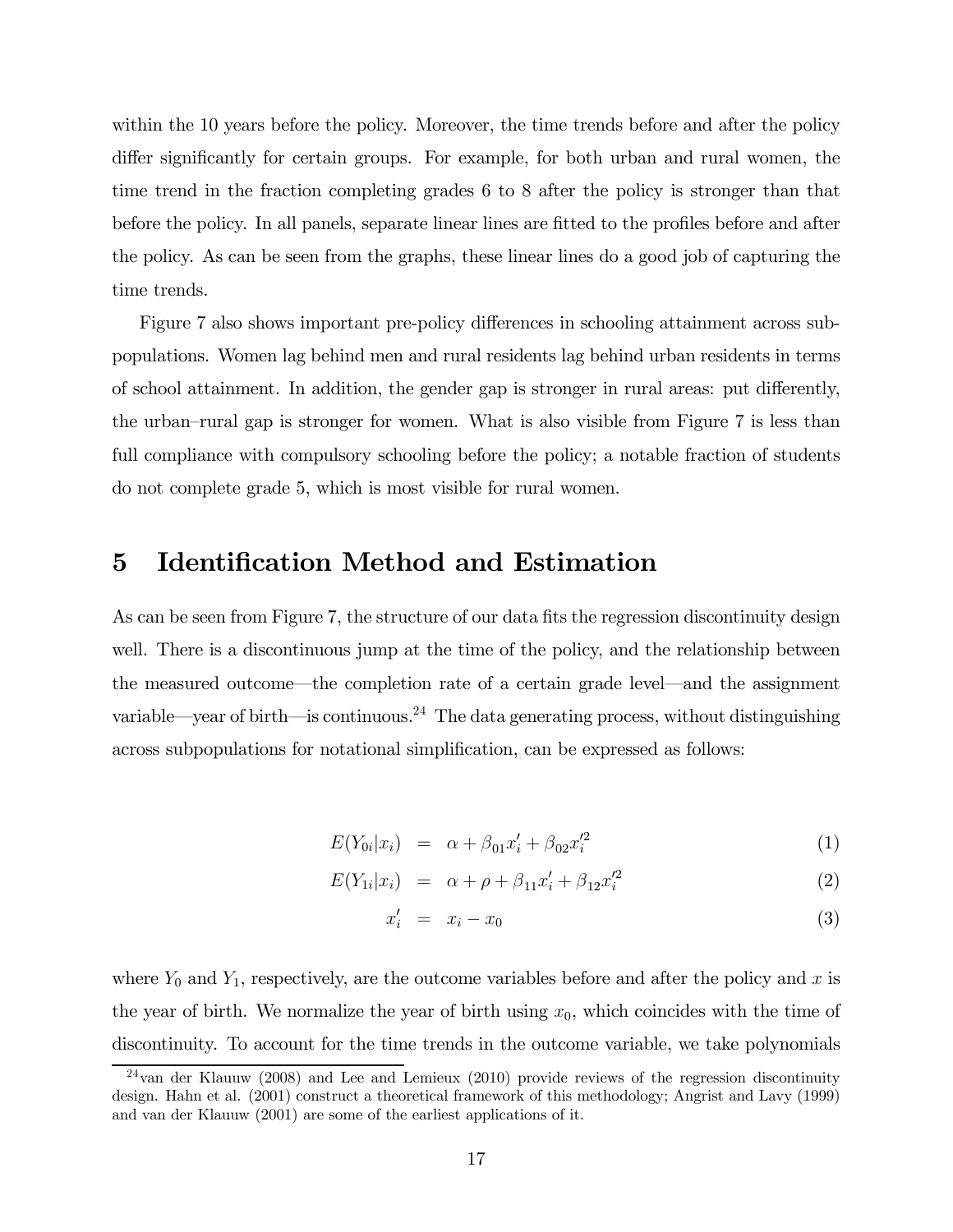up to the second order, which are allowed to be different before and after the policy. The effect of the education policy on the outcome variable is denoted by  $\rho$ . Hence, the model we estimate takes the following form:

$$
Y_i = \alpha + \beta_{01} x'_i + \beta_{02} x'^2_i + \rho D_i + \beta_1^* D_i x'_i + \beta_2^* D_i x'^2_i \tag{4}
$$

$$
\beta_1^* = \beta_{11} - \beta_{01} \tag{5}
$$

$$
\beta_2^* = \beta_{12} - \beta_{02} \tag{6}
$$

where  $D$  denotes the treatment variable, which is 1 when the assignment variable (year of birth) is greater than 1986, and 0 otherwise.<sup>25</sup> In the estimation of equation (4), we run a logistic regression for each grade level (1 through 11) separately, where the dependent variable (grade-completion status) is 1 if the individual completed that grade level, and 0 otherwise. We also include the location of residence at age 12 in the form of the size of the location (large city, small city, and village) and the region of the location (West, Central, South, North, and East) as control variables in the estimation of equation (4) to improve efficiency. (We check the sensitivity of our coefficient estimates to the inclusion of these control variables.)

We run four sets of regressions to examine any differential effects of the policy: (i) by gender in urban areas, (ii) by gender in rural areas, (iii) by rural/urban residence at age 12 for men, and (iv) by rural/urban residence at age 12 for women. We allow all the parameters in equation (4)–the constant term, all trend parameters, and the key policy parameter–to vary across subgroups. For instance, in the examination of differential effects by gender, the regressions include interactions of the policy dummy and the time trend variable with the female dummy, as well as the female dummy itself.

The critical issue in our identification strategy is to disentangle the effect of the education policy from the time trends in our measured outcome. As illustrated above, we account for the time trends by polynomial splines–separate polynomials on both sides of the cut-off. In

<sup>25</sup>Our identification strategy is similar to that in Oreopoulos (2006). However, Oreopoulos does not allow the time trends to be different before and after the policy. He uses higher-order polynomials as the time interval of his analysis is much wider.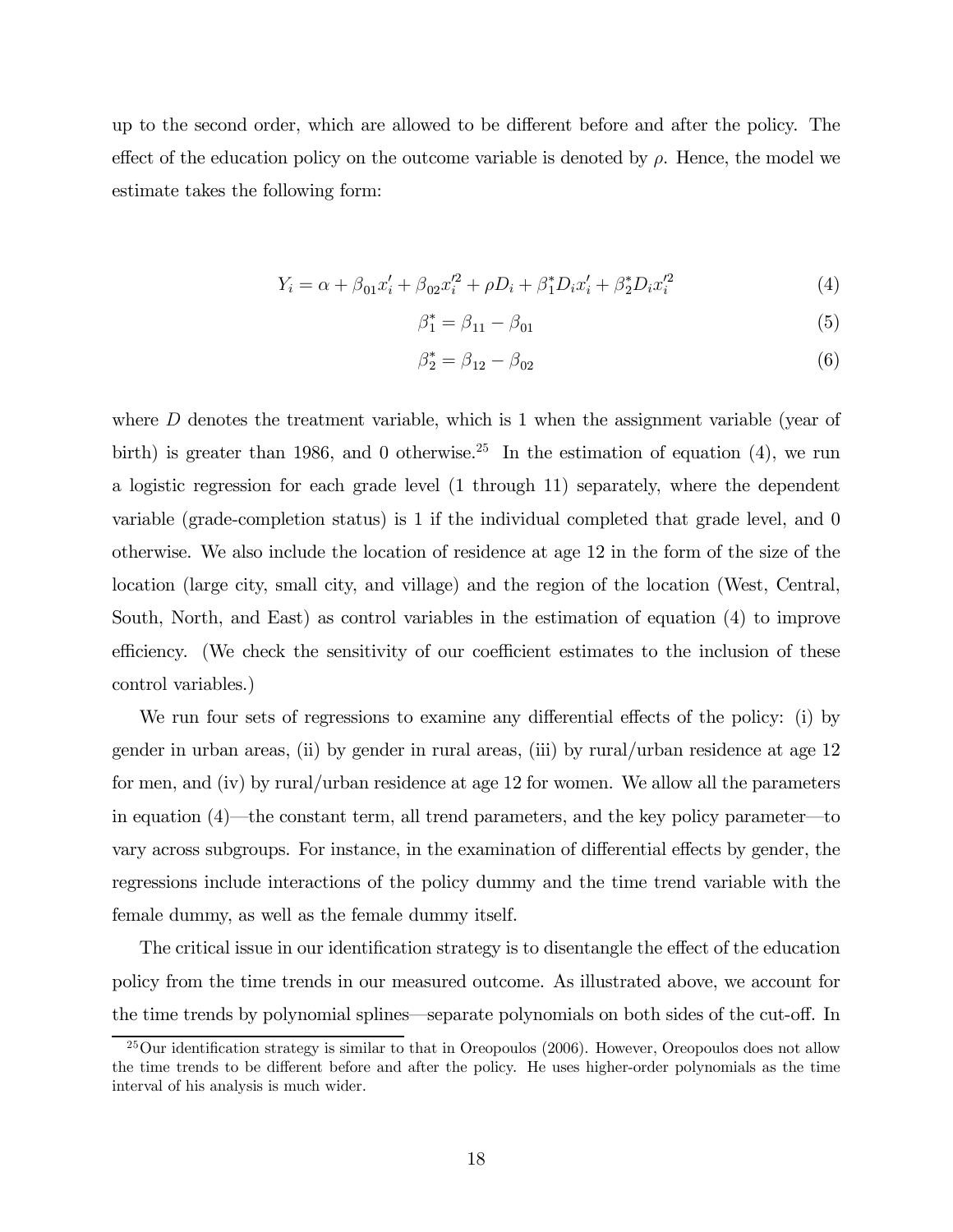this case, the question that arises is whether or not the results are sensitive to alternative and less-restrictive polynomial specifications. The risk of misspecification would fall when we take narrower windows around the discontinuity. In fact, as stated by van der Klaauw (2008, p. 235), "A linear control function is likely to provide a reasonable approximation of the true functional form within a small neighborhood of the cut-off." However, the problem with restricting the sample to birth-cohorts that are just above and below the cut-off is the fall in efficiency, particularly so given our relatively small sample. Therefore, we take a number of data intervals around the cut-off and alternative polynomial specifications that depend on the width of the data interval.

We start with 10-year intervals on both sides of the cut-off (1975—84 and 1987—96 birth cohorts). Within this interval, we use two different models to account for the time trends. While linear polynomial splines are used in model A1, quadratic polynomial splines are used in model A2. Then, we trim the tails of the interval and take 5-year intervals on both sides of the cut-off. In this case (which we call model B) we take only linear polynomial splines on both sides of the discontinuity. Model C also incorporates linear polynomial splines; however, the time frame is further reduced to include 3-year and 4-year intervals on both sides of the cut-off, depending on the subpopulation under study and its sample size. This is the narrowest time-interval that allows us to separate the effect of the policy from that of the time trend given the sample size. As can be seen in Figure 7, linear polynomial splines provide a good approximation to the time trends for most subpopulations. Finally, Model D includes the shortest-time interval–2 years around the cut-off–but no time trends.

The above approach of taking subsamples that are clustered around the cut-off by trimming the tails of the sample interval, which puts no weight on observations at the tails, is similar in a way to non-parametric modeling. As argued by Lee and Lemieux (2010, p. 284), " $\dots$  the procedure of regressing the outcome Y on X and a treatment dummy D can be viewed as a parametric regression, or as a local linear regression with a very large bandwidth. Similarly, if one wanted to exclude the influence of data points in the tails of the X distribution, one could call the exact same procedure 'parametric' after trimming the tails, or 'nonparametric' by viewing the restriction in the range of X as a result of using a smaller bandwidth."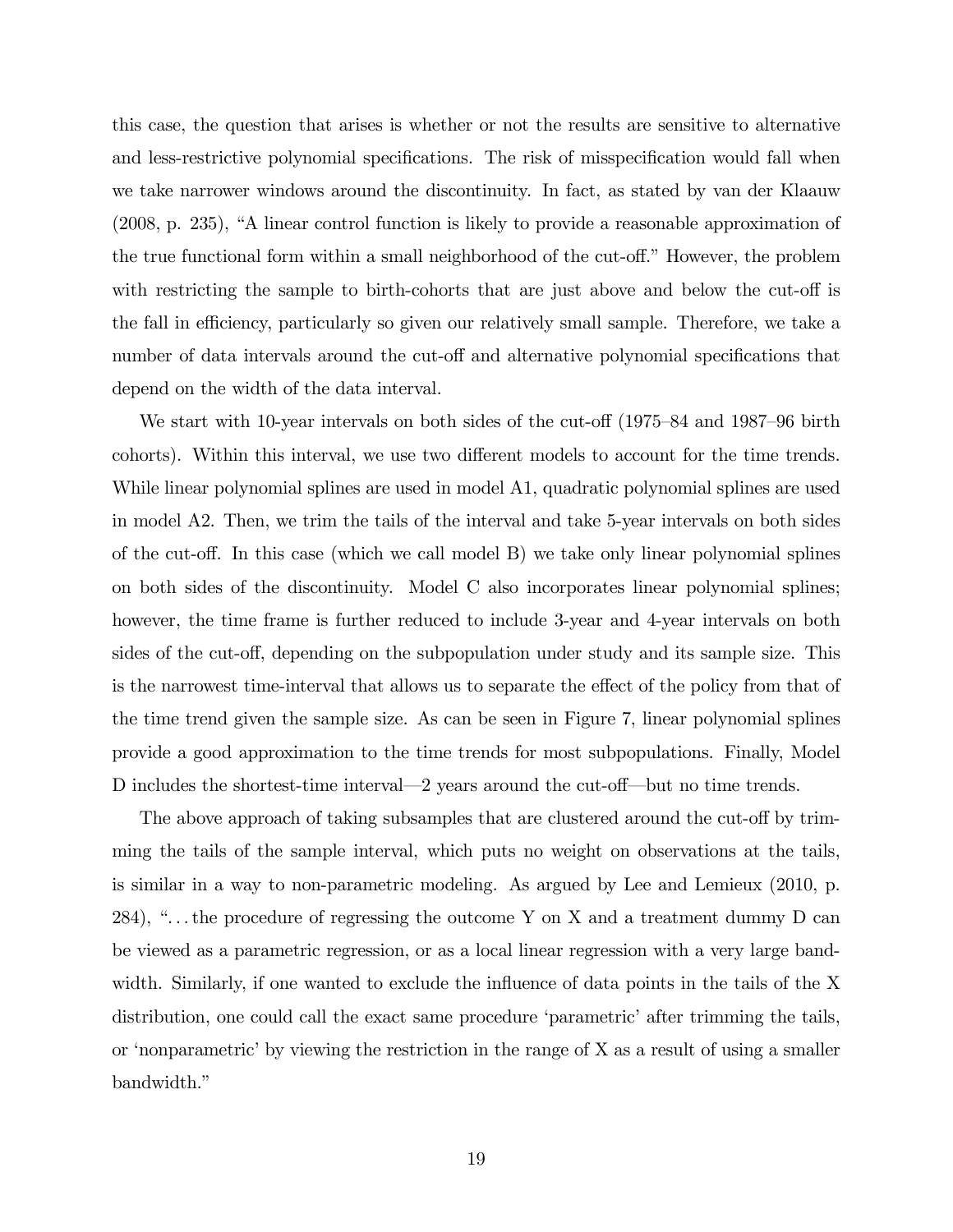The validity of our identification strategy requires that the timing of the policy be independent of the realizations of the outcome variable. For instance, if the policy were passed in a period of low grade-completion rates, this requirement would fail. However, as explained in Section 2, the timing of the policy was determined by the political developments of the time, which were completely independent of educational outcomes. The validity of our identification strategy also requires that there be no other policy change at the same time that affects schooling decisions. Education policies are likely to coincide with other policy interventions on health, infrastructure, or social services that would also influence schooling outcomes because the timing of all these policies depend on the availability financial resources. However, the timing of the Turkish policy was related to the political actors' ideological agendas on education and did not coincide with other social programs. The other two notable educational programs of the last decade in Turkey were implemented much later than 1997. The public CCT program was first implemented in 2003, and another NGO-driven CCT program targeting girls only (Baba Beni Okula Gönder) started in 2005. Our identification with subsamples involving shorter time intervals would not be affected by these policies. In subsamples with longer time intervals, the effects of these programs, as well as of their interaction with the compulsory schooling policy, would be captured by the time trend after the discontinuity. In any case, the effects of these programs would be trivial compared to that of the compulsory schooling policy due to the limited number of program beneficiaries.

Our identification strategy is not contaminated by endogenous program placement or participation, which could be a problem in other supply-side policies reviewed earlier like school construction programs. As argued by Rosenzweig and Wolpin (1986), these programs are likely to be placed in areas where they are more likely to be successful. However, the policy in our study is universal, and therefore, schooling infrastructure for the new compulsory grades is provided everywhere. The universal application of our policy also prevents another common problem: parents who care more about their children's schooling are also more likely to migrate to areas where schools are constructed (Rosenzweig and Wolpin, 1988).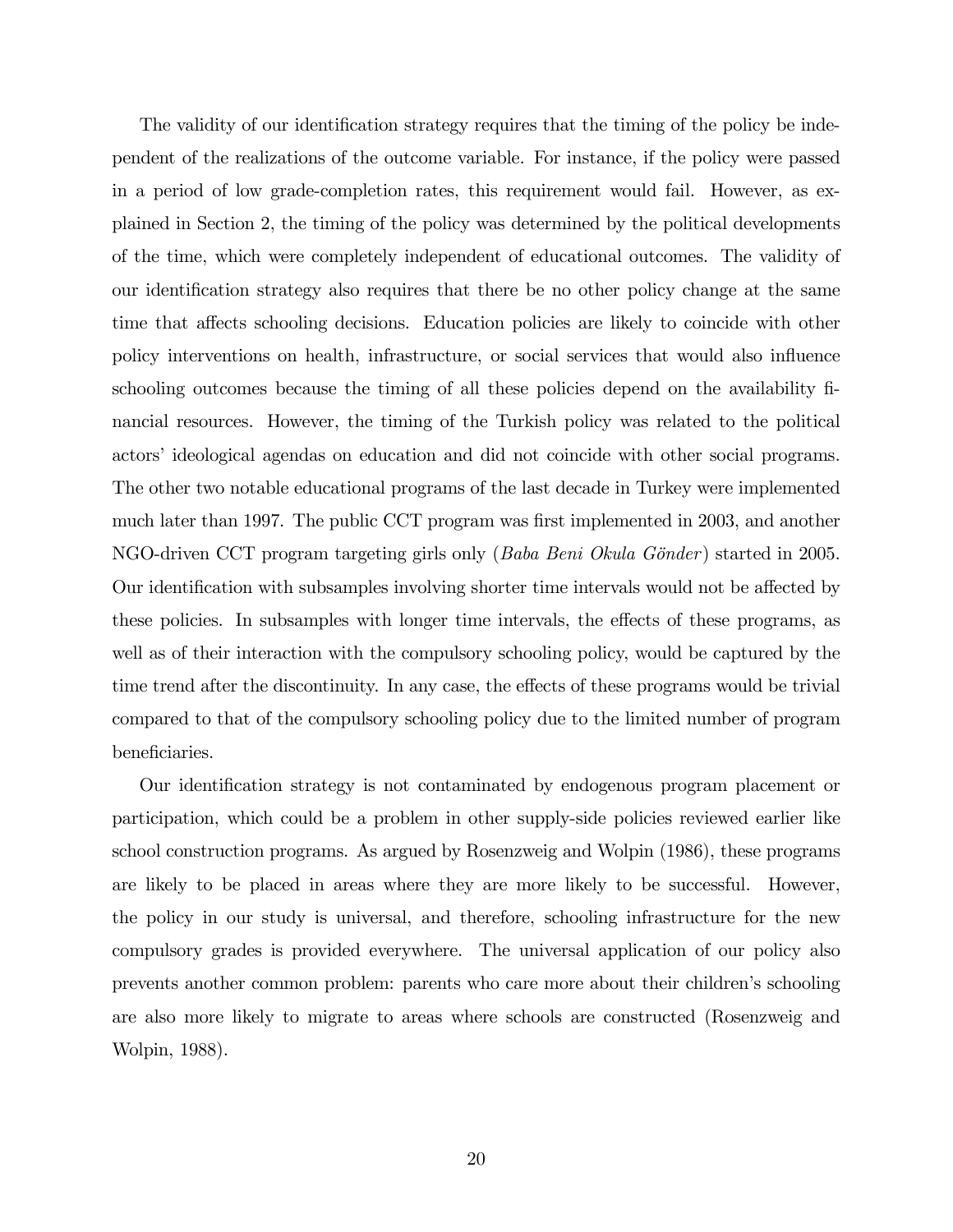### 6 Results

The empirical results regarding the effects of the policy on schooling outcomes are presented separately by gender and place of residence. In each part, we first illustrate the estimated parameters for the effect of the policy on different subgroups at each grade level; then, based on these estimates, we illustrate how the predicted gaps across subgroups change as a result of the new policy. We interpret our findings within the conceptual framework outlined in Section 3.

#### 6.1 Analysis by Gender in Urban Areas

Our first set of analysis involves an investigation of the gender gap in urban areas. Table 2 presents the estimation results of equation (2) by grade level for the five different models explained above. The "policy" row shows the effect of the policy for men, the "policy\*female" row shows how the effect of the policy for women is different from that for men, and the "composite female" row gives the cumulative effect for women, that is, the sum of the coefficient estimates of "policy" and "policy\*female" variables.

As can be seen from Table 2, there is a positive effect of the policy for both men and women not only in grades 6 to 8 but also in grades 9 to 11. In other words, there is a spillover effect of the policy on post-compulsory schooling grade levels. Next, we examine the coefficient of the interaction term of the policy and female variables to see if there is any differential effect of the policy by gender in urban areas. The coefficient for grades 6 to 8 is negative and large in magnitude in all specifications; however, it is statistically significant only in models A1 and D. Therefore, we cannot claim a robust differential impact of the policy by gender in urban areas in grades 6 to 8. The coefficient for grades 9 to 11 is also negative and even larger in magnitude than that for grades 6 to 8. Moreover, its statistical significance is higher; for instance, in grade 9, it is statistically significant at least at the 5-percent level in all models.<sup>26</sup> Thus, we can conclude that the policy has a weaker effect on post-compulsory schooling for urban women than for urban men.

 $^{26}$ In grade 10, it is statistically significant in models A1, B, and D. The sample size becomes smaller in grades 10 and 11; more importantly, the variation in the policy variable is reduced due to the lower number of birth-cohorts that are affected by the policy.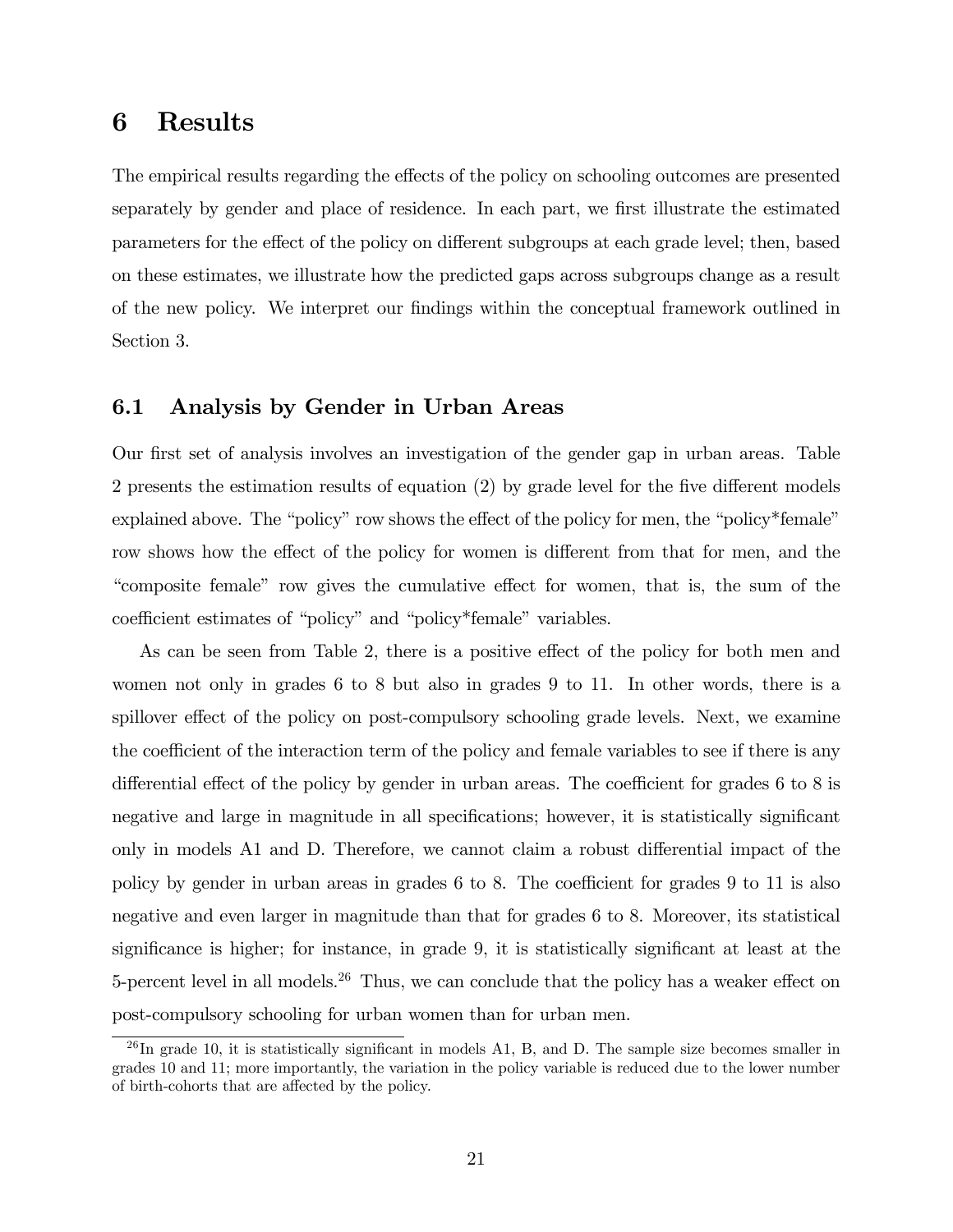Table 3 displays the changes in the predicted grade-completion rates with the policy for men and women, as well as the change in the gender gap in grade-completion rates. These changes take into account not only any differential policy effect between men and women (presented in Table 2) but also the baseline grade-completion rates, which are lower for women. Despite the sizeable negative coefficients for the female interaction of the policy variable in grades 6 to 8 in Table 2, the change in the gender gap in the completion of these grade levels is almost zero (except in model A2) in Table 3. This stems from the lower starting values for women in the completion of grades 6 to 8 (as can be seen in Figure 6). For instance, the completion rate of grade 8 increases by 11—13 percentage points for men and 11—19 percentage points for women.

However, the improvement in the fraction of women completing grades 9 to 11 lags behind that of men, as with the effectiveness of the policy in Table 2. For instance, the improvement in the completion rate of grade 9 is about 10 percentage points higher for men than for women. (This is statistically significant at the 1-percent level in models A1, B, and D, and just marginally insignificant at the 10-percent level in models A2 and C.) Put differently, while the improvement in the completion rates of grades 9 to 11 is much lower than that of grades 6 to 8 for women in all models (5—10 percentage points lower) the former is higher than the latter for men in all models. This implies that not only is the policy more effective in improving the completion rates of high school grade levels for men but it also increases the gender gap in the completion of high school grade levels.

In sum, while the policy does not narrow the gender gap in the completion of the newly mandated grade levels, it widens the gender gap in post-compulsory levels. There is not much change in schooling costs during the post-compulsory schooling years. However, given the dynamic nature of schooling decisions, the lower costs in grades 6 to 8 also imply a lower total cost of completing high school. Since the price elasticity of schooling demand is higher for girls, we would expect a stronger effect on girls. However, the findings for grades 9 to 11 in Table 2, on the contrary, point out a weaker effect on girls. Part of this results from the fact that the fall in schooling price (and thus, the price elasticity effect) is not as important in urban areas as it is in rural areas. Another factor that would have a bearing on the widening gender gap in post-compulsory schooling is the selection issue: the difference in the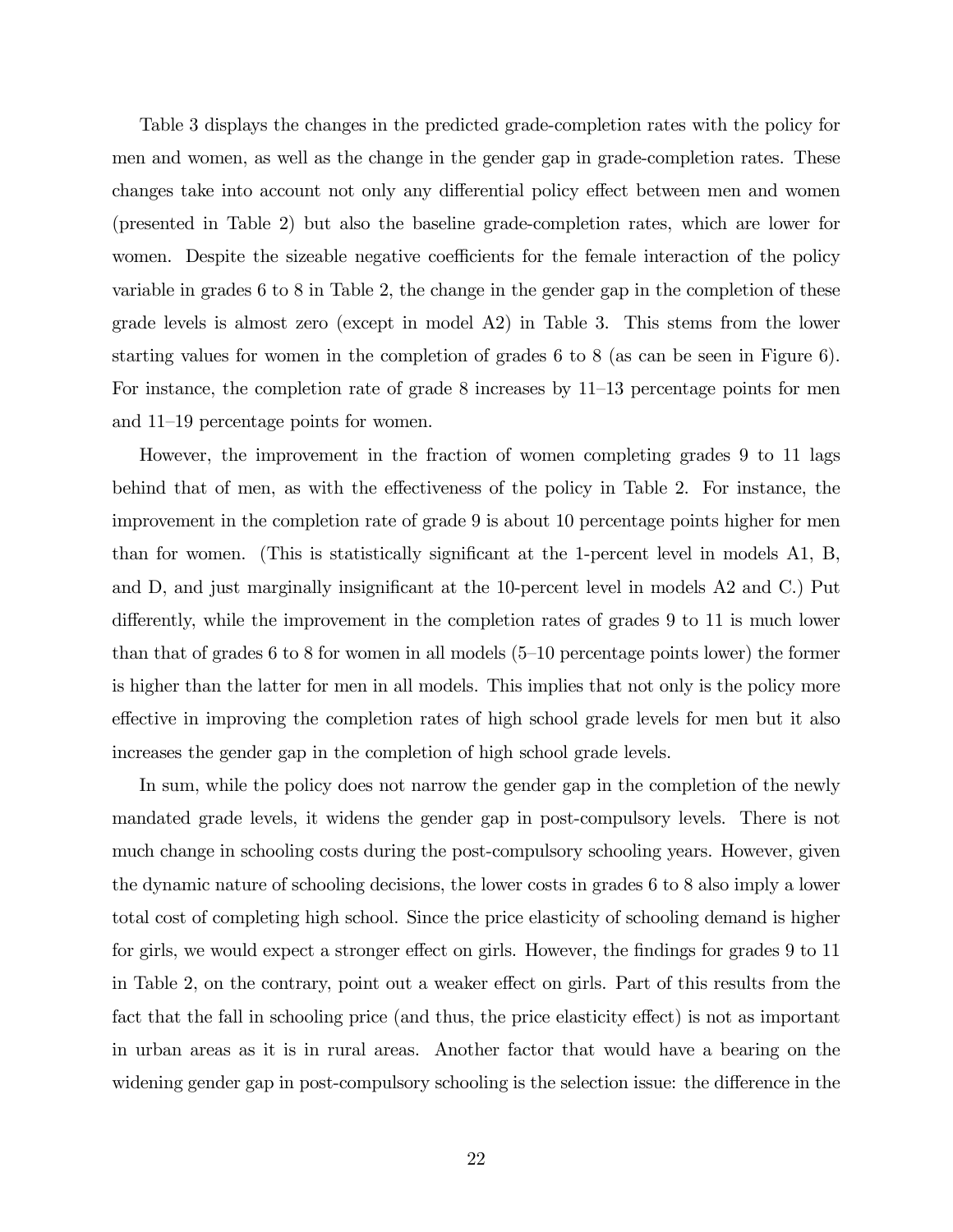average characteristics of the male and female samples that are treated by the policy would cause the effect of the policy to vary by gender. However, in this case, we would expect a stronger effect on women because women who are treated by the policy form a less-marginal group as compared to men due to their lower pre-policy completion rates. However, even then, this effect would be weaker in urban areas than in rural areas, due to the smaller pre-policy gender gap in the former. Therefore, within the conceptual framework of Section 3, the sheepskin effects remain as the only explanation for the widening gender gap in postcompulsory schooling in urban areas. Since the sheepskin effects are more important for men than for women–especially in urban areas due to the remarkable difference in labor-force participation rates by gender–the effectiveness of the policy would be higher for men, and this is what we find in Table 3.

#### 6.2 Analysis by Gender in Rural Areas

Table 4 displays the effect of the policy on grade-completion by gender in rural areas. The policy has a positive effect on the completion of all grade levels from 6 to 11 for both men and women. In other words, spillover effects of the policy on high school grade levels exist in rural areas as well. In addition, there is no evidence of a differential policy effect by gender in rural areas in both grades 6 to 8 and grades 9 to 11.

As illustrated in Section 2, there is a substantial reduction in the costs of schooling in grades 6 to 8 in rural areas with the policy. Due to the higher price elasticity of the demand for schooling for girls than for boys, we would expect a stronger effect in grades 6 to 8 for girls. Although the gender interaction of the policy variable for grades 6 to 8 has a negative coefficient in all models but one in Table 4, it is not statistically significant. An explanation for this finding, within our conceptual framework, is that the stronger sheepskin effects of completing primary education for boys (as argued before) counteract the effect of the higher price elasticity for girls.

Compared to the coefficients of the female interaction of the policy variable for urban areas given in Table 2 of the previous subsection, the female interaction coefficients for rural areas are more positive in both grades 6 to 8 and grades 9 to 11. In particular, there is no evidence of weaker spillover effects for women than for men in grades 9 to 11 in rural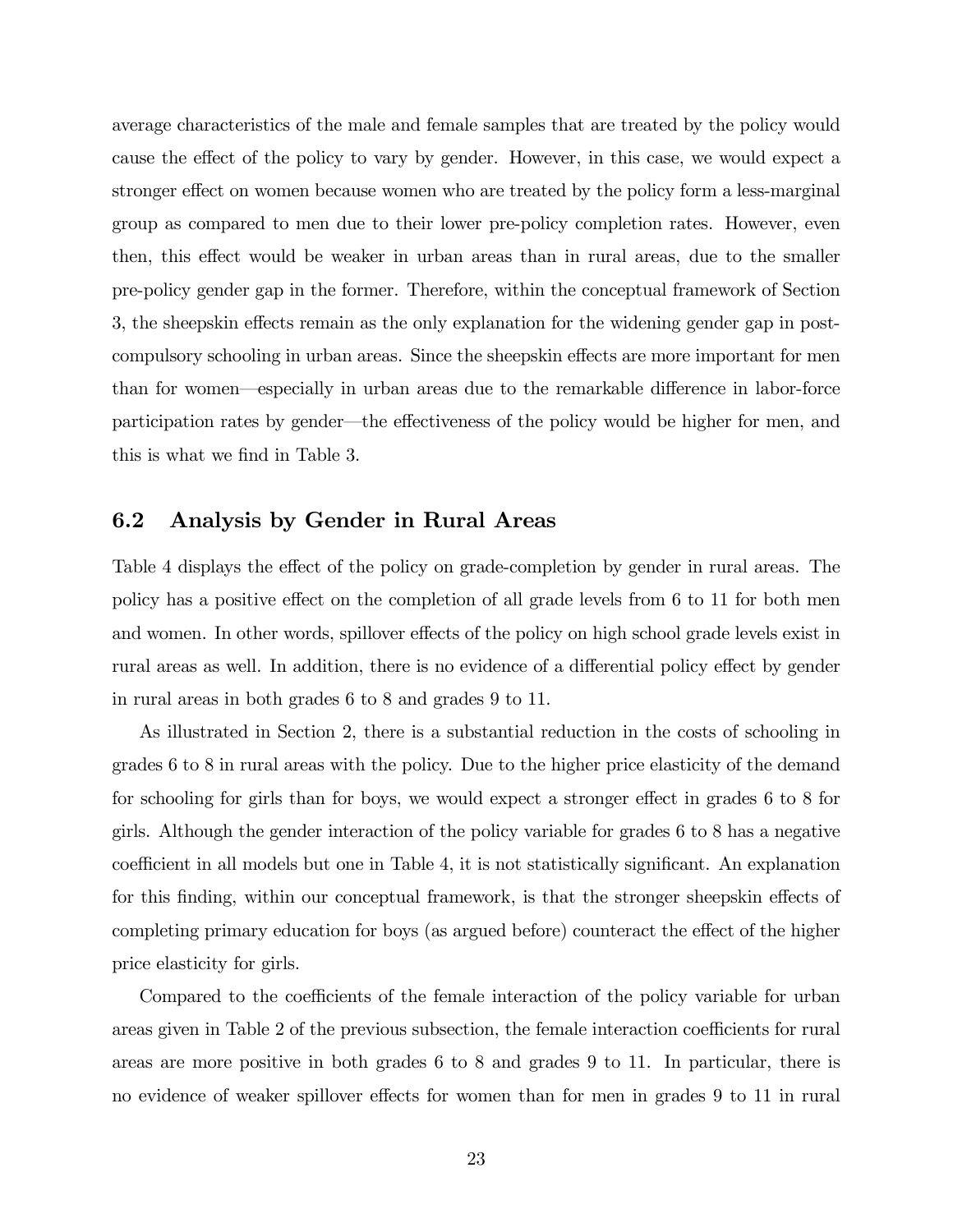areas, unlike in urban areas. This fact could arise from a smaller gender difference in the importance of the sheepskin effects in rural areas. As the importance of the sheepskin effects for men diminishes in rural areas, the relative effectiveness of the policy for women vis-à-vis men would increase. Another explanation would be the higher price elasticity of schooling demand for women, along with the higher reduction in the costs of schooling in rural areas. This effect would be relevant not only in grades 6 to 8 but also in grades 9 to 11 because the reduction in schooling costs in grades 6 to 8 also lowers the cost of high school completion.

Table 5 presents the changes in the fractions of men and women completing grades 1 to 11, as well as the changes in the gender gap in each grade level. There is no evidence of a narrowing gender gap in the completion rate of any grade level in rural areas. Nevertheless, the improvement in the fraction completing grades 6 to 8 is substantial for both men and women. The fraction of women completing grade 8 is estimated to increase by 28—37 percentage points. The corresponding increase for men is slightly smaller. Another notable finding is the improvement observed in grades 1 to 3 for boys. It is likely that certain instruments of the new policy, like the bussing of rural students to schools in more central locations and the construction of boarding schools, which are available to students of all compulsory school grades, improve the schooling outcomes in earlier grade levels as well.

#### 6.3 Analysis by Urban—Rural Residence for Men

Table 6 displays the estimation results for the effect of the policy by rural and urban residence for men. The policy has a positive effect on grade completion in all grade levels from 6 to 11 in both urban and rural areas.<sup>27</sup> In addition, there is a positive effect of the policy in grades 1 to 3 in rural areas, which is consistent with the finding in Section 6.2.

There is no evidence for a differential effect of the policy by rural and urban residence. At the same time, in grades 6 to 8, the rural interaction term of the policy variable is positive in four of the five models considered. The larger drop in the schooling costs, as well as the higher price elasticity of schooling demand, in rural areas can explain this fact. On the other hand, in grades 9 to 11, the rural interaction term is always negative and quite sizeable in

 $^{27}$ For a few model and grade-level combinations, the statistical significance is low. However, even in these cases, the coefficients are large in magnitude and very similar in levels to those with higher statistical significance.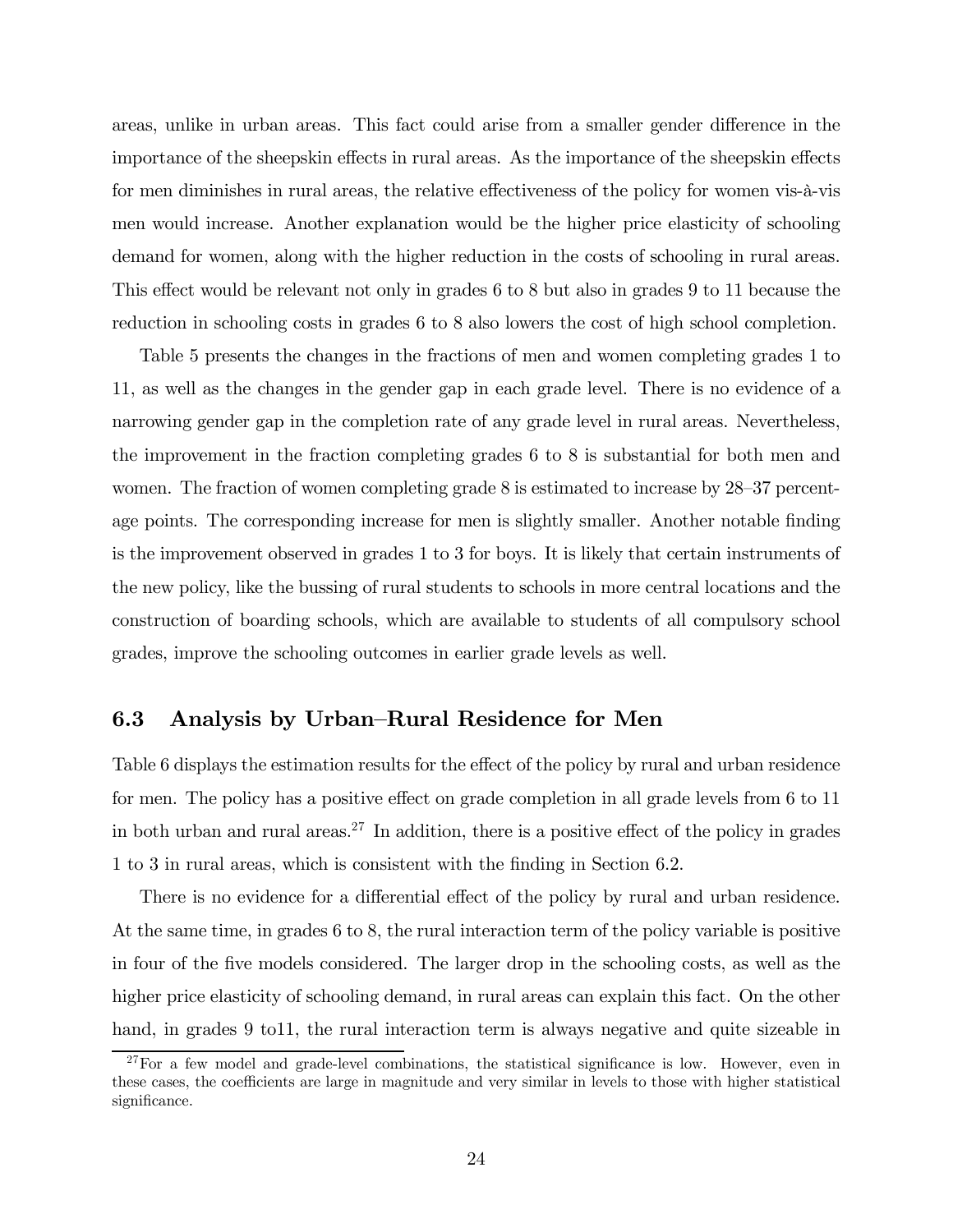magnitude in many cases. A number of factors contribute to this fact. First, the availability of schools is an important issue in grades 9 to 11 even after the policy, and urban areas are much ahead of rural areas in this. Thus, among children who are induced to finish 8 years of schooling with the policy, continuing their studies in high school is much easier for those in urban areas. Second, as argued before, the sheepskin effects of earning a high school degree are more valuable in urban areas. On the other hand, there is one factor that makes the policy more effective in rural areas. Just before the implementation of the policy, roughly 70 percent of urban men were in high school whereas 40 percent of rural men were. Therefore, the pool of men who are treated by the new policy in urban areas is more marginal, and accordingly, probably less able on average. This fact makes the policy more effective in rural areas. Besides, as argued above, the larger fall in the schooling costs in grades 6 to 8 in rural areas means a larger fall in the total schooling costs of completing high school.

Table 7 gives the changes in the fractions of men completing various grade levels in urban areas and in rural areas separately, as well as the change in the urban—rural gap. There is a significant improvement in the fraction completing grades 6 to 8 in urban areas, and even more so in rural areas. The rise in the fraction completing grade 8 is about 10—15 percentage points in urban areas and about 24—33 percentage points in rural areas. Consequently, the urban—rural gap in the fraction completing the grade 8 shrinks by about 11—18 percentage points. The lower pre-policy completion rates in rural areas play an important role in this finding because, as noted earlier, there is no evidence of a differential effect of the policy by urban and rural residence. In the completion rates of grades 9 to 11, there is no evidence for a changing urban—rural gap despite the lower starting values in rural areas because the negative coefficients of the rural interaction term in Table 6 counteract the low initial values in rural areas. Finally, there is some evidence for a narrowing urban—rural gap in the first three grade levels.

#### 6.4 Analysis by Urban—Rural Residence for Women

Table 8 presents the estimation results on the policy effect by rural and urban residence for women. The key finding here is that the policy has a stronger effect on rural women in all grade levels from 6 to 11. There is strong evidence–statistically significant at the 1-percent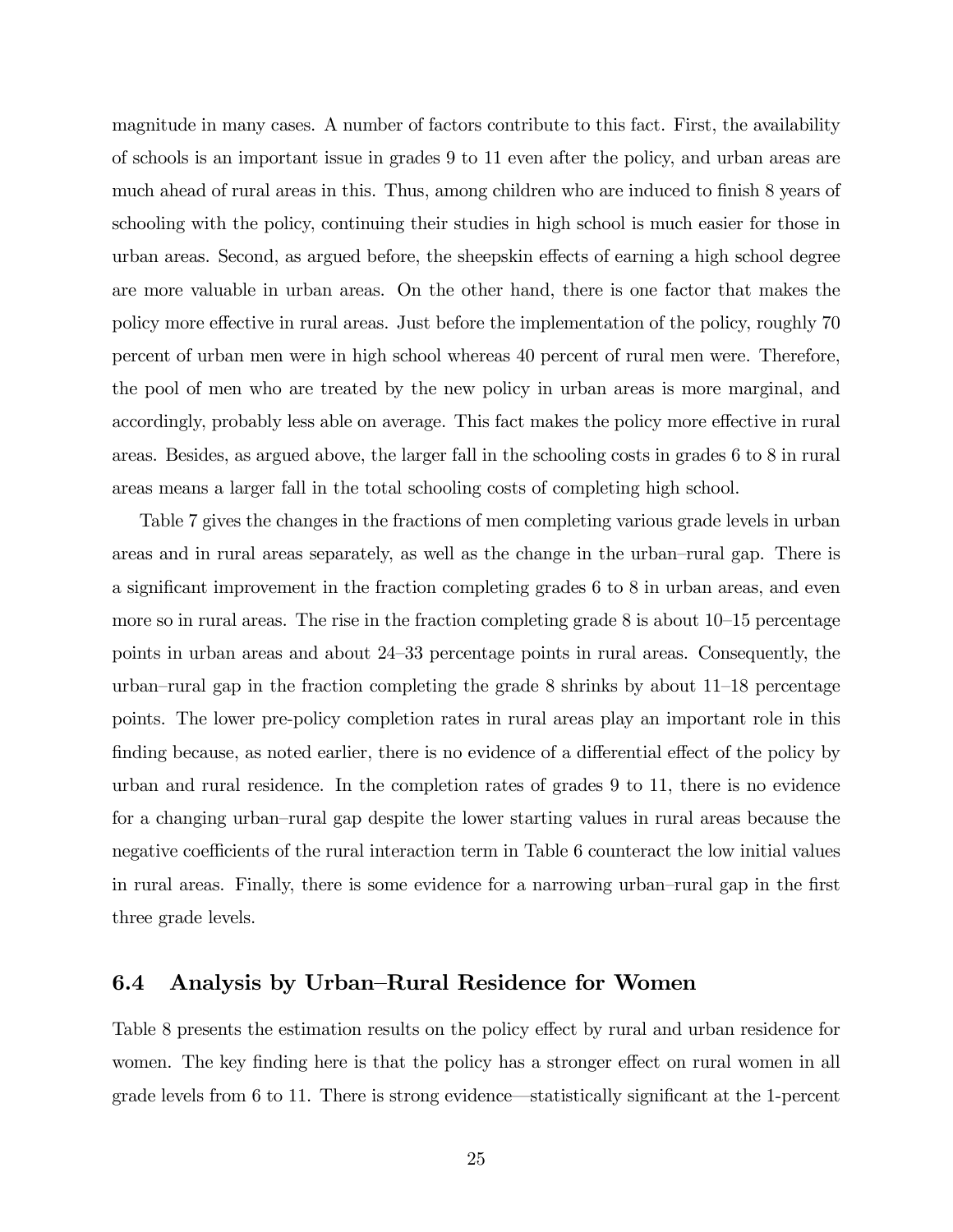level–that the policy has a stronger effect on the completion of grades 6 to 8 in rural areas than in urban areas, unlike for the male sample where the rural-policy interaction terms are smaller in magnitude and statistically insignificant at the conventional levels. In grades 9 to 11, there is also evidence, in all models but A1, that the policy has a stronger impact in rural areas. This is quite different from the finding for men in Table 6, where the policy-rural interaction term has a negative (but statistically insignificant) coefficient.

Within the conceptual framework outlined in Section 3, a number of factors would contribute to the facts that the policy effect in grades 6 to 8 is stronger in rural areas than in urban areas and stronger for women as compared to men. First, with the substantial fall in schooling costs in grades 6 to 8 in rural areas, the improvement in school completion rates in rural areas vis-à-vis urban areas would be bigger for women than for men because the price elasticity of schooling demand is higher for women. Second, the sheepskin effects would be more important for urban men than for rural men whereas there would not be much difference in the sheepskin effects by rural and urban residence for women. Third, the selection effect would also favor rural women. Before the policy, the completion rate of grade 8 was roughly 80 percent for urban men, 60 percent for rural men, almost 70 percent for urban women, but just above 20 percent for rural women (Figure 7). Thus, the rural women who are treated by the policy constitute a much less-marginal group (with presumably higher average ability) than urban women whereas there is not as much of a difference in this sense between urban and rural men.

Despite the lower availability of high schools in rural areas, the policy has a stronger effect in grades 9 to 11 for rural women than for urban women. The fall in the cost of completing high school, resulting from the fall in the schooling costs of grades 6 to 8, is more important for rural women because the price elasticity of schooling demand is higher in rural areas. In addition, the policy induces a much larger share of rural women (29—42 percentage points) than of urban women (12—20 percentage points) to complete grade 8. Therefore, the pool of urban women who might be induced to further continue their education at the high school level constitutes a less-marginal group, with presumably higher average ability. In fact, as discussed earlier, there are a number of reasons for these women to change their decision on high school attendance. The additional three years of education could alleviate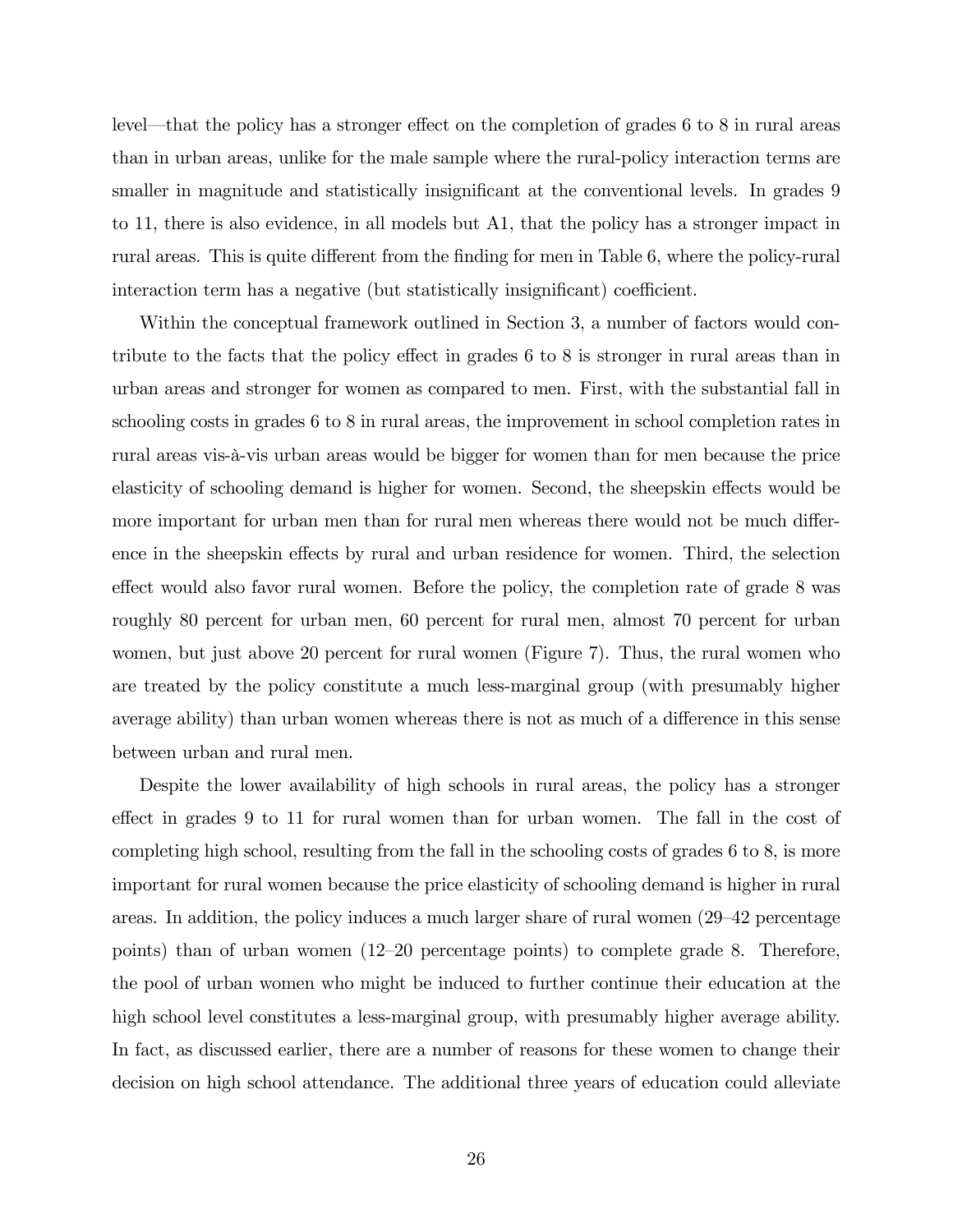the information problem–the lack of information about the returns on education–and the agency problem–the conflict of interest between children and parents–both of which are more likely to take place in rural areas. Moreover, since many of these women complete primary school under the bussing scheme or in a boarding school (both of which imply traveling long distances to school), there could be permanent changes in their and their parents' psychic costs of school attendance. As noted earlier, there is no difference in the effectiveness of the policy in high school grade levels between rural and urban men; however, we find such a difference between rural and urban women. This discrepancy is likely to result from the stronger sheepskin effects of high school completion for urban men than for rural men, which neutralizes the abovementioned factors that favor rural areas. Other factors– with the exception of psychic costs mentioned above–that cause a differential policy impact between urban and rural areas are likely to be similar for both men and women.

Table 9 presents the changes in the predicted grade-completion rates for urban women and rural women, as well as the changes in the predicted urban—rural gap by grade level. The completion rate of grade 8 increases by 12—20 percentage points in urban areas, and by a striking 29—41 percentage points in rural areas. Consequently, the urban—rural gap in the completion rate of grade 8 narrows by 16—30 percentage points. There is evidence of a closing urban—rural gap in the early high school years as well: the gap in the completion of grade 9 decreases by about 10 percentage points.

#### 6.5 Analysis of Completed Years of Schooling

In this section, we examine the effect of the policy on the completed years of schooling at age 15 and at age 17 for urban men, urban women, rural men, and rural women separately. This is equivalent to cumulating the effects presented by grade level in the previous subsections to grade 8 and grade 10 levels.<sup>28</sup> We use the exact same methodology explained in Section 5; the only difference is the dependent variable. We use three models at age 15: 7-year intervals (maximum possible at this age) on both sides of the cutoff with linear splines and with quadratic splines, and 2-year intervals on both sides of the cutoff with no time trends.

 $^{28}$ We use grade 10 rather than grade 11 because the small number of birth-cohorts that are affected by the policy at grade 11 do not yield estimates that are robust to specification checks. Further, in Tables 2 to 9, the estimates for grade 11 vary much more across various specifications than those for grades 9 and 10.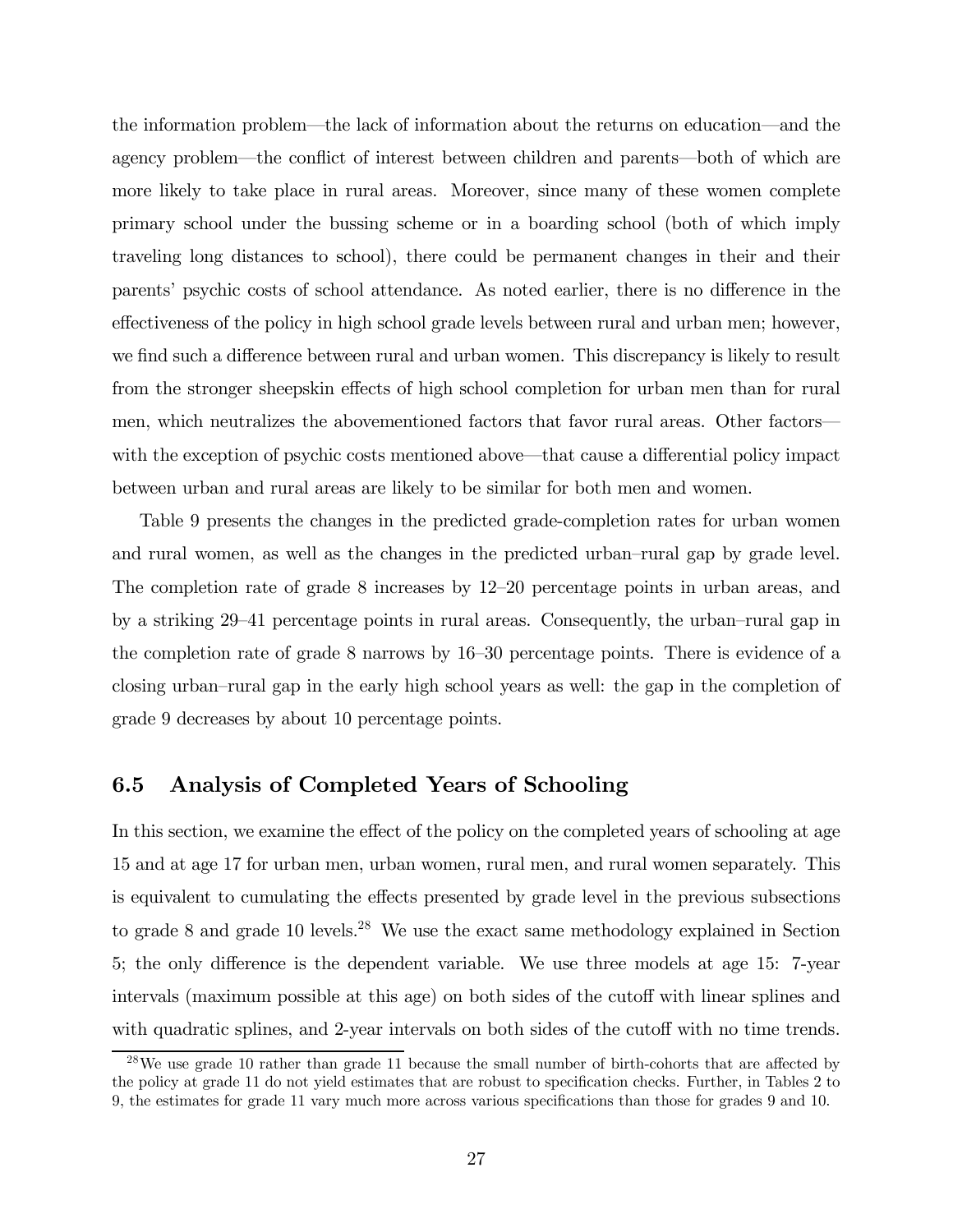At age 17, we use two models: 5-year intervals (maximum possible at this age) on both sides of the cut-off with linear splines and 2-year intervals with no time trend. The predicted changes in the completed years of schooling that we uncover in this section depend obviously on the pre-policy levels of completed years of schooling. In other words, we cannot separately estimate the effectiveness of the policy and the effect on completed levels as we did in the previous subsections.

Table 10 presents the estimation results for completed years of schooling. In panel (a), the changes in the completed years of schooling at age 15 in urban areas are very similar for men and women, at around 0.4 to 0.5 years. From age 15 to age 17, this change increases by an additional 0.3 years for both men and women, and the total increase by age 17 reaches 0.7 to 0.8 years. The improvement in the completed years of schooling by age 17 is lower for women by about 0.07 to 0.08 years, but it is not statistically significant. The improvement in the completed years of schooling in rural areas, given in panel (b), is striking. There is already a substantial improvement by age 15, which is almost one year for men and more than one year for women. The completed years of schooling at age 17 increase roughly by about 1.3 to 1.4 years for men and by about 1.5 years for women with the policy. Comparing the changes in rural areas and urban areas by age, we see that for both men and women, the fraction of the improvement by age 15 in the total improvement by age 17 is much larger in rural areas than in urban areas.

In panel (c), the changes in the completed years of schooling are displayed for men in urban and rural areas. The improvement by age 15 for rural men, 0.8 to 0.9 years, is much higher than that for urban men, 0.3 to 0.5 years. By age 17, the improvement in the completed years of schooling further increases, but the gap between urban men and rural men in the improvement persists. While the completed years of schooling at age 17 increase by 0.8 to 0.9 years for urban men, the corresponding improvement for rural men is 1.3 years. Finally, in panel (d), we present the changes in the completed years of schooling for urban and rural women. There is a remarkable difference between urban and rural women in the improvement of the completed years of schooling at age 15, as well as at age 17. The improvement by age 15 is about 0.7 years higher for rural women. This narrowing of the urban—rural gap by age 15 for women is higher than that for men, given earlier in panel (c),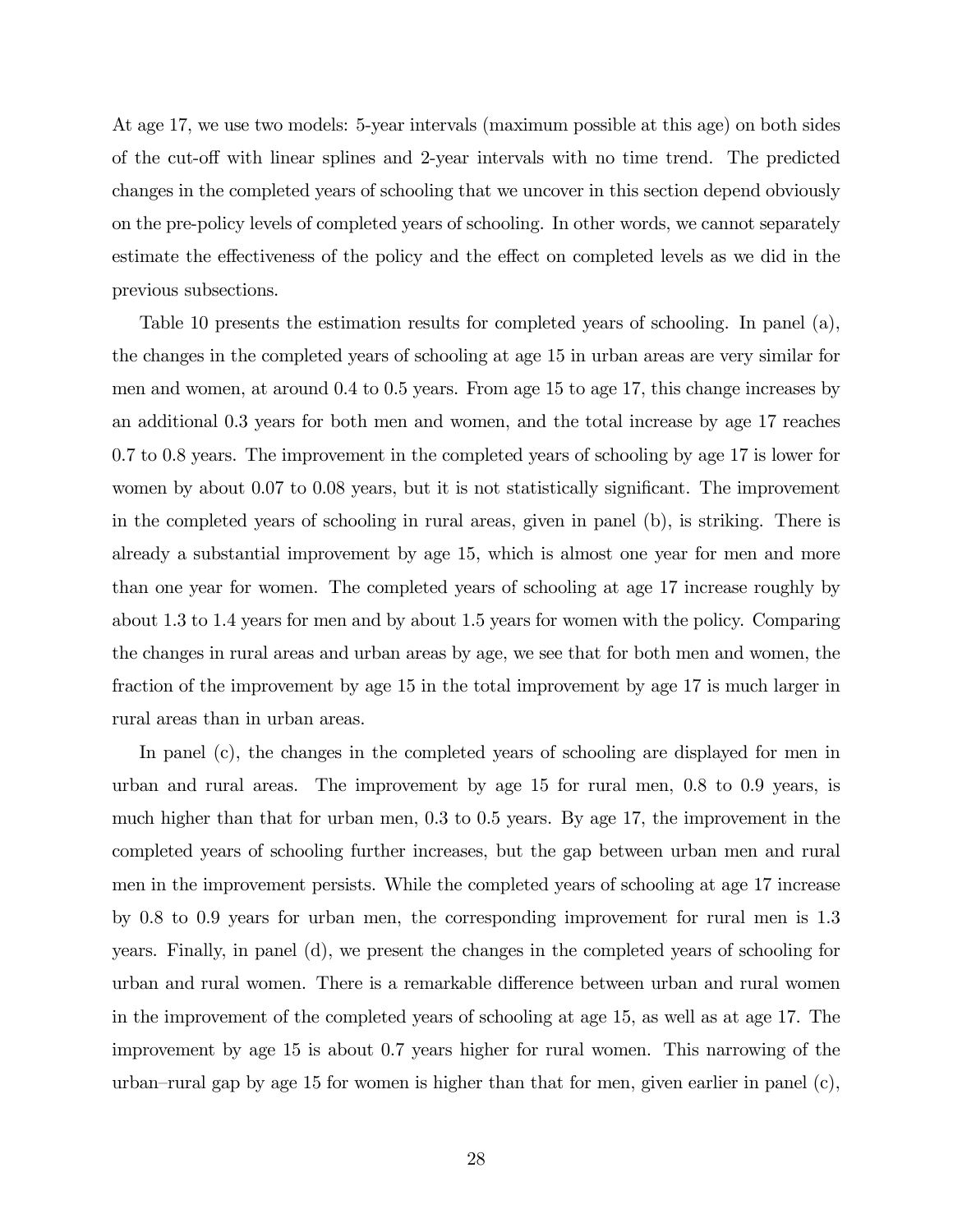which is about 0.4 to 0.5 years. Finally, the narrowing of the urban-rural gap for women by age 17, at around 0.75 to 0.8 years, is only slightly higher than that by age 15.

### 7 Conclusion

The extension of compulsory schooling from 5 to 8 years with the 1997 education reform in Turkey–in the backdrop of significant disparities by gender and rural/urban residence– substantially increases the completion rates in both the new compulsory grade levels and in the post-compulsory grade levels for all subgroups by gender and rural/urban residence. Since compliance with compulsory schooling policies is far from perfect in Turkey, establishing that the policy indeed positively and significantly affects all subgroups is important. The completion rate for grade 8 of rural women (the most disadvantaged group) increases by about 30—40 percentage points with the policy. The more surprising finding is the favorable spillover effects of the policy on the post-compulsory schooling years. For instance, the high school completion rate of urban men increases by 10—18 percentage points. The resulting total effect on the completed years of schooling is impressive, particularly in rural areas. The completed years of schooling at age 17 increases by about 1.3 years for rural men, by about 1.5 years for rural women, and by about 0.8 years for both urban men and urban women.

The policy equalizes the educational attainment of urban and rural children substantially. The urban—rural gap in the completed years of schooling at age 17 falls by about 0.5 years for men and by about 0.7 to 0.8 years for women. In terms of grade levels, the urban—rural gap closes in all grade levels from 6 to 11 for women, whereas it closes only in grades 6 to 8 (not in post-compulsory grade levels) for men. Our analysis allows us to decompose these changes into a part that result from the effectiveness of the policy–measured by the policy effect on the odds of grade completion–and a part that stems from the lower pre-policy levels of grade completion. We find that the closing of the urban—rural gap for men results only from the lower pre-policy levels for rural men, whereas the closing of the gap for women results from both the lower pre-policy levels and the higher effectiveness of the policy for rural women in all grade levels from 6 to 11. That the policy has a stronger bite in rural areas for women but not for men could result from a number of factors. First, women would benefit more from the large reduction in schooling costs in rural areas because the price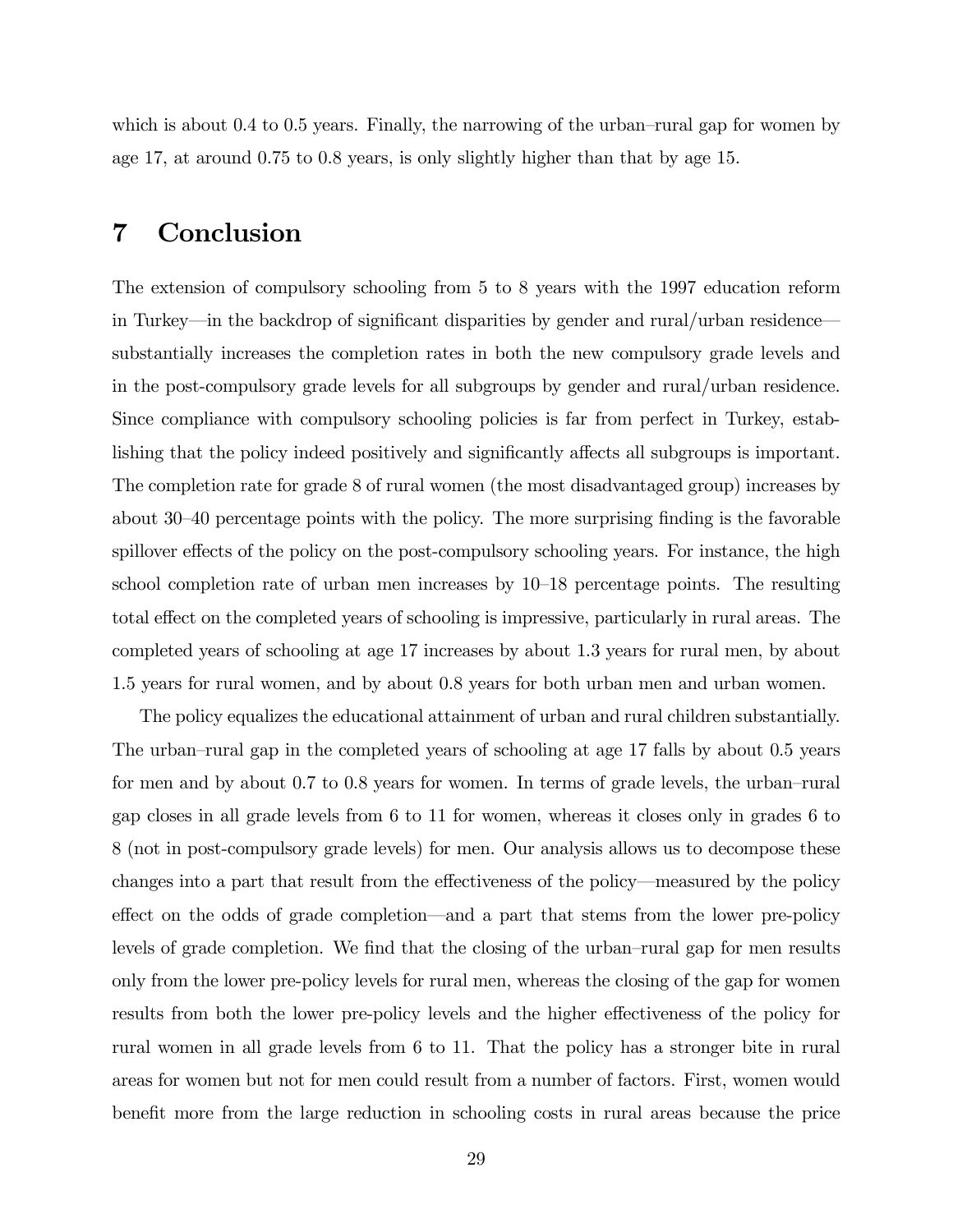elasticity of schooling demand is higher for them. Second, the sheepskin effects of schooling are more important for urban men than for rural men whereas there is not such a difference between urban and rural women due to the very low labor-market participation of urban women. Third, due to the greater pre-policy urban—rural schooling gap for women than for men, the difference between rural and urban residents who are treated by the policy in terms of ability and motivation for schooling would be higher for women than for men.

However, there is no evidence of a narrowing gender gap with the policy, in both urban and rural areas. On the contrary, the gender gap in post-compulsory schooling in urban areas widens despite improvements in both men and women. This results from the higher effectiveness of the policy for men in urban areas because the pre-policy grade-completion rates are also higher for men. Within a standard framework of schooling investment decisions, this finding can be explained only by the stronger sheepskin effects for men in urban areas resulting from the large gender differences in the labor-force participation rates in urban Turkey.

One of the most important findings of the study is the clear success of the policy in improving the schooling of rural women, the most disadvantaged group. If the real impediments to girls' schooling were cultural or social, increased availability and/or lower costs of schooling would not make a difference. However, in the Turkish case, we see that increased availability and lower costs of schooling make a huge difference in girls' schooling even in rural areas. Obviously, the starting levels are important here. In the low pre-policy postcompulsory school attendance environment of rural women in Turkey, the policy operates on a large pool of children. In another environment with high enrollment rates where drop-outs are only the marginal students, more targeted policies may be needed.

Another interesting finding is the strong spillover effects of the policy to post-compulsory schooling years. Such spillover effects are generally not reported in the previous literature; an exception is Oreopoulos (2009), although the magnitude of the spillovers is much smaller there. A unique feature of our study that leads to large spillover effects is the change in the sheepskin effects with the policy. The fall in the sheepskin effects for 5 and 8 years of schooling make completing high school much more attractive. In addition, since a large fraction of children are induced to finish the new compulsory schooling years and these children are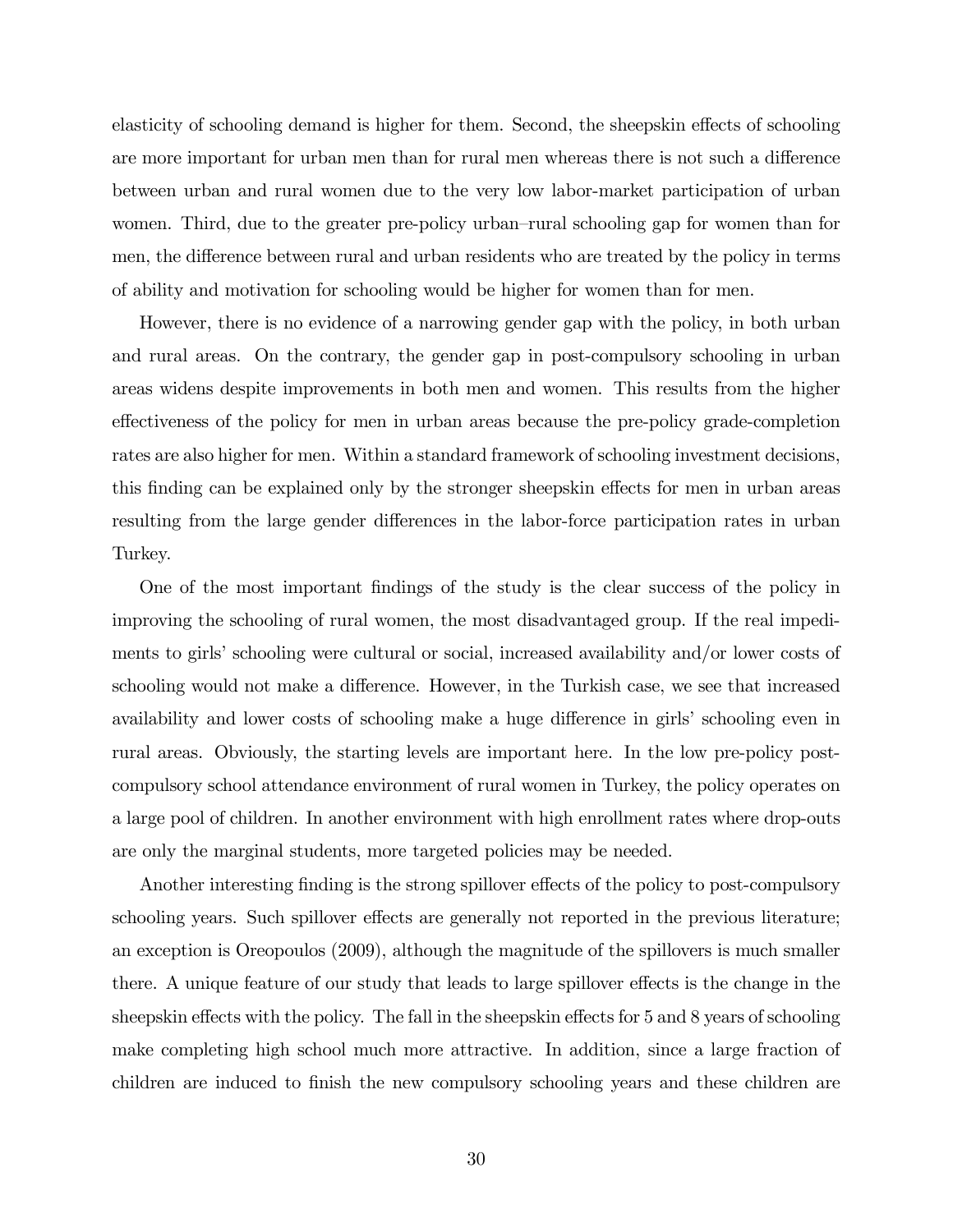less-marginal students in terms of ability and motivation compared to their counterparts in developed countries, spillover effects resulting from other factors could be important as well. For instance, after being induced to finish three additional years of schooling, some children may improve their knowledge about the true returns to education or be more assertive when their parents' and their own goals do not overlap. There may be another channel that could contribute to the spillover effects for rural women. The policy instruments — transportation and boarding schools — could leave a permanent impact on psychic costs of schooling because both instruments imply attending schools in distant areas.

The improvements in educational outcomes for men and women, and urban and rural residents, but particularly for those who traditionally lag behind, have important implications for both individual and social welfare. There is a growing literature on the causal effects of education on various demographic and labor-market outcomes in developed-country settings. However, we know very little about such causal relationships in developing countries, where such relationships could significantly differ. For instance, longer schooling of mothers could change infant health through its effect on the probability of out-of-wedlock pregnancy in a Western setting, whereas such a channel may not exist in a socially conservative developing country. Thus, it will be important to establish such causal relationships in the Turkish context in future works, using the policy in this paper as a source of exogenous variation in schooling. This study lays the groundwork for future works regarding the causal effects of schooling by illustrating the groups whose schooling outcomes are altered the most.

### References

- [1] Acemoğlu D. and J. Angrist (2001). "How Large are Human-Capital Externalities? Evidence from Compulsory Schooling Laws." In NBER Macroeconomics Annual, Volume 15, pp. 9-74. eds. Ben S. Bernanke and Kenneth Rogoff. MIT Press, Cambridge.
- [2] Alderman, H., Behrman, J.R., Ross, D. and R. Sabot (1996). "The Returns to Endogenous Human Capital in Pakistan's Rural Wage Labor Market," Oxford Bulletin of Economics and Statistics 58(1): 29-55.
- [3] Alderman H. and P. Gertler (1997). "Family Resources and Gender Differences in Human Capital Investments: The Demand for Children's Medical Care in Pakistan," in L. Haddad, J. Hoddinott and H. Alderman (eds.), Intrahousehold Resource Allocation in Developing Countries. Baltimore, MD: The Johns Hopkins University Press.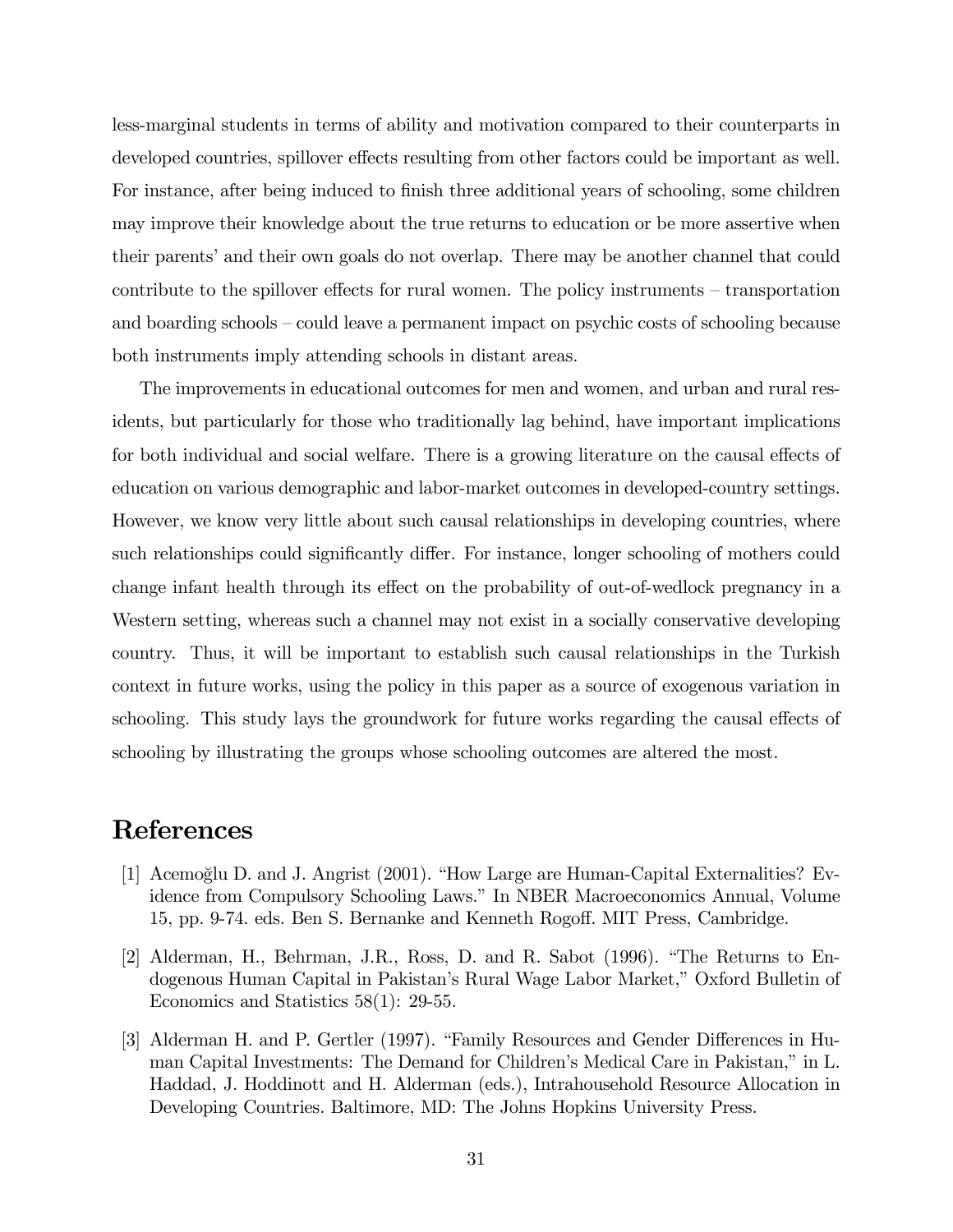- [4] Angrist, J.D. and A.B. Krueger (1991) "Does Compulsory Schooling Attendance Affect Schooling and Earnings?" Quarterly Journal of Economics 106(4): 979-1014.
- [5] Angrist, J.D. and V. Lavy (1999) "Using Maimonides' Rule to Estimate the Effect of Class Size on Scholastic Achievement," Quarterly Journal of Economics 114; 533-75.
- [6] Becker, G.S. (1975). Human Capital. New York: National Bureau of Economic Research.
- [7] Becker, G.S. (1985). "Human Capital, Effort, and the Sexual Division of Labor," Journal of Labor Economics 3(1-2): S33-S58.
- [8] Behrman, J.R. (2010) "Investment in Education–Inputs and Incentives." In Handbook of Development Economics, J. Strauss and D. Thomas (eds.) Vol. 5: 4883-4975.
- [9] Behrman, J.R., Sengupta P. and P. Todd. (2005) "Progressing through PROGRESA: An Impact Assessment of a School Subsidy Experiment in Rural Mexico," Economic Development and Cultural Change 54(1): 237-275.
- [10] Black, S., Devereux, P. and K. Salvanes (2008). "Staying in the Classroom and Out of the Maternity Ward? The Effect of Compulsory Schooling Laws on Teenage Births," Economic Journal 118: 1025-1054.
- [11] Brunello G., Fort M. and G. Weber (2009). "Changes in Compulsory Schooling, Education and the Distribution of Wages in Europe," Economic Journal 119: 516-539.
- [12] Chou S., Liu J., Grossman M. and T. Joyce (2010). "Parental Education and Child Health: Evidence from a Natural Experiment in Taiwan," American Economic Journal: Applied Economics 2(1): 33-61.
- [13] Dominitz J., Fischhoff B. and C.F. Manski (2001). Who are youth at-risk? Expectations evidence in the NLSY- 97. In Social awakenings: Adolescents' behavior as adulthood approaches, ed. R. T. Michael. New York: Russell Sage Publications.
- [14] Deininger, K. (2003). "Does Cost of Schooling Affect Enrollment by the Poor? Universal Primary Education in Uganda," Economics of Education Review 22: 291-305.
- [15] Duflo, E. (2001). "Schooling and Labor Market Consequences of School Construction in Indonesia," American Economic Review 91(4): 795-813.
- [16] Eckstein, Z. and K.I. Wolpin (2000). "Why Youths Drop out of High School: The Impact of Preferences, Opportunities, and Abilities," Econometrica 67(6): 1295-1339.
- [17] Eckstein, Z. and I. Zilcha (2002). "The Effects of Compulsory Schooling on Growth, Income Distribution and Welfare," Journal of Public Economics 54(3): 339-359.
- [18] Fleisher, B., Li, H., and M.Q. Zhao (2010). "Human Capital, Economic Growth, and Regional Inequality in China," Journal of Development Economics 92(2): 215-231.
- [19] Glewwe, P. (2002). "Schools and Skills in Developing Countries: Education Policies and Socioeconomic Outcomes," Journal of Economic Literature XL, pp. 436-482.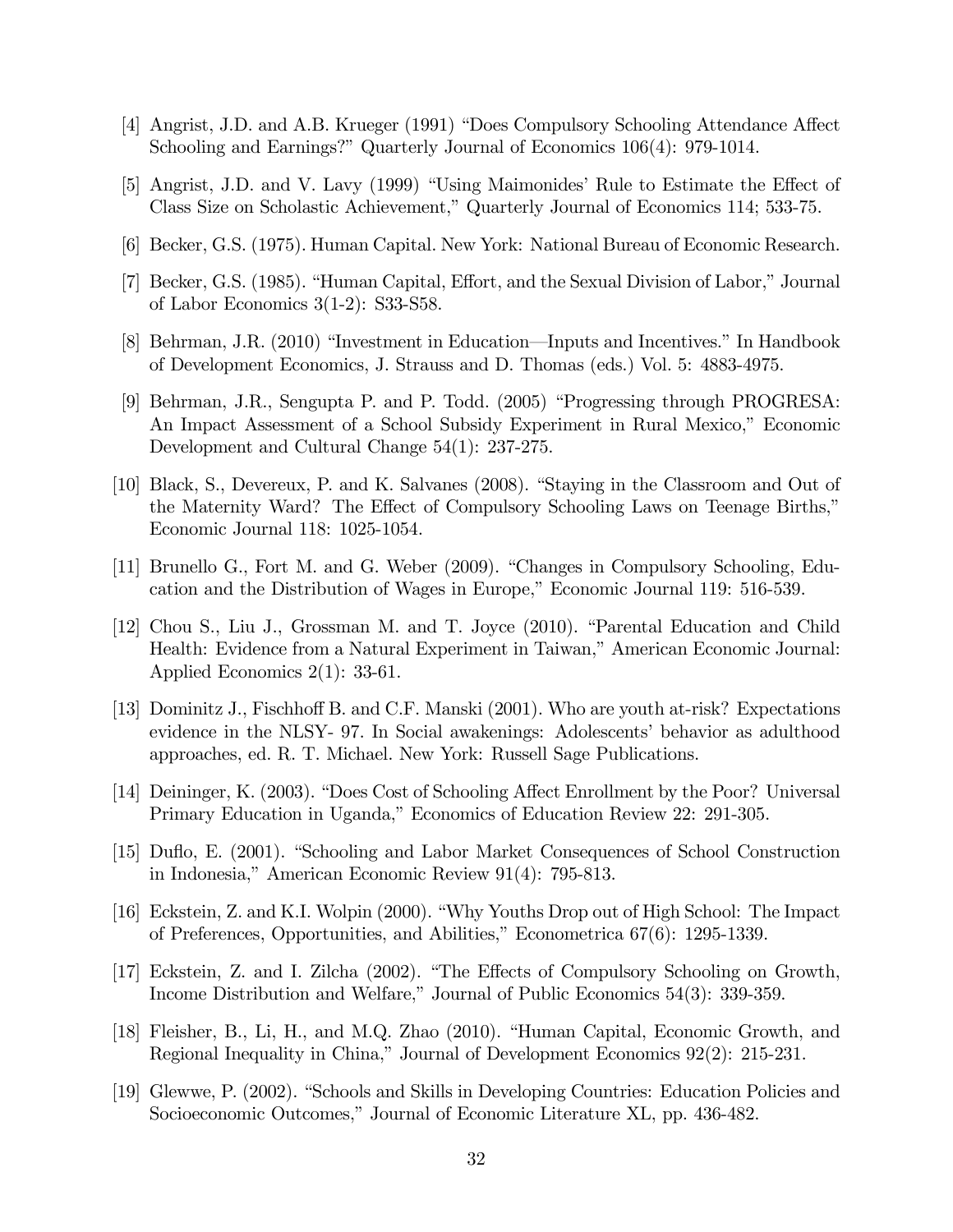- [20] Glewwe, P. and J. Jacoby (1994). "Student Achievement and Schooling Choice in Low Income Countries: Evidence from Ghana," Journal of Human Resources 29(3): 842-864.
- [21] Grant, M.J. and J.R. Behrman (2010). "Gender Gaps in Educational Attainment in Less Developed Countries," Population and Development Review 36(1): 71-89.
- [22] Glick, P. (2008). "What Policies will Reduce Gender Schooling Gaps in Developing Countries: Evidence and Interpretation," World Development 36(9): 1623-1646.
- [23] Hahn J., Todd P.E. and V. van der Klauuw (2001) "Identification and Estimation of Treatment Effects with a Regression-Discontinuity Design," Econometrica 69: 201-9.
- [24] Handa, S. (2002) "Raising Schooling Enrollment in Developing Countries: The Relative Importance of Supply and Demand," Journal of Development Economics 69(1): 103-28.
- [25] Herz, B., and G. Sperling. 2004. What Works in Girls' Education: Evidence and Policies from the Developing World. New York: Council on Foreign Relations.
- [26] Ito, S. (2006) "Raising Educational Attainment of the Poor: Policies and Issues," Developing Economies XLIV-4: 500-31.
- [27] Jaeger, D.A. and M.E. Page (1996) "New Evidence on Sheepskin Effects in the Returns to Education," Review of Economics and Statistics 78(4): 733-740.
- [28] Lavy, V. (1996). "School Supply Constraints and Children's Educational Outcomes in Rural Ghana," Journal of Development Economics 51: 291-314.
- [29] Lee D.S. and T. Lemieux (2010). "Regression Discontinuity Designs in Economics," Journal of Economic Literature, 48(2): 281-355.
- [30] Laibson, D. (1997). "Golden Eggs and Hyperbolic Discounting," Quarterly Journal of Economics 112(2): 443-477.
- [31] Lang, K. and D. Kropp (1986). "Human Capital Versus Sorting: The Effects of Compulsory Attendance Laws," Quarterly Journal of Economics 101(3): 609-624.
- [32] Lillard, L.A. and R.J. Willis (1994). "Intergenerational Educational Mobility: Effects of Family and State in Malaysia," Journal of Human Resources 29(4): 1126-1166.
- [33] Lochner, L. and E. Moretti (2004). "The Effect of Education on Crime: Evidence from Prison Inmates, Arrests, and Self-Reports," American Economic Review 94(1): 155-189.
- [34] Lucas, A.M. and I.M. Mbiti (2012). "Access, Sorting, and Achievement: The Short-Run Effects of Free Primary Education in Kenya," American Economic Journal-Applied Economics 4(4): 226-253.
- [35] Mejia D. and M. St-Pierre (2008). "Unequal Opportunities and Human Capital Formation," Journal of Development Economics 86: 395-413.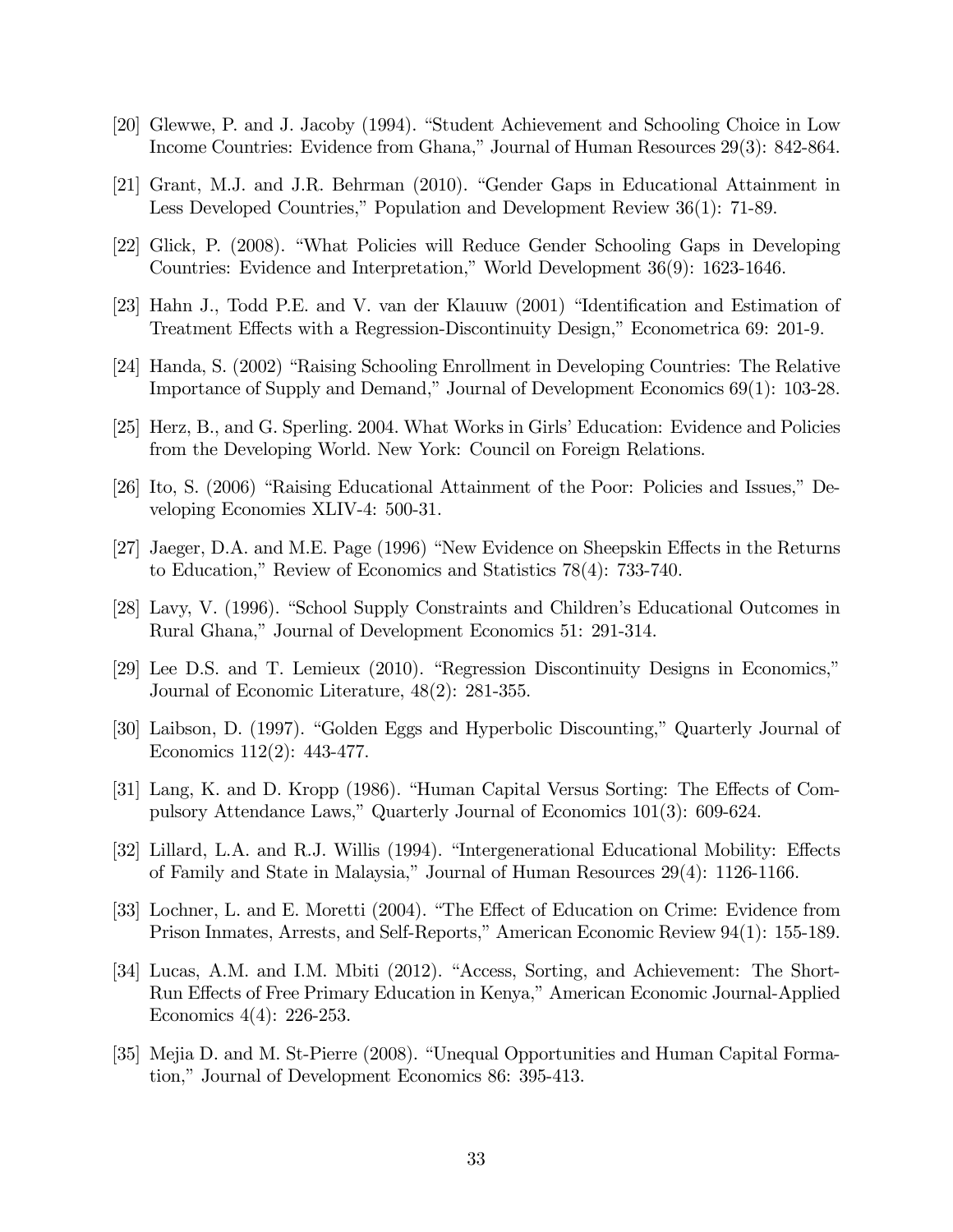- [36] Ministry of National Education (MONE) (1989-2006) National Education Statistics, Ankara.
- [37] Munich D., Svejnar J. and K. Terrell (2005) "Returns to Human Capital under the Communist Wage Grid and during the Transition to a Market Economy," Review of Economics and Statistics 87(1): 100-123.
- [38] O'Donoghue T. and M. Rabin (1999). "Doing It Now or Later," American Economic Review 89: 103-124.
- [39] Orazem, P.F. and E.M. King (2008). "Schooling in Developing Countries: The Roles of Supply, Demand and Government Policy." In Handbook of Development Economics, J. Strauss and D. Thomas (eds.) Vol. 4: 3475-3559.
- [40] Oreopoulos, P. (2006). "Estimating Average and Local Treatment Effects of Education When Compulsory Schooling Laws Really Matter," American Economic Review 96(1): 152-75.
- [41] Oreopoulos, P. (2007). "Do Dropouts Drop out too Soon? Wealth, Health and Happiness from Compulsory Schooling," Journal of Public Economics 91: 2213-2229.
- [42] Oreopoulos, P. (2009). "Would More Compulsory Schooling Help Disadvantaged Youth? Evidence from Recent Changes to School-Leaving Laws." In The Problems of Disadvantaged Youth: An Economic Perspective, Jonathan Gruber (ed.), University of Chicago Press. pp. 85-112.
- [43] Oreopoulos P., Page M., and A.H. Stevens (2006) "The Intergenerational Effects of Compulsory Schooling," Journal of Labor Economics 24(4): 729-760.
- [44] Osili, U.O. and B.T. Long (2008). "Does Female Schooling Reduce Fertility? Evidence from Nigeria," Journal of Development Economics 87: 57-75.
- [45] Psacharopoulos G. (1994). "Returns to Investment in Education A Global Update," World Development 22(9): 1325-1343.
- [46] Rosenzweig M. and K.I. Wolpin (1986). "Evaluating the Effects of Optimally Distributed Public Programs: Child Health and Family Planning Interventions," American Economic Review 76: 470-482.
- [47] Rosenzweig M. and K.I. Wolpin (1988). "Migration Selectivity and the Effects of Public Programs," Journal of Public Economics 37(2): 265-289.
- [48] Schady N.R. (2003). "Convexity and Sheepskin Effects in the Human Capital Earnings Function: Recent Evidence for Filipino Men," Oxford Bulletin of Economics and Statistics 65(2): 171-196.
- [49] Schultz, T.W. (1963). The Economic Value of Education. New York: Columbia University Press.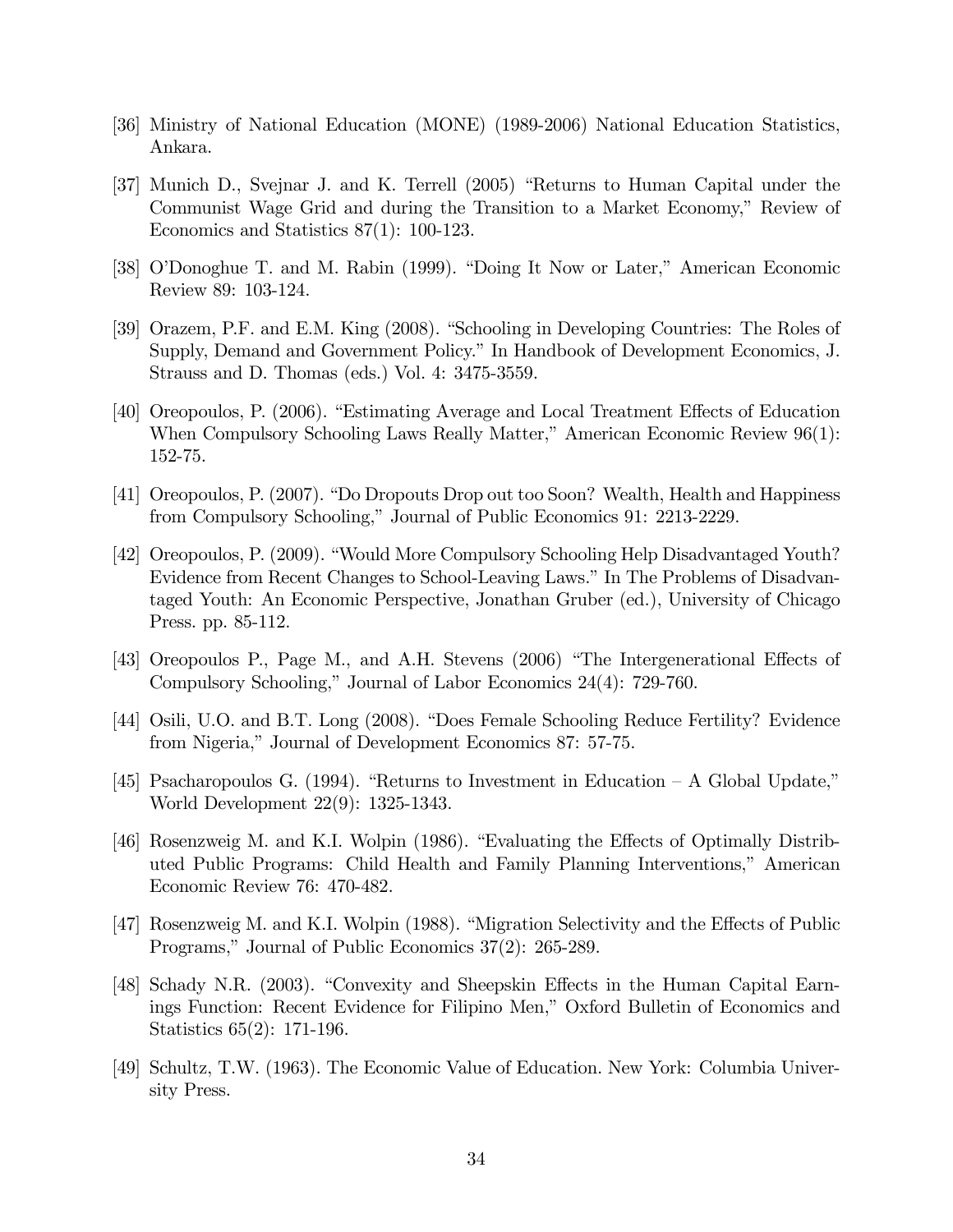- [50] Schultz, T.P. (1985). "School Expenditures and Enrollments, 1960-1980: The Effects of Income, Prices, and Population Growth," Yale University, Economic Growth Center Discussion Paper No. 487.
- [51] Schultz, T.P. (2002). "Why Governments Should Invest More to Educate Girls," World Development 30(2): 207-225.
- [52] Skoufias, E. (2001). "PROGRESA and Its Impacts on the Human Capital and Welfare of Households in Rural Mexico: A Synthesis of the Results of an Evaluation by IFPRI," International Food Policy Research Institute, Washington, DC.
- [53] Spence, M. (1973). "Job Market Signaling," Quarterly Journal of Economics 87: 355- 374.
- [54] Spohr, C.A. (2003) "Formal Schooling and Workforce Participation in a Rapidly Developing Economy: Evidence from "Compulsory" Junior High School in Taiwan," Journal of Development Economics 70(2): 291-327.
- [55] Tansel A. (1997). "Schooling Attainment, Parental Education, and Gender in Cote d'Ivoire and Ghana," Economic Development and Cultural Change 45(4): 825-856.
- [56] Thomas D. and J. Strauss (1992). "Prices, Infrastructure, Household Characteristics and Child Height," Journal of Development Economics 39(2): 301-331.
- [57] Tsai W., Liu, J., Chou, S., and R. Thornton (2009). "Does Educational Expansion Encourage Female Workforce Participation? A Study of the 1968 Reform in Taiwan," Economics of Education Review 28: 750-758.
- [58] Turkish Statistical Institute (TUIK) (1993-2006) National Education Statistics: Formal Education, Ankara.
- [59] van der Klauuw, W. (2001). "Estimating the Effect of Financial Aid Offers on College Enrollment: A Regression-Discontinuity Approach," International Economic Review 43: 1249-1287.
- [60] van der Klauuw, W. (2008) "Regression-Discontinuity Analysis: A Survey of Recent Developments in Economics," Labour: Review of Labour Economics and Industrial Relations 22(2): 219-245.
- [61] Wolpin, K.I. (1986). "Education and Screening," American Economic Review 67(5): 949-958.
- [62] World Bank, World Development Indicators, http://data.worldbank.org/datacatalog/world-development-indicators, accessed on August 2013.
- [63] Yuret T. (2009). "Human Capital and Sorting Models Reconsidered," Iktisat, Isletme ve Finans 25(295): 73-90.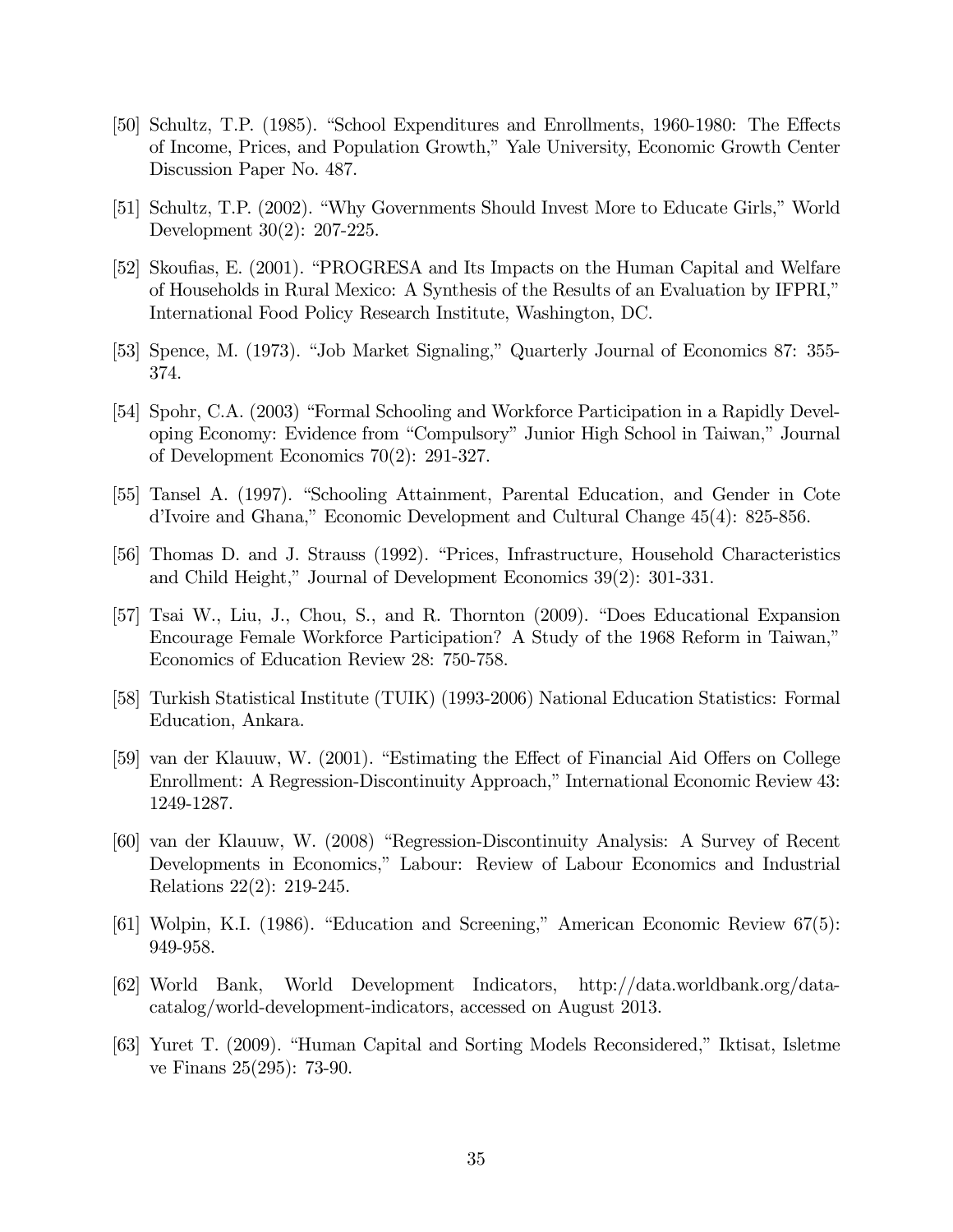Figure 1 Number of Students in Basic Education (Grades 1-8) by Urban and Rural Residence



Source: Turkish Statistical Institute (1993-2006).

Figure 2 Number of Students in Upper Secondary Education (Grades 9-11) by Urban and Rural Residence



Source: Turkish Statistical Institute (1993-2006).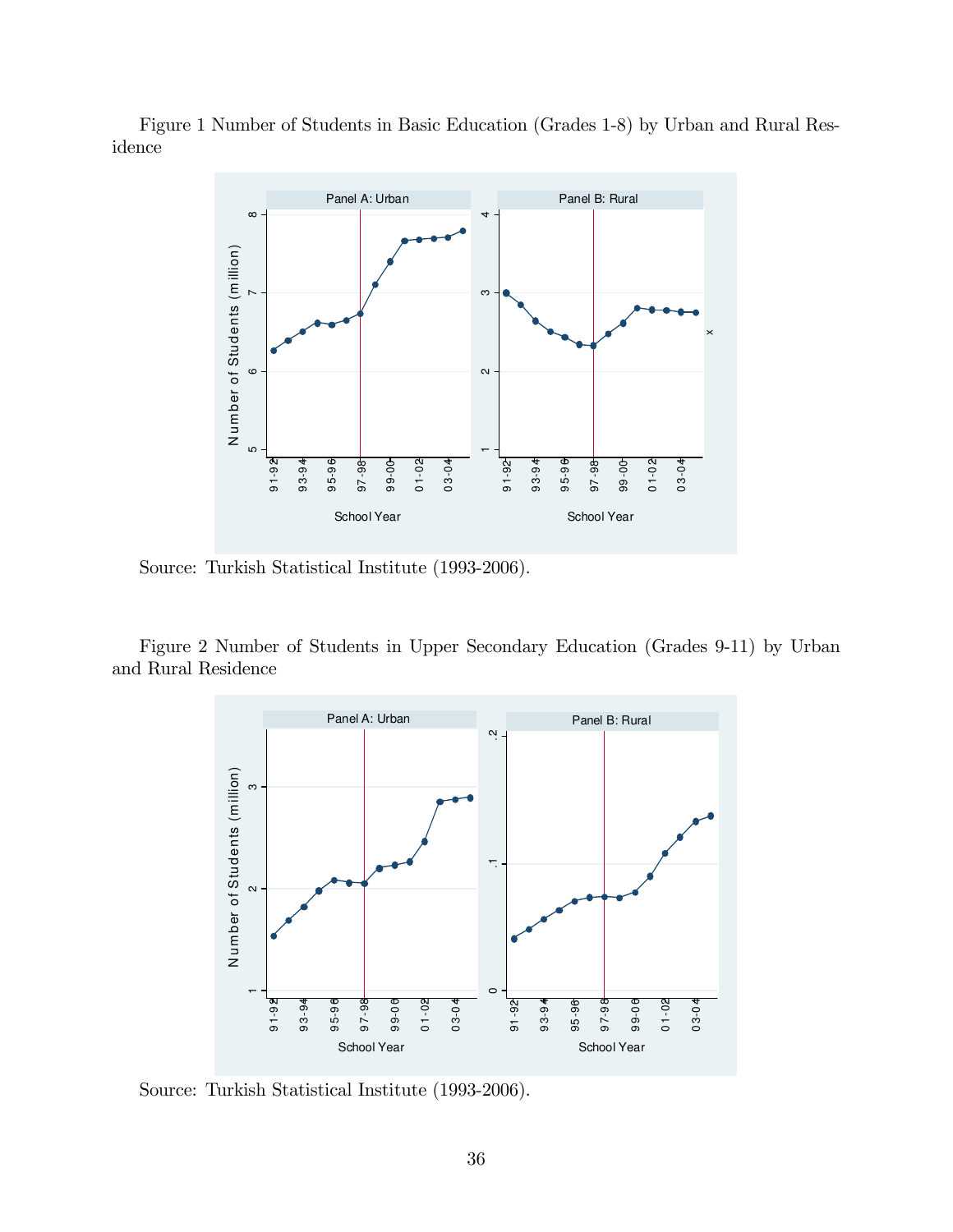

Figure 3 Number of Students Bussed to School and School Closures

Source: Ministry of National Education (1989-2006)

Figure 4 Students in Boarding Schools



Source: Ministry of National Education (1989-2006).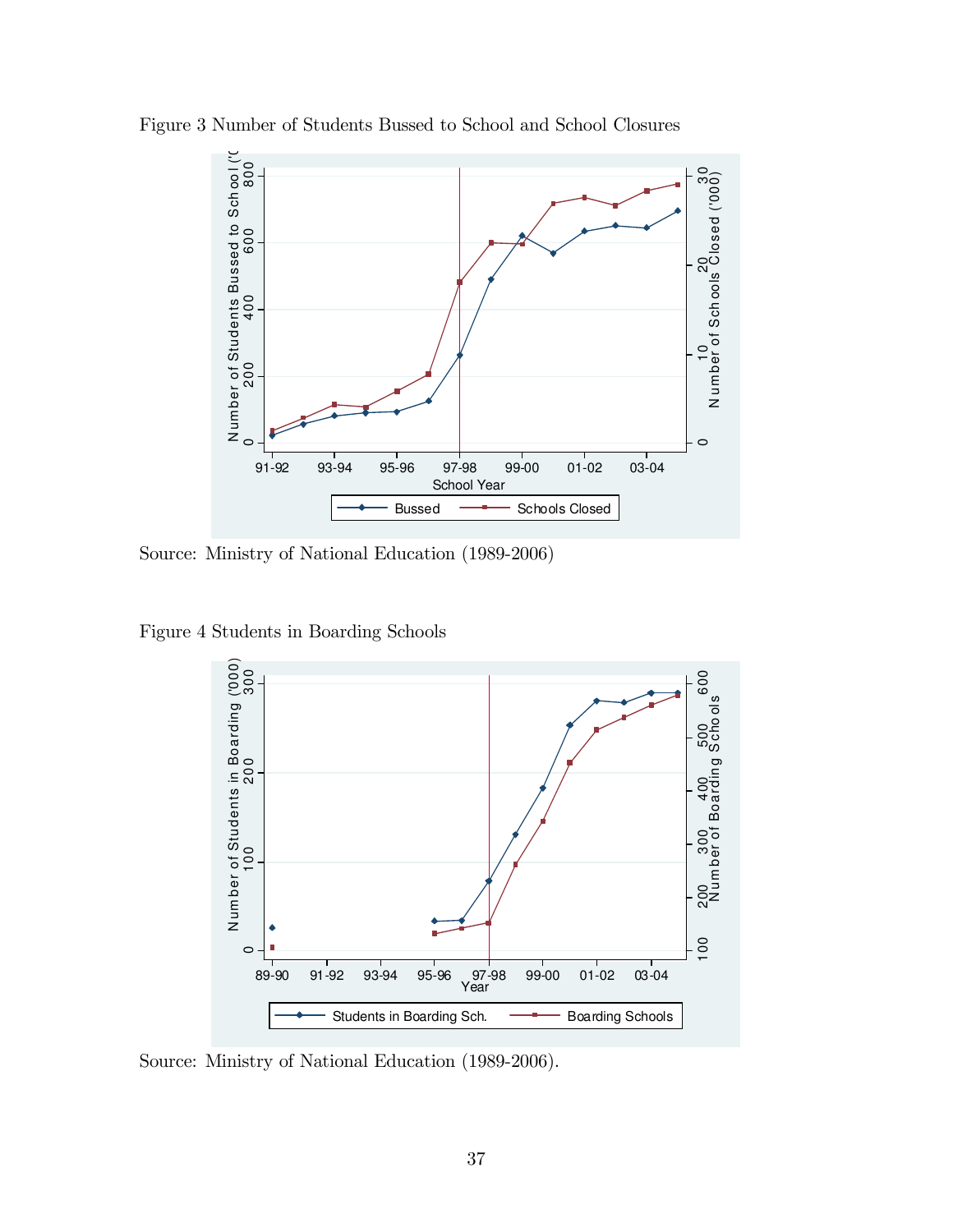

Figure 5 Number of Classrooms in Basic Education Schools by Urban and Rural Residence

Source: Turkish Statistical Institute (1993-2006).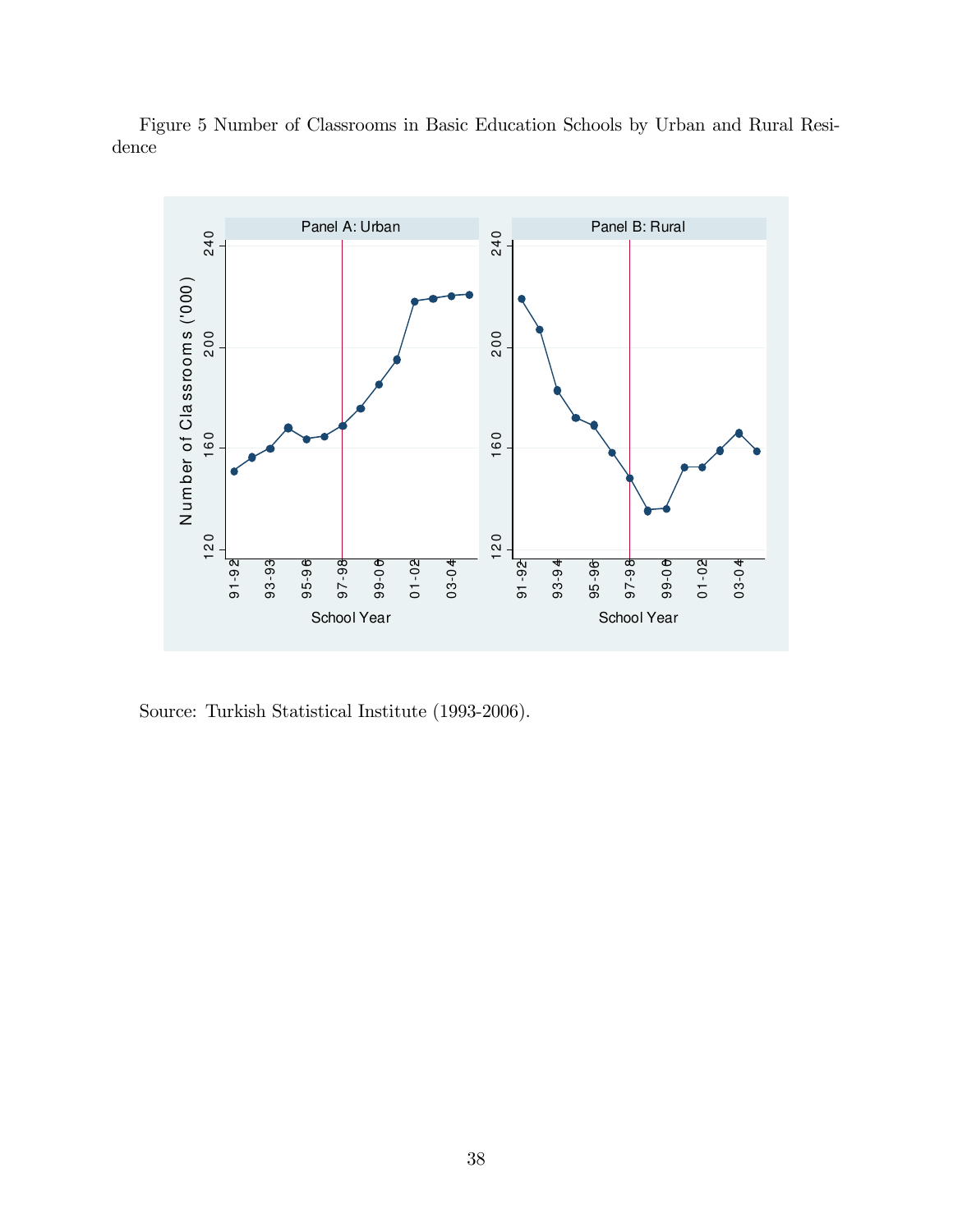

Figure 6 Fraction Completing Selected Grades by Gender and Rural/Urban Status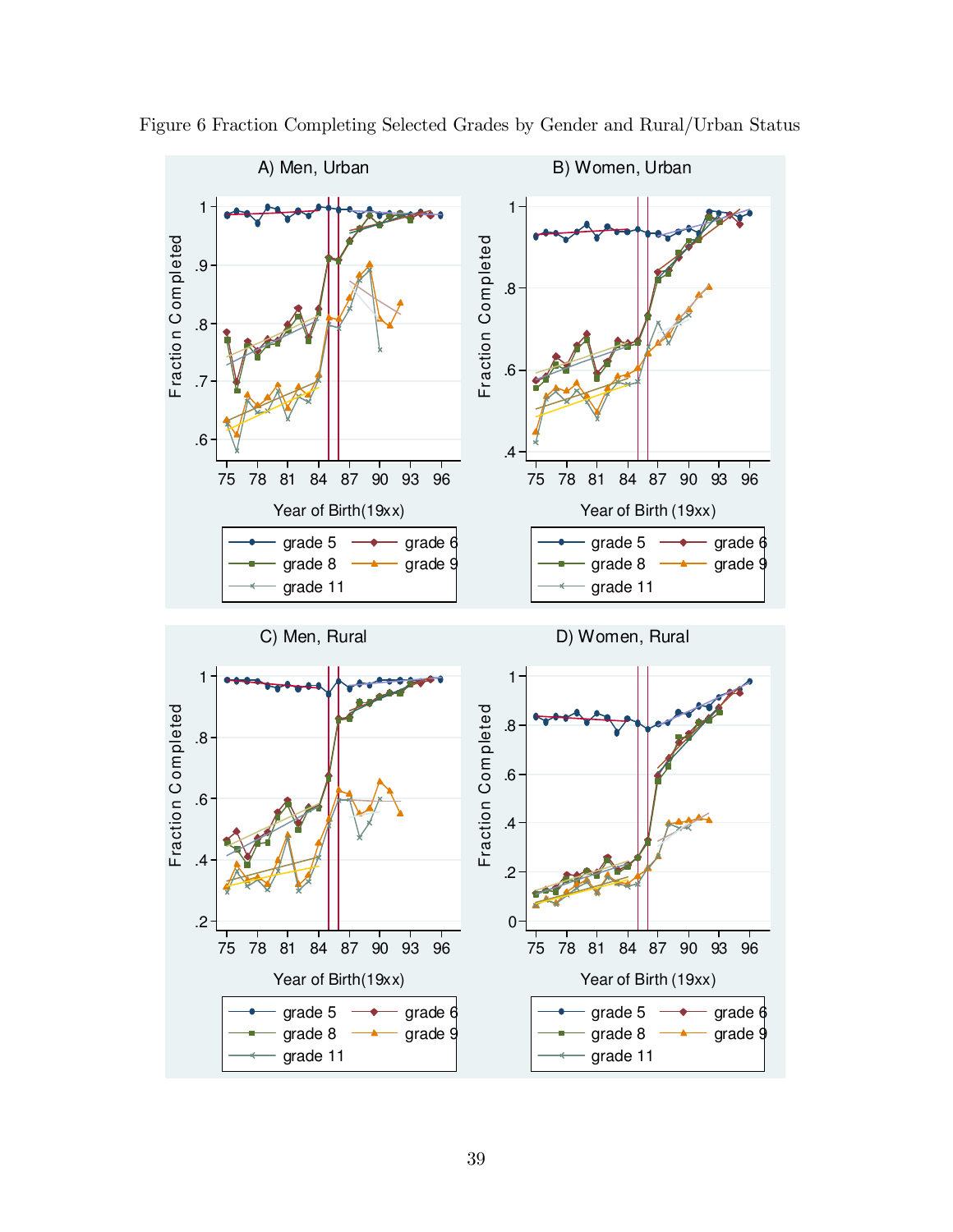#### Table 1 Descriptive Statistics

|                               |       | A) Male Sample |       | B) Female Sample |
|-------------------------------|-------|----------------|-------|------------------|
|                               | Mean  | No. Obs.       | Mean  | No. Obs.         |
| Geographical Region at Age 12 |       |                |       |                  |
| West                          | 0.323 | 7.860          | 0.350 | 14.851           |
| South                         | 0.114 | 7,860          | 0.129 | 14,851           |
| Center                        | 0.142 | 7,860          | 0.152 | 14,851           |
| North                         | 0.140 | 7,860          | 0.121 | 14,851           |
| East                          | 0.281 | 7.860          | 0.248 | 14.851           |
| Type of Location at Age 12    |       |                |       |                  |
| Large City (Urban)            | 0.401 | 7,855          | 0.431 | 14,844           |
| Small City (Urban)            | 0.206 | 7,855          | 0.206 | 14.844           |
| Village (Rural)               | 0.393 | 7.855          | 0.362 | 14.844           |

*Notes:* The female sample is based on 2003 and 2008 waves of TDHS, whereas the male sample is based on only 2008 wave of TDHS because information on the location of residence at age 12 is not available for men in the 2003 survey.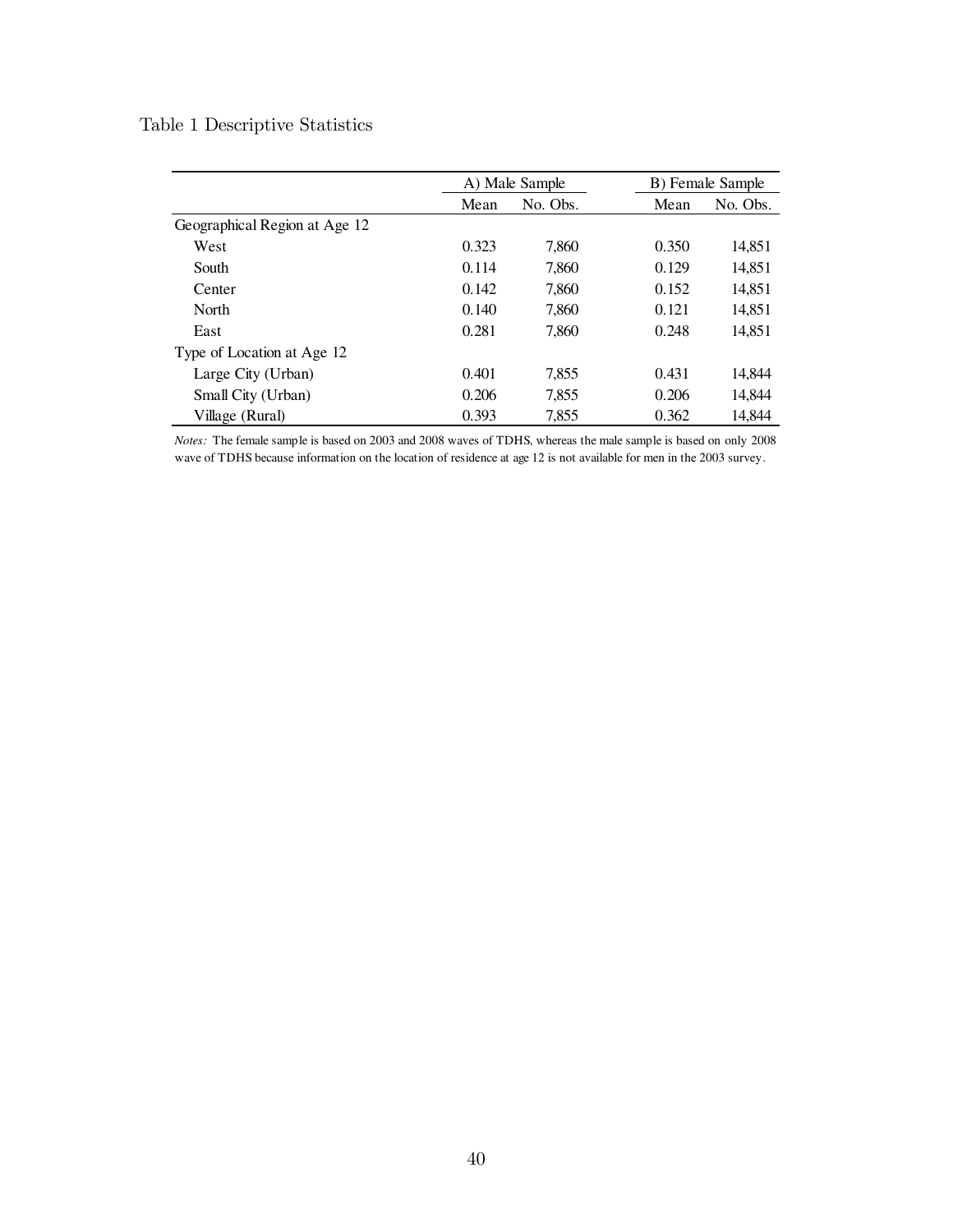|                           |                                                                                             |                  |                  | A) 10-YEAR INTERVALS ON BOTH SIDES (1975-84 and 1987-96 Birth Cohorts) |                      |                       |                       |                       |                       |                       |                       |
|---------------------------|---------------------------------------------------------------------------------------------|------------------|------------------|------------------------------------------------------------------------|----------------------|-----------------------|-----------------------|-----------------------|-----------------------|-----------------------|-----------------------|
| Grade Level               | $\mathbf{1}$                                                                                | 2                | 3                | 4                                                                      | 5                    | 6                     | 7                     | 8                     | 9                     | 10                    | 11                    |
| A1) LINEAR TIME TRENDS    |                                                                                             |                  |                  |                                                                        |                      |                       |                       |                       |                       |                       |                       |
| Policy                    | 0.215                                                                                       | $-0.227$         | $-0.201$         | $-0.394$                                                               | $-0.199$             | $1.528***$            | $1.525***$            | $1.500***$            | 1.058***              | 1.154***              | 1.072***              |
|                           | [0.749]                                                                                     | [0.898]          | [0.907]          | [0.842]                                                                | [0.836]              | [0.250]               | [0.250]               | [0.251]               | [0.215]               | [0.286]               | [0.307]               |
| Policy * Female           | $-0.391$                                                                                    | 0.019            | $-0.089$         | 0.015                                                                  | $-0.277$             | $-0.756**$            | $-0.840**$            | $-0.794**$            | $-0.805***$           | $-0.764*$             | $-0.625$              |
|                           | [0.633]                                                                                     | [0.751]          | [0.758]          | [0.768]                                                                | [0.779]              | [0.341]               | [0.364]               | [0.331]               | [0.242]               | [0.402]               | [0.424]               |
| Composite Female          | $-0.176$                                                                                    | $-0.208$         | $-0.290$         | $-0.379**$                                                             | $-0.476**$           | $0.772***$            | $0.685***$            | $0.706***$            | $0.253**$             | $0.390**$             | $0.447***$            |
|                           | [0.173]                                                                                     | [0.189]          | [0.181]          | [0.191]                                                                | [0.186]              | [0.129]               | [0.139]               | [0.120]               | [0.107]               | [0.169]               | [0.167]               |
| A2) QUADRATIC TIME TRENDS |                                                                                             |                  |                  |                                                                        |                      |                       |                       |                       |                       |                       |                       |
| Policy                    | $-1.299$                                                                                    | $-0.647$         | $-0.604$         | $-0.598$                                                               | $-0.876$             | $1.313***$            | 1.344***              | $1.282***$            | $1.256***$            | $1.007***$            | $0.835***$            |
|                           | [2.273]                                                                                     | [2.488]          | [2.500]          | [2.417]                                                                | [2.402]              | [0.346]               | [0.329]               | [0.319]               | [0.333]               | [0.261]               | [0.259]               |
| Policy * Female           | 1.099                                                                                       | 0.515            | 0.461            | 0.634                                                                  | 0.830                | $-0.213$              | $-0.235$              | $-0.216$              | $-0.836**$            | $-0.324$              | $-0.126$              |
|                           | [2.056]                                                                                     | [2.184]          | [2.187]          | [2.297]                                                                | [2.291]              | [0.441]               | [0.407]               | [0.391]               | [0.365]               | [0.361]               | [0.327]               |
| Composite Female          | $-0.200$                                                                                    | $-0.132$         | $-0.144$         | 0.036                                                                  | $-0.047$             | $1.100***$            | 1.109***              | 1.066***              | $0.419*$              | $0.683**$             | $0.709***$            |
|                           | [0.327]                                                                                     | [0.393]          | [0.371]          | [0.294]                                                                | [0.321]              | [0.236]               | [0.213]               | [0.211]               | [0.244]               | [0.273]               | [0.257]               |
| N                         | 13,873                                                                                      | 13,783           | 13,699           | 13,578                                                                 | 13,174               | 12,220                | 11,268                | 10,329                | 9,439                 | 8,453                 | 7,879                 |
|                           |                                                                                             |                  |                  |                                                                        |                      |                       |                       |                       |                       |                       |                       |
|                           | B) 5-YEAR INTERVALS ON BOTH SIDES (1980-84 and 1987-1991 Birth Cohorts), LINEAR TIME TRENDS |                  |                  |                                                                        |                      |                       |                       |                       |                       |                       |                       |
| Grade Level               | 1                                                                                           | 2                | 3                | 4                                                                      | 5                    | 6                     | 7                     | 8                     | 9                     | $10\,$                | 11                    |
| Policy                    | $-0.931$                                                                                    | $-0.245$         | $-0.204$         | $-0.288$                                                               | $-0.283$             | 1.473***              | 1.498***              | 1.476***              | 1.260***              | 1.269***              | 1.156***              |
|                           | [1.515]                                                                                     | [1.756]          | [1.767]          | [1.711]                                                                | [1.707]              | [0.319]               | [0.307]               | [0.297]               | [0.314]               | [0.345]               | [0.365]               |
| Policy * Female           | 0.862                                                                                       | 0.256            | 0.168            | 0.391                                                                  | 0.361                | $-0.475$              | $-0.584$              | $-0.581$              | -1.160***             | $-1.021**$            | $-0.838*$             |
|                           | [1.326]                                                                                     | [1.471]          | [1.502]          | [1.556]                                                                | [1.579]              | [0.433]               | [0.419]               | [0.401]               | [0.333]               | [0.442]               | $[0.472]$             |
| Composite Female          | $-0.070$                                                                                    | 0.011            | $-0.036$         | 0.103                                                                  | 0.078                | 0.998***              | $0.914***$            | $0.895***$            | 0.100                 | $0.248*$              | $0.318**$             |
|                           | [0.282]                                                                                     | [0.348]          | [0.297]          | [0.234]                                                                | [0.234]              | [0.209]               | [0.200]               | [0.198]               | [0.086]               | [0.150]               | [0.153]               |
| N                         | 7,874                                                                                       | 7,835            | 7,790            | 7,730                                                                  | 7,657                | 7,310                 | 6,917                 | 6,556                 | 6,197                 | 5,734                 | 5,180                 |
|                           | C) 3-YEAR INTERVALS ON BOTH SIDES (1982-84 and 1987-89 Birth Cohorts), LINEAR TIME TRENDS   |                  |                  |                                                                        |                      |                       |                       |                       |                       |                       |                       |
| Grade Level               | 1                                                                                           | $\overline{c}$   | 3                | $\overline{4}$                                                         | 5                    | 6                     | 7                     | 8                     | 9                     | $10\,$                | 11                    |
|                           |                                                                                             |                  |                  |                                                                        |                      |                       |                       |                       |                       |                       |                       |
| Policy                    | $-1.518$                                                                                    | $-0.837$         | $-0.796$         | $-1.694$                                                               | $-1.704$             | 1.366***              | 1.398***              | 1.308***              | $0.792***$            | $0.724***$            | $0.628***$            |
|                           | [2.855]                                                                                     | [3.050]          | [3.058]          | [2.903]                                                                | [2.902]              | [0.507]               | [0.495]               | [0.456]               | [0.254]               | [0.219]               | [0.227]               |
| Policy * Female           | 1.678                                                                                       | 0.948            | 0.918            | 2.187                                                                  | 2.170                | $-0.590$              | $-0.651$              | $-0.630$              | $-0.589**$            | $-0.303$              | $-0.152$              |
|                           | [2.518]                                                                                     | [2.696]          | [2.655]          | [2.662]<br>$0.493*$                                                    | [2.691]              | [0.622]<br>$0.777***$ | [0.597]<br>$0.746***$ | [0.555]<br>$0.678***$ | [0.299]<br>$0.204***$ | [0.334]<br>$0.421***$ | [0.347]<br>$0.476***$ |
| Composite Female          | 0.160<br>[0.364]                                                                            | 0.111<br>[0.363] | 0.122<br>[0.420] | [0.268]                                                                | $0.466**$<br>[0.236] | [0.130]               | [0.110]               | [0.120]               | [0.051]               | [0.138]               | [0.140]               |
| N                         | 4,669                                                                                       | 4,649            | 4,621            | 4,586                                                                  | 4,556                | 4,520                 | 4,460                 | 4,124                 | 3,798                 | 3,423                 | 3,367                 |
|                           |                                                                                             |                  |                  |                                                                        |                      |                       |                       |                       |                       |                       |                       |
|                           | D) 2-YEAR INTERVALS ON BOTH SIDES (1983-84 and 1987-88 Birth Cohorts), NO TIME TRENDS       |                  |                  |                                                                        |                      |                       |                       |                       |                       |                       |                       |
| Grade Level               | $\mathbf{1}$                                                                                | 2                | 3                | 4                                                                      | 5                    | 6                     | 7                     | 8                     | 9                     | 10                    | 11                    |
| Policy                    | 0.188                                                                                       | 0.185            | 0.214            | $-0.044$                                                               | $-0.041$             | $1.832***$            | 1.855***              | 1.848***              | $1.185***$            | 1.136***              | 1.109***              |
|                           | [0.962]                                                                                     | [0.966]          | [0.973]          | [1.006]                                                                | [1.007]              | [0.277]               | [0.284]               | [0.286]               | [0.177]               | [0.182]               | [0.199]               |
| Policy * Female           | $-0.126$                                                                                    | $-0.126$         | $-0.186$         | 0.018                                                                  | $-0.066$             | $-0.735***$           | $-0.791***$           | $-0.813***$           | $-0.773***$           | $-0.610**$            | $-0.566**$            |
|                           | [0.870]                                                                                     | [0.849]          | [0.875]          | [0.940]                                                                | [0.971]              | [0.257]               | [0.249]               | [0.243]               | [0.155]               | [0.265]               | [0.286]               |
| Composite Female          | 0.061                                                                                       | 0.059            | 0.028            | $-0.027$                                                               | $-0.107**$           | 1.098***              | 1.064***              | 1.035***              | $0.411***$            | $0.527***$            | $0.543***$            |
|                           | [0.104]                                                                                     | [0.119]          | [0.126]          | [0.083]                                                                | [0.050]              | [0.033]               | [0.046]               | [0.054]               | [0.022]               | [0.097]               | [0.100]               |
| $\underline{N}$           | 3,098                                                                                       | 3,085            | 3,071            | 3,045                                                                  | 3,025                | 3,005                 | 2,971                 | 2,947                 | 2,638                 | 2,292                 | 2,255                 |

Table 2 Effect of the Education Policy by Gender in Urban Areas

*Notes:* A separate logit regression is run for each grade level. The dependent variable is grade completion status. "Composite female" coefficient is the sum of the "policy" and "policy\*female" coefficients. Time trends are allowed to be different before and after the policy and by gender. Control variables also include dummies for 5 geographical regions, large city/small city, and gender. Standard errors are clustered at the level of year of birth. Statistical significance is \*\*\* at 1 percent level, \*\* at 5 percent level, \* at 10 percent level.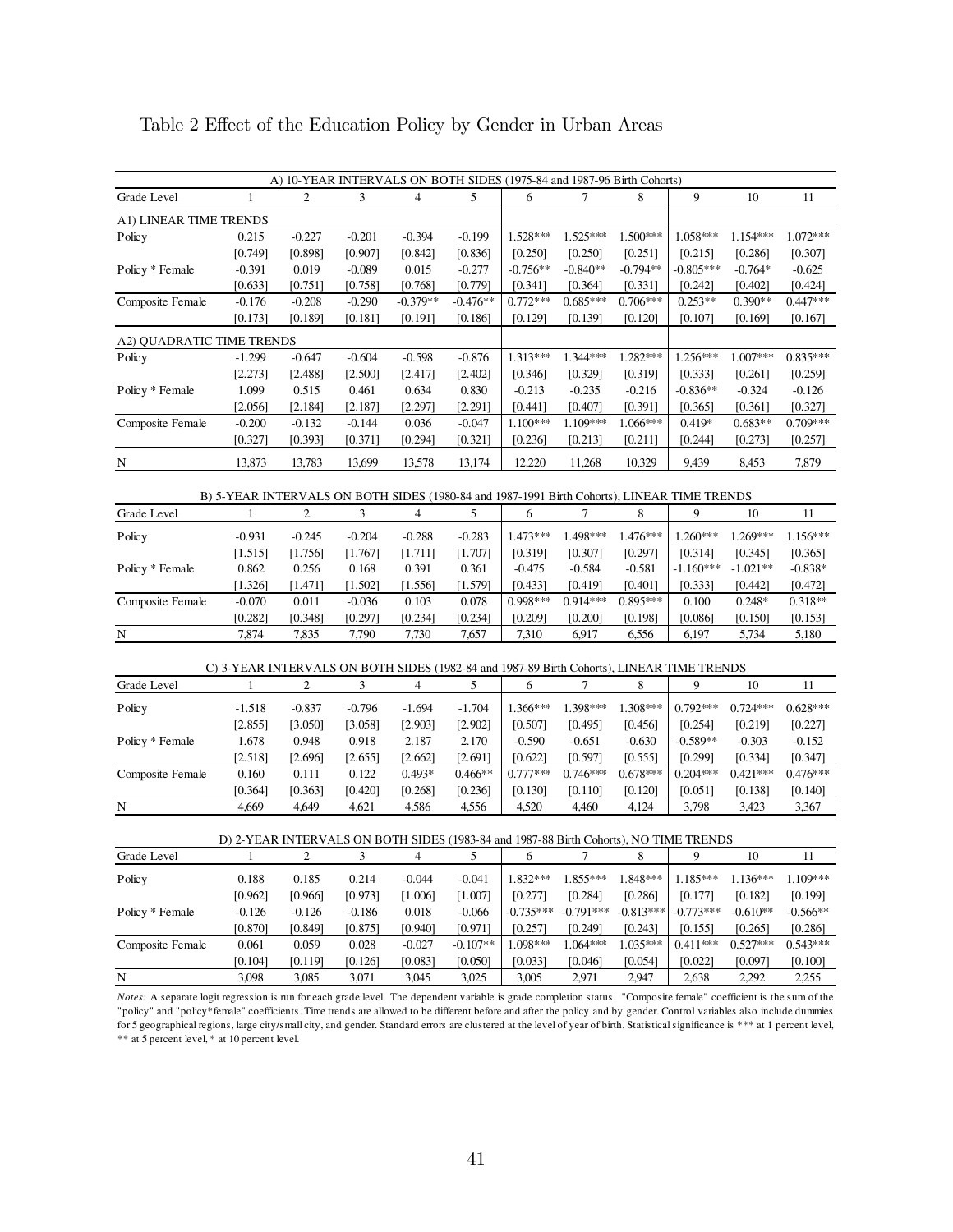|                           |                                                                                                   |                   |                   |                          | A) 10-YEAR INTERVALS ON BOTH SIDES (1975-1984 and 1987-1996 Birth Cohorts) |                       |                       |                       |                       |                       |                       |
|---------------------------|---------------------------------------------------------------------------------------------------|-------------------|-------------------|--------------------------|----------------------------------------------------------------------------|-----------------------|-----------------------|-----------------------|-----------------------|-----------------------|-----------------------|
| Grade Level               | 1                                                                                                 | 2                 | 3                 | $\overline{4}$           | 5                                                                          | 6                     | 7                     | 8                     | 9                     | 10                    | 11                    |
| A1) LINEAR TIME TRENDS    |                                                                                                   |                   |                   |                          |                                                                            |                       |                       |                       |                       |                       |                       |
| Men                       | 0.001                                                                                             | $-0.001$          | $-0.001$          | $-0.003$                 | $-0.001$                                                                   | $0.120***$            | $0.124***$            | $0.123***$            | $0.154***$            | $0.165***$            | $0.159***$            |
|                           | [0.005]                                                                                           | [0.005]           | [0.005]           | [0.005]                  | [0.005]                                                                    | [0.022]               | [0.022]               | [0.021]               | [0.027]               | [0.031]               | [0.035]               |
| Women                     | $-0.008$                                                                                          | $-0.009$          | $-0.014*$         | $-0.020**$               | $-0.027***$                                                                | $0.131***$            | $0.120***$            | $0.124***$            | $0.056**$             | $0.085**$             | $0.097***$            |
|                           | [0.008]                                                                                           | [0.008]           | [0.008]           | [0.010]                  | [0.010]                                                                    | [0.022]               | [0.023]               | [0.021]               | [0.024]               | $[0.037]$             | [0.036]               |
| Men - Women               | $0.009*$                                                                                          | 0.008             | $0.013**$         | $0.018**$                | $0.026***$                                                                 | $-0.012$              | 0.004                 | $-0.001$              | $0.098***$            | 0.08                  | 0.062                 |
|                           | [0.005]                                                                                           | [0.006]           | [0.005]           | [0.009]                  | [0.009]                                                                    | [0.038]               | [0.040]               | [0.037]               | [0.035]               | [0.058]               | [0.062]               |
| A2) QUADRATIC TIME TRENDS |                                                                                                   |                   |                   |                          |                                                                            |                       |                       |                       |                       |                       |                       |
| Men                       | $-0.004$                                                                                          | $-0.002$          | $-0.002$          | $-0.002$                 | $-0.004$                                                                   | $0.110**$             | $0.118***$            | $0.114***$            | $0.196***$            | $0.166***$            | $0.143***$            |
|                           | [0.004]                                                                                           | [0.006]           | [0.006]           | [0.007]                  | [0.007]                                                                    | [0.043]               | [0.043]               | [0.042]               | [0.056]               | [0.051]               | [0.052]               |
| Women                     | $-0.009$                                                                                          | $-0.006$          | $-0.007$          | 0.002                    | $-0.003$                                                                   | $0.198***$            | $0.201***$            | $0.196***$            | $0.094*$              | $0.150**$             | $0.156***$            |
|                           | [0.014]                                                                                           | [0.017]           | [0.017]           | [0.017]                  | [0.020]                                                                    | [0.047]               | [0.045]               | [0.045]               | [0.057]               | [0.063]               | [0.060]               |
| Men - Women               | 0.005                                                                                             | 0.004             | 0.005             | $-0.004$                 | $-0.001$                                                                   | $-0.088$              | $-0.083$              | $-0.082$              | 0.103                 | 0.016                 | $-0.013$              |
| ${\bf N}$                 | [0.012]<br>13,873                                                                                 | [0.013]<br>13,783 | [0.012]<br>13,699 | [0.015]<br>13,578        | [0.018]<br>13,174                                                          | [0.067]<br>12,220     | [0.065]<br>11,268     | [0.064]<br>10,329     | [0.067]<br>9,439      | $[0.077]$<br>8,453    | [0.072]<br>7,879      |
|                           |                                                                                                   |                   |                   |                          |                                                                            |                       |                       |                       |                       |                       |                       |
|                           | B) 5-YEAR INTERVALS ON BOTH SIDES (1980-1984 and 1987-1991 Birth Cohorts) LINEAR TIME TRENDS      |                   |                   |                          |                                                                            |                       |                       |                       |                       |                       |                       |
| Grade Level               | $\mathbf{1}$                                                                                      | $\overline{c}$    | 3                 | $\overline{\mathcal{L}}$ | 5                                                                          | 6                     | 7                     | 8                     | 9                     | 10                    | 11                    |
| Men                       | $-0.003$                                                                                          | $-0.001$          | $-0.001$          | $-0.001$                 | $-0.001$                                                                   | $0.124***$            | $0.130***$            | $0.128***$            | $0.186***$            | $0.188***$            | $0.176***$            |
|                           | [0.004]                                                                                           | [0.007]           | [0.007]           | [0.008]                  | [0.008]                                                                    | [0.040]               | [0.039]               | [0.037]               | [0.046]               | [0.049]               | [0.052]               |
| Women                     | $-0.003$                                                                                          | 0.001             | $-0.002$          | 0.006                    | 0.005                                                                      | $0.171***$            | $0.160***$            | $0.159***$            | 0.022                 | $0.053*$              | $0.068**$             |
|                           | [0.013]                                                                                           | [0.017]           | [0.015]           | [0.014]                  | [0.015]                                                                    | [0.041]               | [0.040]               | [0.040]               | [0.019]               | [0.032]               | [0.033]               |
| Men - Women               | 0.000                                                                                             | $-0.002$          | 0.001             | $-0.007$                 | $-0.006$                                                                   | $-0.047$              | $-0.030$              | $-0.031$              | $0.164***$            | $0.135**$             | 0.108                 |
|                           | [0.011]                                                                                           | [0.011]           | [0.009]           | [0.010]                  | $[0.012]$                                                                  | [0.066]               | [0.064]               | [0.062]               | [0.050]               | [0.068]               | [0.073]               |
| N                         | 7,874                                                                                             | 7,835             | 7,790             | 7,730                    | 7,657                                                                      | 7,310                 | 6,917                 | 6,556                 | 6,197                 | 5,734                 | 5,180                 |
|                           |                                                                                                   |                   |                   |                          |                                                                            |                       |                       |                       |                       |                       |                       |
|                           | C) 3-YEAR INTERVALS ON BOTH SIDES (1982-1984 and 1987-1989 Birth Cohorts) LINEAR TIME TRENDS<br>1 | 2                 | 3                 | 4                        | 5                                                                          |                       |                       | 8                     |                       |                       |                       |
| Grade Level               |                                                                                                   |                   |                   |                          |                                                                            | 6                     | 7                     |                       | 9                     | 10                    | 11                    |
| Men                       | $-0.004$                                                                                          | $-0.003$          | $-0.003$          | $-0.005$                 | $-0.005$                                                                   | $0.123*$              | $0.131*$              | $0.120**$             | $0.120***$            | $0.111***$            | $0.097**$             |
| Women                     | [0.005]<br>0.010                                                                                  | [0.008]<br>0.007  | [0.008]<br>0.008  | [0.006]<br>0.031         | [0.006]<br>$0.032*$                                                        | [0.066]<br>$0.122***$ | [0.068]<br>$0.120***$ | [0.060]<br>$0.113***$ | [0.046]<br>$0.044***$ | [0.039]<br>$0.090***$ | [0.039]<br>$0.103***$ |
|                           | [0.021]                                                                                           | [0.019]           | [0.025]           | [0.020]                  | [0.018]                                                                    | [0.024]               | [0.021]               | [0.022]               | [0.011]               | [0.029]               | [0.030]               |
| Men - Women               | $-0.014$                                                                                          | $-0.010$          | $-0.011$          | $-0.037**$               | $-0.037**$                                                                 | 0.001                 | 0.011                 | 0.007                 | 0.076                 | 0.021                 | $-0.006$              |
|                           | [0.017]                                                                                           | [0.012]           | [0.018]           | [0.016]                  | [0.015]                                                                    | [0.090]               | [0.088]               | [0.081]               | [0.056]               | [0.063]               | [0.065]               |
| N                         | 4,075                                                                                             | 4,057             | 4,033             | 4,586                    | 4,556                                                                      | 4,520                 | 4,460                 | 4,124                 | 3,798                 | 3,423                 | 3,367                 |
|                           |                                                                                                   |                   |                   |                          |                                                                            |                       |                       |                       |                       |                       |                       |
|                           | D) 2-YEAR INTERVALS ON BOTH SIDES (1983-1984 and 1987-1988 Birth Cohorts) NO TIME TREND           |                   |                   |                          |                                                                            |                       |                       |                       |                       |                       |                       |
| Grade Level               | $\mathbf{1}$                                                                                      | $\boldsymbol{2}$  | 3                 | 4                        | 5                                                                          | 6                     | 7                     | 8                     | 9                     | 10                    | 11                    |
| Men                       | 0.002                                                                                             | 0.001             | 0.002             | 0.000                    | 0.000                                                                      | $0.160***$            | $0.165***$            | $0.165***$            | $0.183***$            | $0.179***$            | $0.178***$            |
|                           | [0.007]                                                                                           | [0.008]           | [0.008]           | [0.008]                  | [0.008]                                                                    | [0.028]               | [0.028]               | [0.028]               | [0.026]               | [0.026]               | [0.029]               |
| Women                     | 0.004                                                                                             | 0.004             | 0.002             | $-0.001$                 | $-0.006**$                                                                 | $0.180***$            | $0.178***$            | $0.175***$            | $0.090***$            | $0.115***$            | $0.119***$            |
|                           | [0.005]                                                                                           | [0.006]           | [0.007]           | [0.004]                  | [0.003]                                                                    | [0.003]               | [0.005]               | [0.007]               | [0.005]               | $[0.020]$             | [0.020]               |
| Men - Women               | $-0.002$                                                                                          | $-0.002$          | $-0.001$          | 0.001                    | 0.006                                                                      | $-0.019$              | $-0.012$              | $-0.010$              | $0.093***$            | 0.064                 | 0.059                 |
|                           | [0.004]                                                                                           | [0.002]           | [0.004]           | [0.005]                  | [0.006]                                                                    | [0.029]               | [0.028]               | [0.027]               | [0.023]               | [0.042]               | [0.046]               |
| ${\bf N}$                 | 2,708                                                                                             | 2,697             | 2,685             | 3,045                    | 3,025                                                                      | 3,005                 | 2,971                 | 2,947                 | 2,638                 | 2,292                 | 2,255                 |

Table 3 Effect of Policy on Grade Completion Rate by Gender in Urban Areas

*Notes:* The predicted values are based on the estimates in Table 2. Statistical significance is \*\*\* at 1 percent level, \*\* at 5 percent level, \* at 10 percent level.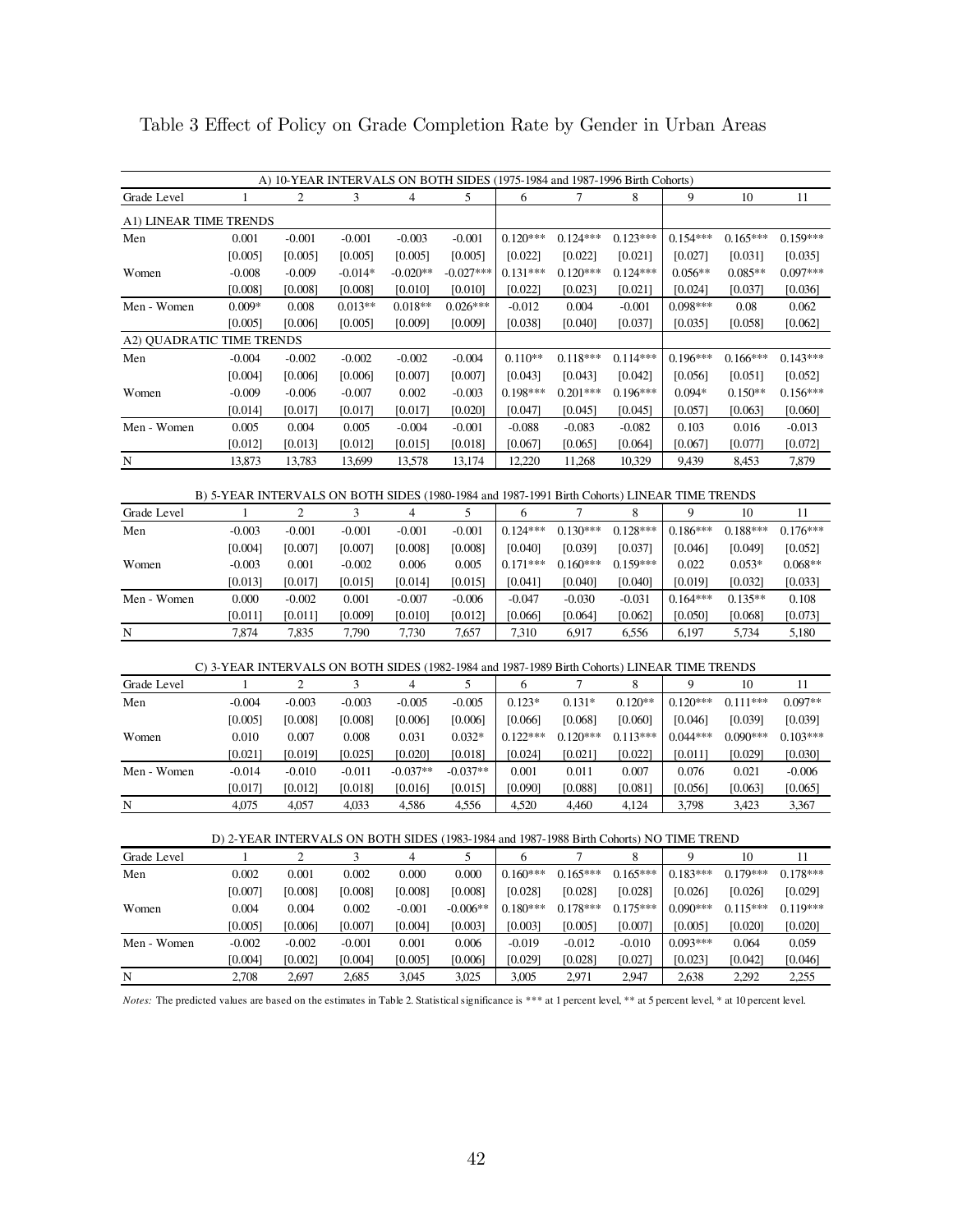| A) 10-YEAR INTERVALS ON BOTH SIDES (1975-84 and 1987-96 Birth Cohorts)<br>9<br>$\overline{4}$<br>5<br>7<br>Grade Level<br>2<br>3<br>6<br>8<br>10<br>11<br>1<br>A1) LINEAR TIME TRENDS<br>1.049***<br>1.069***<br>$0.718***$<br>$0.693***$<br>1.484***<br>1.481***<br>$0.545*$<br>1.112***<br>$1.467***$<br>$0.611**$<br>$0.556**$<br>Policy<br>[0.222]<br>[0.298]<br>[0.285]<br>[0.247]<br>[0.250]<br>[0.233]<br>[0.139]<br>[0.154]<br>[0.161]<br>[0.242]<br>[0.263]<br>$-1.087***$<br>$-1.116***$<br>$-1.182***$<br>$-0.928***$<br>$-0.888**$<br>$-0.150$<br>Policy * Female<br>$-0.141$<br>$-0.182$<br>$-0.215$<br>$-0.305$<br>$-0.047$<br>[0.324]<br>[0.301]<br>[0.316]<br>[0.339]<br>[0.197]<br>[0.221]<br>[0.228]<br>[0.423]<br>[0.433]<br>[0.527]<br>[0.351]<br>0.026<br>1.326***<br>$1.302***$<br>1.265***<br>$0.509**$<br>0.395<br>Composite Female<br>$-0.067$<br>$-0.112$<br>$-0.210$<br>$-0.195$<br>0.307<br>[0.191]<br>[0.195]<br>[0.244]<br>[0.273]<br>[0.160]<br>[0.169]<br>[0.183]<br>[0.155]<br>[0.140]<br>[0.144]<br>[0.220]<br>A2) QUADRATIC TIME TRENDS<br>$-0.060$<br>$0.903**$<br>$-0.028$<br>$-0.531$<br>$-0.605$<br>$1.642***$<br>1.535***<br>1.525***<br>0.554<br>0.650<br>$-0.198$<br>Policy<br>[0.607]<br>[0.482]<br>[0.482]<br>[0.412]<br>[0.425]<br>[0.260]<br>[0.296]<br>[0.452]<br>[0.375]<br>[0.289]<br>[0.435]<br>1.071*<br>0.394<br>0.334<br>Policy * Female<br>0.514<br>0.444<br>0.515<br>1.242*<br>0.454<br>0.298<br>0.754<br>0.766<br>[0.842]<br>[0.693]<br>[0.327]<br>[0.351]<br>[0.339]<br>[0.574]<br>[0.552]<br>[0.551]<br>[0.713]<br>[0.649]<br>[0.656]<br>1.237***<br>0.540<br>2.096***<br>1.930***<br>1.823***<br>1.307***<br>1.416***<br>Composite Female<br>0.316<br>0.384<br>0.487<br>0.637<br>[0.440]<br>[0.395]<br>[0.378]<br>[0.435]<br>[0.399]<br>[0.168]<br>[0.197]<br>[0.189]<br>$[0.260]$<br>[0.250]<br>[0.258]<br>8,511<br>8,808<br>8,743<br>8,645<br>8,264<br>7,686<br>7,171<br>6,712<br>6,196<br>5,672<br>5,372<br>N<br>B) 5-YEAR INTERVALS ON BOTH SIDES (1980-84 and 1987-1991 Birth Cohorts), LINEAR TIME TRENDS<br>3<br>$\overline{4}$<br>5<br>$\tau$<br>9<br>$\overline{c}$<br>6<br>8<br>$10\,$<br>11<br>Grade Level<br>1<br>1.963***<br>1.933***<br>1.914***<br>$0.819**$<br>0.419<br>0.388<br>0.400<br>$-0.032$<br>$-0.088$<br>$0.787**$<br>$0.872**$<br>Policy<br>[0.302]<br>[0.302]<br>[0.196]<br>[0.210]<br>[0.307]<br>[0.149]<br>[0.169]<br>[0.174]<br>[0.389]<br>[0.385]<br>[0.385]<br>$-0.351$<br>$-0.284$<br>0.291<br>$-0.229$<br>$-0.288$<br>$-0.269$<br>0.007<br>0.216<br>0.061<br>Policy * Female<br>$-0.418$<br>0.150<br>[0.398]<br>[0.635]<br>[0.417]<br>[0.415]<br>[0.372]<br>[0.355]<br>[0.177]<br>[0.217]<br>[0.234]<br>[0.547]<br>[0.541]<br>Composite Female<br>0.001<br>1.734***<br>1.645***<br>1.035***<br>$0.933***$<br>0.037<br>0.116<br>0.118<br>0.203<br>$1.645***$<br>$0.794***$<br>[0.290]<br>[0.255]<br>[0.259]<br>[0.315]<br>[0.274]<br>[0.120]<br>[0.218]<br>[0.269]<br>[0.135]<br>[0.133]<br>[0.213]<br>N<br>4,856<br>4,824<br>4,770<br>4,704<br>4,637<br>4,413<br>4,237<br>3,822<br>3,267<br>4,055<br>3,561<br>C) 4-YEAR INTERVALS ON BOTH SIDES (1981-84 and 1988-91 Birth Cohorts), LINEAR TIME TRENDS<br>$\mathbf{2}$<br>3<br>$\overline{4}$<br>5<br>6<br>9<br>$10\,$<br>11<br>7<br>8<br>Grade Level<br>1<br>$0.833***$<br>0.259<br>$0.804**$<br>$0.847***$<br>0.216<br>$2.071***$<br>1.991***<br>1.989***<br>0.862<br>0.898<br>1.080*<br>Policy |
|-------------------------------------------------------------------------------------------------------------------------------------------------------------------------------------------------------------------------------------------------------------------------------------------------------------------------------------------------------------------------------------------------------------------------------------------------------------------------------------------------------------------------------------------------------------------------------------------------------------------------------------------------------------------------------------------------------------------------------------------------------------------------------------------------------------------------------------------------------------------------------------------------------------------------------------------------------------------------------------------------------------------------------------------------------------------------------------------------------------------------------------------------------------------------------------------------------------------------------------------------------------------------------------------------------------------------------------------------------------------------------------------------------------------------------------------------------------------------------------------------------------------------------------------------------------------------------------------------------------------------------------------------------------------------------------------------------------------------------------------------------------------------------------------------------------------------------------------------------------------------------------------------------------------------------------------------------------------------------------------------------------------------------------------------------------------------------------------------------------------------------------------------------------------------------------------------------------------------------------------------------------------------------------------------------------------------------------------------------------------------------------------------------------------------------------------------------------------------------------------------------------------------------------------------------------------------------------------------------------------------------------------------------------------------------------------------------------------------------------------------------------------------------------------------------------------------------------------------------------------------------------------------------------------------------------------------------------------------------------------------------------------------------------------------------------------------------------------------------------------------------------------------------------------------------------------------------------------------------------------------------------------------------------------------------------------------------------------------------------------------------------------------------------------------------------------------|
|                                                                                                                                                                                                                                                                                                                                                                                                                                                                                                                                                                                                                                                                                                                                                                                                                                                                                                                                                                                                                                                                                                                                                                                                                                                                                                                                                                                                                                                                                                                                                                                                                                                                                                                                                                                                                                                                                                                                                                                                                                                                                                                                                                                                                                                                                                                                                                                                                                                                                                                                                                                                                                                                                                                                                                                                                                                                                                                                                                                                                                                                                                                                                                                                                                                                                                                                                                                                                                                 |
|                                                                                                                                                                                                                                                                                                                                                                                                                                                                                                                                                                                                                                                                                                                                                                                                                                                                                                                                                                                                                                                                                                                                                                                                                                                                                                                                                                                                                                                                                                                                                                                                                                                                                                                                                                                                                                                                                                                                                                                                                                                                                                                                                                                                                                                                                                                                                                                                                                                                                                                                                                                                                                                                                                                                                                                                                                                                                                                                                                                                                                                                                                                                                                                                                                                                                                                                                                                                                                                 |
|                                                                                                                                                                                                                                                                                                                                                                                                                                                                                                                                                                                                                                                                                                                                                                                                                                                                                                                                                                                                                                                                                                                                                                                                                                                                                                                                                                                                                                                                                                                                                                                                                                                                                                                                                                                                                                                                                                                                                                                                                                                                                                                                                                                                                                                                                                                                                                                                                                                                                                                                                                                                                                                                                                                                                                                                                                                                                                                                                                                                                                                                                                                                                                                                                                                                                                                                                                                                                                                 |
|                                                                                                                                                                                                                                                                                                                                                                                                                                                                                                                                                                                                                                                                                                                                                                                                                                                                                                                                                                                                                                                                                                                                                                                                                                                                                                                                                                                                                                                                                                                                                                                                                                                                                                                                                                                                                                                                                                                                                                                                                                                                                                                                                                                                                                                                                                                                                                                                                                                                                                                                                                                                                                                                                                                                                                                                                                                                                                                                                                                                                                                                                                                                                                                                                                                                                                                                                                                                                                                 |
|                                                                                                                                                                                                                                                                                                                                                                                                                                                                                                                                                                                                                                                                                                                                                                                                                                                                                                                                                                                                                                                                                                                                                                                                                                                                                                                                                                                                                                                                                                                                                                                                                                                                                                                                                                                                                                                                                                                                                                                                                                                                                                                                                                                                                                                                                                                                                                                                                                                                                                                                                                                                                                                                                                                                                                                                                                                                                                                                                                                                                                                                                                                                                                                                                                                                                                                                                                                                                                                 |
|                                                                                                                                                                                                                                                                                                                                                                                                                                                                                                                                                                                                                                                                                                                                                                                                                                                                                                                                                                                                                                                                                                                                                                                                                                                                                                                                                                                                                                                                                                                                                                                                                                                                                                                                                                                                                                                                                                                                                                                                                                                                                                                                                                                                                                                                                                                                                                                                                                                                                                                                                                                                                                                                                                                                                                                                                                                                                                                                                                                                                                                                                                                                                                                                                                                                                                                                                                                                                                                 |
|                                                                                                                                                                                                                                                                                                                                                                                                                                                                                                                                                                                                                                                                                                                                                                                                                                                                                                                                                                                                                                                                                                                                                                                                                                                                                                                                                                                                                                                                                                                                                                                                                                                                                                                                                                                                                                                                                                                                                                                                                                                                                                                                                                                                                                                                                                                                                                                                                                                                                                                                                                                                                                                                                                                                                                                                                                                                                                                                                                                                                                                                                                                                                                                                                                                                                                                                                                                                                                                 |
|                                                                                                                                                                                                                                                                                                                                                                                                                                                                                                                                                                                                                                                                                                                                                                                                                                                                                                                                                                                                                                                                                                                                                                                                                                                                                                                                                                                                                                                                                                                                                                                                                                                                                                                                                                                                                                                                                                                                                                                                                                                                                                                                                                                                                                                                                                                                                                                                                                                                                                                                                                                                                                                                                                                                                                                                                                                                                                                                                                                                                                                                                                                                                                                                                                                                                                                                                                                                                                                 |
|                                                                                                                                                                                                                                                                                                                                                                                                                                                                                                                                                                                                                                                                                                                                                                                                                                                                                                                                                                                                                                                                                                                                                                                                                                                                                                                                                                                                                                                                                                                                                                                                                                                                                                                                                                                                                                                                                                                                                                                                                                                                                                                                                                                                                                                                                                                                                                                                                                                                                                                                                                                                                                                                                                                                                                                                                                                                                                                                                                                                                                                                                                                                                                                                                                                                                                                                                                                                                                                 |
|                                                                                                                                                                                                                                                                                                                                                                                                                                                                                                                                                                                                                                                                                                                                                                                                                                                                                                                                                                                                                                                                                                                                                                                                                                                                                                                                                                                                                                                                                                                                                                                                                                                                                                                                                                                                                                                                                                                                                                                                                                                                                                                                                                                                                                                                                                                                                                                                                                                                                                                                                                                                                                                                                                                                                                                                                                                                                                                                                                                                                                                                                                                                                                                                                                                                                                                                                                                                                                                 |
|                                                                                                                                                                                                                                                                                                                                                                                                                                                                                                                                                                                                                                                                                                                                                                                                                                                                                                                                                                                                                                                                                                                                                                                                                                                                                                                                                                                                                                                                                                                                                                                                                                                                                                                                                                                                                                                                                                                                                                                                                                                                                                                                                                                                                                                                                                                                                                                                                                                                                                                                                                                                                                                                                                                                                                                                                                                                                                                                                                                                                                                                                                                                                                                                                                                                                                                                                                                                                                                 |
|                                                                                                                                                                                                                                                                                                                                                                                                                                                                                                                                                                                                                                                                                                                                                                                                                                                                                                                                                                                                                                                                                                                                                                                                                                                                                                                                                                                                                                                                                                                                                                                                                                                                                                                                                                                                                                                                                                                                                                                                                                                                                                                                                                                                                                                                                                                                                                                                                                                                                                                                                                                                                                                                                                                                                                                                                                                                                                                                                                                                                                                                                                                                                                                                                                                                                                                                                                                                                                                 |
|                                                                                                                                                                                                                                                                                                                                                                                                                                                                                                                                                                                                                                                                                                                                                                                                                                                                                                                                                                                                                                                                                                                                                                                                                                                                                                                                                                                                                                                                                                                                                                                                                                                                                                                                                                                                                                                                                                                                                                                                                                                                                                                                                                                                                                                                                                                                                                                                                                                                                                                                                                                                                                                                                                                                                                                                                                                                                                                                                                                                                                                                                                                                                                                                                                                                                                                                                                                                                                                 |
|                                                                                                                                                                                                                                                                                                                                                                                                                                                                                                                                                                                                                                                                                                                                                                                                                                                                                                                                                                                                                                                                                                                                                                                                                                                                                                                                                                                                                                                                                                                                                                                                                                                                                                                                                                                                                                                                                                                                                                                                                                                                                                                                                                                                                                                                                                                                                                                                                                                                                                                                                                                                                                                                                                                                                                                                                                                                                                                                                                                                                                                                                                                                                                                                                                                                                                                                                                                                                                                 |
|                                                                                                                                                                                                                                                                                                                                                                                                                                                                                                                                                                                                                                                                                                                                                                                                                                                                                                                                                                                                                                                                                                                                                                                                                                                                                                                                                                                                                                                                                                                                                                                                                                                                                                                                                                                                                                                                                                                                                                                                                                                                                                                                                                                                                                                                                                                                                                                                                                                                                                                                                                                                                                                                                                                                                                                                                                                                                                                                                                                                                                                                                                                                                                                                                                                                                                                                                                                                                                                 |
|                                                                                                                                                                                                                                                                                                                                                                                                                                                                                                                                                                                                                                                                                                                                                                                                                                                                                                                                                                                                                                                                                                                                                                                                                                                                                                                                                                                                                                                                                                                                                                                                                                                                                                                                                                                                                                                                                                                                                                                                                                                                                                                                                                                                                                                                                                                                                                                                                                                                                                                                                                                                                                                                                                                                                                                                                                                                                                                                                                                                                                                                                                                                                                                                                                                                                                                                                                                                                                                 |
|                                                                                                                                                                                                                                                                                                                                                                                                                                                                                                                                                                                                                                                                                                                                                                                                                                                                                                                                                                                                                                                                                                                                                                                                                                                                                                                                                                                                                                                                                                                                                                                                                                                                                                                                                                                                                                                                                                                                                                                                                                                                                                                                                                                                                                                                                                                                                                                                                                                                                                                                                                                                                                                                                                                                                                                                                                                                                                                                                                                                                                                                                                                                                                                                                                                                                                                                                                                                                                                 |
|                                                                                                                                                                                                                                                                                                                                                                                                                                                                                                                                                                                                                                                                                                                                                                                                                                                                                                                                                                                                                                                                                                                                                                                                                                                                                                                                                                                                                                                                                                                                                                                                                                                                                                                                                                                                                                                                                                                                                                                                                                                                                                                                                                                                                                                                                                                                                                                                                                                                                                                                                                                                                                                                                                                                                                                                                                                                                                                                                                                                                                                                                                                                                                                                                                                                                                                                                                                                                                                 |
|                                                                                                                                                                                                                                                                                                                                                                                                                                                                                                                                                                                                                                                                                                                                                                                                                                                                                                                                                                                                                                                                                                                                                                                                                                                                                                                                                                                                                                                                                                                                                                                                                                                                                                                                                                                                                                                                                                                                                                                                                                                                                                                                                                                                                                                                                                                                                                                                                                                                                                                                                                                                                                                                                                                                                                                                                                                                                                                                                                                                                                                                                                                                                                                                                                                                                                                                                                                                                                                 |
|                                                                                                                                                                                                                                                                                                                                                                                                                                                                                                                                                                                                                                                                                                                                                                                                                                                                                                                                                                                                                                                                                                                                                                                                                                                                                                                                                                                                                                                                                                                                                                                                                                                                                                                                                                                                                                                                                                                                                                                                                                                                                                                                                                                                                                                                                                                                                                                                                                                                                                                                                                                                                                                                                                                                                                                                                                                                                                                                                                                                                                                                                                                                                                                                                                                                                                                                                                                                                                                 |
|                                                                                                                                                                                                                                                                                                                                                                                                                                                                                                                                                                                                                                                                                                                                                                                                                                                                                                                                                                                                                                                                                                                                                                                                                                                                                                                                                                                                                                                                                                                                                                                                                                                                                                                                                                                                                                                                                                                                                                                                                                                                                                                                                                                                                                                                                                                                                                                                                                                                                                                                                                                                                                                                                                                                                                                                                                                                                                                                                                                                                                                                                                                                                                                                                                                                                                                                                                                                                                                 |
|                                                                                                                                                                                                                                                                                                                                                                                                                                                                                                                                                                                                                                                                                                                                                                                                                                                                                                                                                                                                                                                                                                                                                                                                                                                                                                                                                                                                                                                                                                                                                                                                                                                                                                                                                                                                                                                                                                                                                                                                                                                                                                                                                                                                                                                                                                                                                                                                                                                                                                                                                                                                                                                                                                                                                                                                                                                                                                                                                                                                                                                                                                                                                                                                                                                                                                                                                                                                                                                 |
|                                                                                                                                                                                                                                                                                                                                                                                                                                                                                                                                                                                                                                                                                                                                                                                                                                                                                                                                                                                                                                                                                                                                                                                                                                                                                                                                                                                                                                                                                                                                                                                                                                                                                                                                                                                                                                                                                                                                                                                                                                                                                                                                                                                                                                                                                                                                                                                                                                                                                                                                                                                                                                                                                                                                                                                                                                                                                                                                                                                                                                                                                                                                                                                                                                                                                                                                                                                                                                                 |
|                                                                                                                                                                                                                                                                                                                                                                                                                                                                                                                                                                                                                                                                                                                                                                                                                                                                                                                                                                                                                                                                                                                                                                                                                                                                                                                                                                                                                                                                                                                                                                                                                                                                                                                                                                                                                                                                                                                                                                                                                                                                                                                                                                                                                                                                                                                                                                                                                                                                                                                                                                                                                                                                                                                                                                                                                                                                                                                                                                                                                                                                                                                                                                                                                                                                                                                                                                                                                                                 |
|                                                                                                                                                                                                                                                                                                                                                                                                                                                                                                                                                                                                                                                                                                                                                                                                                                                                                                                                                                                                                                                                                                                                                                                                                                                                                                                                                                                                                                                                                                                                                                                                                                                                                                                                                                                                                                                                                                                                                                                                                                                                                                                                                                                                                                                                                                                                                                                                                                                                                                                                                                                                                                                                                                                                                                                                                                                                                                                                                                                                                                                                                                                                                                                                                                                                                                                                                                                                                                                 |
|                                                                                                                                                                                                                                                                                                                                                                                                                                                                                                                                                                                                                                                                                                                                                                                                                                                                                                                                                                                                                                                                                                                                                                                                                                                                                                                                                                                                                                                                                                                                                                                                                                                                                                                                                                                                                                                                                                                                                                                                                                                                                                                                                                                                                                                                                                                                                                                                                                                                                                                                                                                                                                                                                                                                                                                                                                                                                                                                                                                                                                                                                                                                                                                                                                                                                                                                                                                                                                                 |
|                                                                                                                                                                                                                                                                                                                                                                                                                                                                                                                                                                                                                                                                                                                                                                                                                                                                                                                                                                                                                                                                                                                                                                                                                                                                                                                                                                                                                                                                                                                                                                                                                                                                                                                                                                                                                                                                                                                                                                                                                                                                                                                                                                                                                                                                                                                                                                                                                                                                                                                                                                                                                                                                                                                                                                                                                                                                                                                                                                                                                                                                                                                                                                                                                                                                                                                                                                                                                                                 |
|                                                                                                                                                                                                                                                                                                                                                                                                                                                                                                                                                                                                                                                                                                                                                                                                                                                                                                                                                                                                                                                                                                                                                                                                                                                                                                                                                                                                                                                                                                                                                                                                                                                                                                                                                                                                                                                                                                                                                                                                                                                                                                                                                                                                                                                                                                                                                                                                                                                                                                                                                                                                                                                                                                                                                                                                                                                                                                                                                                                                                                                                                                                                                                                                                                                                                                                                                                                                                                                 |
|                                                                                                                                                                                                                                                                                                                                                                                                                                                                                                                                                                                                                                                                                                                                                                                                                                                                                                                                                                                                                                                                                                                                                                                                                                                                                                                                                                                                                                                                                                                                                                                                                                                                                                                                                                                                                                                                                                                                                                                                                                                                                                                                                                                                                                                                                                                                                                                                                                                                                                                                                                                                                                                                                                                                                                                                                                                                                                                                                                                                                                                                                                                                                                                                                                                                                                                                                                                                                                                 |
|                                                                                                                                                                                                                                                                                                                                                                                                                                                                                                                                                                                                                                                                                                                                                                                                                                                                                                                                                                                                                                                                                                                                                                                                                                                                                                                                                                                                                                                                                                                                                                                                                                                                                                                                                                                                                                                                                                                                                                                                                                                                                                                                                                                                                                                                                                                                                                                                                                                                                                                                                                                                                                                                                                                                                                                                                                                                                                                                                                                                                                                                                                                                                                                                                                                                                                                                                                                                                                                 |
| [0.341]<br>[0.257]<br>[0.264]<br>[0.215]<br>[0.220]<br>[0.228]<br>[0.262]<br>[0.265]<br>[0.608]<br>[0.614]<br>[0.593]                                                                                                                                                                                                                                                                                                                                                                                                                                                                                                                                                                                                                                                                                                                                                                                                                                                                                                                                                                                                                                                                                                                                                                                                                                                                                                                                                                                                                                                                                                                                                                                                                                                                                                                                                                                                                                                                                                                                                                                                                                                                                                                                                                                                                                                                                                                                                                                                                                                                                                                                                                                                                                                                                                                                                                                                                                                                                                                                                                                                                                                                                                                                                                                                                                                                                                                           |
| $-0.689*$<br>$-0.665*$<br>0.123<br>0.173<br>$-0.360$<br>$-0.454$<br>$-0.209$<br>$-0.438$<br>Policy * Female<br>$-0.540$<br>$-0.471$<br>$-0.405$                                                                                                                                                                                                                                                                                                                                                                                                                                                                                                                                                                                                                                                                                                                                                                                                                                                                                                                                                                                                                                                                                                                                                                                                                                                                                                                                                                                                                                                                                                                                                                                                                                                                                                                                                                                                                                                                                                                                                                                                                                                                                                                                                                                                                                                                                                                                                                                                                                                                                                                                                                                                                                                                                                                                                                                                                                                                                                                                                                                                                                                                                                                                                                                                                                                                                                 |
| [0.392]<br>[0.892]<br>[0.379]<br>[0.376]<br>[0.394]<br>[0.338]<br>[0.310]<br>[0.376]<br>[0.373]<br>[0.892]<br>[0.946]                                                                                                                                                                                                                                                                                                                                                                                                                                                                                                                                                                                                                                                                                                                                                                                                                                                                                                                                                                                                                                                                                                                                                                                                                                                                                                                                                                                                                                                                                                                                                                                                                                                                                                                                                                                                                                                                                                                                                                                                                                                                                                                                                                                                                                                                                                                                                                                                                                                                                                                                                                                                                                                                                                                                                                                                                                                                                                                                                                                                                                                                                                                                                                                                                                                                                                                           |
| 0.382<br>0.389<br>1.711***<br>$1.537***$<br>1.518***<br>$0.689**$<br>$0.642*$<br>Composite Female<br>0.115<br>0.167<br>0.307<br>0.457                                                                                                                                                                                                                                                                                                                                                                                                                                                                                                                                                                                                                                                                                                                                                                                                                                                                                                                                                                                                                                                                                                                                                                                                                                                                                                                                                                                                                                                                                                                                                                                                                                                                                                                                                                                                                                                                                                                                                                                                                                                                                                                                                                                                                                                                                                                                                                                                                                                                                                                                                                                                                                                                                                                                                                                                                                                                                                                                                                                                                                                                                                                                                                                                                                                                                                           |
| [0.397]<br>[0.351]<br>[0.352]<br>[0.432]<br>[0.376]<br>[0.161]<br>[0.292]<br>[0.359]<br>[0.177]<br>[0.162]<br>[0.286]                                                                                                                                                                                                                                                                                                                                                                                                                                                                                                                                                                                                                                                                                                                                                                                                                                                                                                                                                                                                                                                                                                                                                                                                                                                                                                                                                                                                                                                                                                                                                                                                                                                                                                                                                                                                                                                                                                                                                                                                                                                                                                                                                                                                                                                                                                                                                                                                                                                                                                                                                                                                                                                                                                                                                                                                                                                                                                                                                                                                                                                                                                                                                                                                                                                                                                                           |
| 3,870<br>3,755<br>2,795<br>3,844<br>3,803<br>3,716<br>3,643<br>3,476<br>3,297<br>3,076<br>2,845<br>N                                                                                                                                                                                                                                                                                                                                                                                                                                                                                                                                                                                                                                                                                                                                                                                                                                                                                                                                                                                                                                                                                                                                                                                                                                                                                                                                                                                                                                                                                                                                                                                                                                                                                                                                                                                                                                                                                                                                                                                                                                                                                                                                                                                                                                                                                                                                                                                                                                                                                                                                                                                                                                                                                                                                                                                                                                                                                                                                                                                                                                                                                                                                                                                                                                                                                                                                            |
| D) 2-YEAR INTERVALS ON BOTH SIDES (1983-84 and 1987-88 Birth Cohorts), NO TIME TRENDS                                                                                                                                                                                                                                                                                                                                                                                                                                                                                                                                                                                                                                                                                                                                                                                                                                                                                                                                                                                                                                                                                                                                                                                                                                                                                                                                                                                                                                                                                                                                                                                                                                                                                                                                                                                                                                                                                                                                                                                                                                                                                                                                                                                                                                                                                                                                                                                                                                                                                                                                                                                                                                                                                                                                                                                                                                                                                                                                                                                                                                                                                                                                                                                                                                                                                                                                                           |
| 3<br>$\overline{4}$<br>5<br>8<br>10<br>2<br>6<br>7<br>9<br>11<br>Grade Level<br>1                                                                                                                                                                                                                                                                                                                                                                                                                                                                                                                                                                                                                                                                                                                                                                                                                                                                                                                                                                                                                                                                                                                                                                                                                                                                                                                                                                                                                                                                                                                                                                                                                                                                                                                                                                                                                                                                                                                                                                                                                                                                                                                                                                                                                                                                                                                                                                                                                                                                                                                                                                                                                                                                                                                                                                                                                                                                                                                                                                                                                                                                                                                                                                                                                                                                                                                                                               |
| $2.124***$<br>$0.699***$<br>$0.697***$<br>$0.556***$<br>$0.571***$<br>$0.577***$<br>2.109***<br>$2.102***$<br>$0.743***$<br>Policy<br>0.143<br>0.112                                                                                                                                                                                                                                                                                                                                                                                                                                                                                                                                                                                                                                                                                                                                                                                                                                                                                                                                                                                                                                                                                                                                                                                                                                                                                                                                                                                                                                                                                                                                                                                                                                                                                                                                                                                                                                                                                                                                                                                                                                                                                                                                                                                                                                                                                                                                                                                                                                                                                                                                                                                                                                                                                                                                                                                                                                                                                                                                                                                                                                                                                                                                                                                                                                                                                            |
| [0.121]<br>[0.212]<br>[0.231]<br>[0.279]<br>[0.295]<br>[0.216]<br>[0.229]<br>[0.117]<br>[0.123]<br>[0.313]<br>[0.217]                                                                                                                                                                                                                                                                                                                                                                                                                                                                                                                                                                                                                                                                                                                                                                                                                                                                                                                                                                                                                                                                                                                                                                                                                                                                                                                                                                                                                                                                                                                                                                                                                                                                                                                                                                                                                                                                                                                                                                                                                                                                                                                                                                                                                                                                                                                                                                                                                                                                                                                                                                                                                                                                                                                                                                                                                                                                                                                                                                                                                                                                                                                                                                                                                                                                                                                           |
| $-0.335$<br>0.020<br>0.000<br>$-0.028$<br>0.433<br>0.389<br>Policy * Female<br>$-0.359$<br>$-0.323$<br>0.025<br>$-0.091$<br>0.158                                                                                                                                                                                                                                                                                                                                                                                                                                                                                                                                                                                                                                                                                                                                                                                                                                                                                                                                                                                                                                                                                                                                                                                                                                                                                                                                                                                                                                                                                                                                                                                                                                                                                                                                                                                                                                                                                                                                                                                                                                                                                                                                                                                                                                                                                                                                                                                                                                                                                                                                                                                                                                                                                                                                                                                                                                                                                                                                                                                                                                                                                                                                                                                                                                                                                                               |
| [0.232]<br>[0.233]<br>[0.244]<br>[0.242]<br>[0.241]<br>[0.063]<br>[0.082]<br>[0.102]<br>[0.402]<br>[0.361]<br>[0.470]                                                                                                                                                                                                                                                                                                                                                                                                                                                                                                                                                                                                                                                                                                                                                                                                                                                                                                                                                                                                                                                                                                                                                                                                                                                                                                                                                                                                                                                                                                                                                                                                                                                                                                                                                                                                                                                                                                                                                                                                                                                                                                                                                                                                                                                                                                                                                                                                                                                                                                                                                                                                                                                                                                                                                                                                                                                                                                                                                                                                                                                                                                                                                                                                                                                                                                                           |
| $0.901***$<br>1.086***<br>Composite Female<br>0.221<br>0.212<br>$0.253*$<br>0.169<br>0.133<br>$2.109***$<br>$2.074***$<br>$2.033***$<br>$1.132***$                                                                                                                                                                                                                                                                                                                                                                                                                                                                                                                                                                                                                                                                                                                                                                                                                                                                                                                                                                                                                                                                                                                                                                                                                                                                                                                                                                                                                                                                                                                                                                                                                                                                                                                                                                                                                                                                                                                                                                                                                                                                                                                                                                                                                                                                                                                                                                                                                                                                                                                                                                                                                                                                                                                                                                                                                                                                                                                                                                                                                                                                                                                                                                                                                                                                                              |
| [0.179]<br>[0.170]<br>[0.252]<br>[0.223]<br>[0.252]<br>[0.144]<br>[0.144]<br>[0.135]<br>[0.249]<br>[0.246]<br>[0.170]                                                                                                                                                                                                                                                                                                                                                                                                                                                                                                                                                                                                                                                                                                                                                                                                                                                                                                                                                                                                                                                                                                                                                                                                                                                                                                                                                                                                                                                                                                                                                                                                                                                                                                                                                                                                                                                                                                                                                                                                                                                                                                                                                                                                                                                                                                                                                                                                                                                                                                                                                                                                                                                                                                                                                                                                                                                                                                                                                                                                                                                                                                                                                                                                                                                                                                                           |
| 1,957<br>1,942<br>1,922<br>1,892<br>1,876<br>1,836<br>1,617<br>1,423<br>1,403<br>$\overline{\mathbf{N}}$<br>1,846<br>1,815                                                                                                                                                                                                                                                                                                                                                                                                                                                                                                                                                                                                                                                                                                                                                                                                                                                                                                                                                                                                                                                                                                                                                                                                                                                                                                                                                                                                                                                                                                                                                                                                                                                                                                                                                                                                                                                                                                                                                                                                                                                                                                                                                                                                                                                                                                                                                                                                                                                                                                                                                                                                                                                                                                                                                                                                                                                                                                                                                                                                                                                                                                                                                                                                                                                                                                                      |

| Table 4 Effect of the Education Policy by Gender in Rural Areas |  |  |  |  |  |  |
|-----------------------------------------------------------------|--|--|--|--|--|--|
|-----------------------------------------------------------------|--|--|--|--|--|--|

*Notes:* A separate logit regression is run for each grade level. The dependent variable is grade completion status. "Composite female" coefficient is the sum of the "policy" and "policy\*female" coefficients. Time trends are allowed to be different before and after the policy and by gender. Control variables also include dummies for 5 geographical regions, large city/small city, and gender. Standard errors are clustered at the level of year of birth. Statistical significance is \*\*\* at 1 percent level, \*\* at 5 percent level, \* at 10 percent level.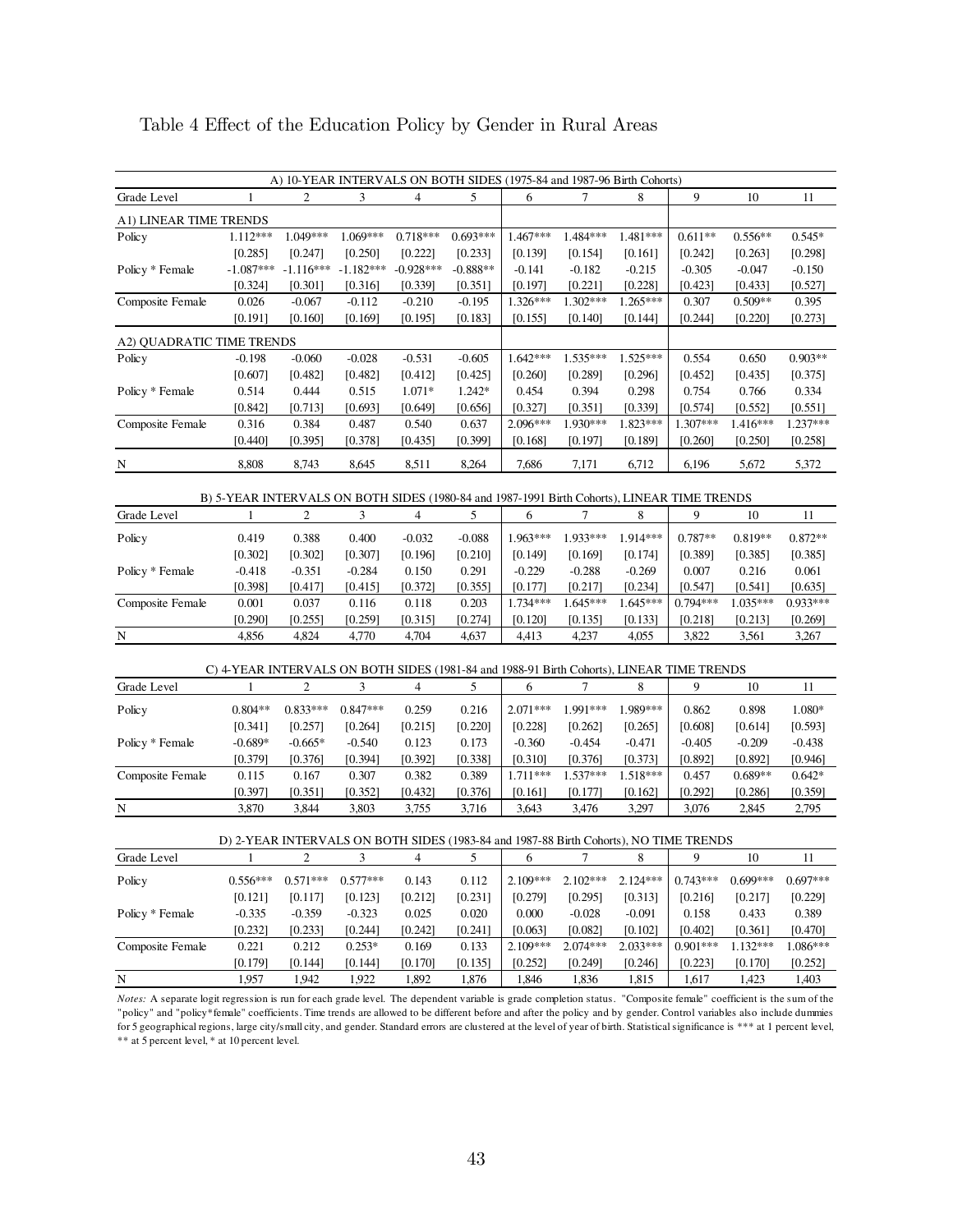|                           |                                                                                                         |                     |                       |                     |                      | A) 10-YEAR INTERVALS ON BOTH SIDES (1975-1984 and 1987-1996 Birth Cohorts) |                       |                      |                     |                     |                  |
|---------------------------|---------------------------------------------------------------------------------------------------------|---------------------|-----------------------|---------------------|----------------------|----------------------------------------------------------------------------|-----------------------|----------------------|---------------------|---------------------|------------------|
| Grade Level               | 1                                                                                                       | 2                   | 3                     | $\overline{4}$      | 5                    | 6                                                                          | 7                     | 8                    | 9                   | 10                  | 11               |
| A1) LINEAR TIME TRENDS    |                                                                                                         |                     |                       |                     |                      |                                                                            |                       |                      |                     |                     |                  |
| Men                       | $0.032***$                                                                                              | $0.032***$          | $0.033***$            | $0.026***$          | $0.025***$           | $0.235***$                                                                 | $0.236***$            | $0.237***$           | $0.145**$           | $0.132**$           | $0.129*$         |
|                           | [0.010]                                                                                                 | [0.008]             | [0.008]               | [0.009]             | [0.009]              | [0.024]                                                                    | [0.027]               | [0.028]              | [0.057]             | [0.062]             | [0.070]          |
| Women                     | 0.003                                                                                                   | $-0.007$            | $-0.011$              | $-0.023$            | $-0.022$             | $0.293***$                                                                 | $0.287***$            | $0.279***$           | 0.058               | $0.099**$           | 0.074            |
|                           | [0.019]                                                                                                 | [0.016]             | [0.017]               | [0.021]             | [0.021]              | [0.030]                                                                    | [0.026]               | [0.028]              | [0.045]             | [0.041]             | [0.051]          |
| Men - Women               | 0.029                                                                                                   | $0.039**$           | $0.044**$             | $0.049*$            | $0.047*$             | $-0.058$                                                                   | $-0.050$              | $-0.042$             | 0.087               | 0.033               | 0.055            |
|                           | [0.020]                                                                                                 | [0.018]             | [0.020]               | [0.025]             | [0.026]              | [0.039]                                                                    | [0.044]               | [0.044]              | [0.089]             | [0.093]             | [0.113]          |
| A2) QUADRATIC TIME TRENDS |                                                                                                         |                     |                       |                     |                      |                                                                            |                       |                      |                     |                     |                  |
| Men                       | $-0.004$                                                                                                | $-0.001$            | $-0.001$              | $-0.013$            | $-0.014*$            | $0.262***$                                                                 | $0.245***$            | $0.244***$           | 0.131               | 0.154               | $0.212**$        |
|                           | [0.010]                                                                                                 | [0.009]             | [0.009]               | [0.008]             | [0.008]              | [0.050]                                                                    | [0.058]               | [0.059]              | [0.106]             | [0.101]             | [0.084]          |
| Women                     | 0.031                                                                                                   | 0.040               | 0.052                 | 0.064               | 0.079                | $0.426***$                                                                 | $0.397***$            | $0.373***$           | $0.178***$          | $0.210***$          | $0.171***$       |
|                           | [0.046]                                                                                                 | [0.044]             | [0.044]               | [0.055]             | [0.052]              | [0.023]                                                                    | [0.029]               | [0.028]              | [0.024]             | [0.025]             | [0.024]          |
| Men - Women               | $-0.034$<br>[0.049]                                                                                     | $-0.041$<br>[0.047] | $-0.053$<br>$[0.047]$ | $-0.076$<br>[0.057] | $-0.093*$<br>[0.055] | $-0.164***$<br>[0.061]                                                     | $-0.153**$<br>[0.067] | $-0.129**$           | $-0.047$<br>[0.116] | $-0.056$<br>[0.111] | 0.041<br>[0.099] |
| N                         | 8,808                                                                                                   | 8,743               | 8,645                 | 8,511               | 8,264                | 7,686                                                                      | 7,171                 | [0.064]<br>6,712     | 6,196               | 5,672               | 5,372            |
|                           |                                                                                                         |                     |                       |                     |                      |                                                                            |                       |                      |                     |                     |                  |
|                           | B) 5-YEAR INTERVALS ON BOTH SIDES (1980-1984 and 1987-1991 Birth Cohorts) LINEAR TIME TRENDS            |                     |                       |                     |                      |                                                                            |                       |                      |                     |                     |                  |
| Grade Level               | $\mathbf{1}$                                                                                            | $\overline{c}$      | 3                     | 4                   | 5                    | 6                                                                          | 7                     | 8                    | 9                   | 10                  | 11               |
| Men                       | 0.011                                                                                                   | 0.010               | 0.010                 | $-0.001$            | $-0.003$             | $0.323***$                                                                 | $0.319***$            | $0.318***$           | $0.183**$           | $0.189**$           | $0.199**$        |
|                           | [0.008]                                                                                                 | [0.008]             | [0.008]               | [0.006]             | [0.006]              | [0.020]                                                                    | [0.024]               | [0.025]              | [0.088]             | [0.085]             | [0.085]          |
| Women                     | $0.000\,$                                                                                               | 0.004               | 0.012                 | 0.013               | 0.024                | $0.357***$                                                                 | $0.338***$            | $0.335***$           | $0.129***$          | $0.175***$          | $0.151***$       |
|                           | [0.028]                                                                                                 | [0.026]             | [0.028]               | [0.037]             | [0.033]              | [0.016]                                                                    | [0.019]               | [0.019]              | [0.033]             | [0.033]             | [0.044]          |
| Men - Women               | 0.010                                                                                                   | 0.006               | $-0.002$              | $-0.014$            | $-0.027$             | $-0.034$                                                                   | $-0.019$              | $-0.018$             | 0.054               | 0.013               | 0.047            |
|                           | [0.029]                                                                                                 | [0.028]             | [0.030]               | [0.037]             | [0.034]              | [0.033]                                                                    | [0.040]               | [0.042]              | [0.111]             | [0.109]             | [0.125]          |
| N                         | 4,856                                                                                                   | 4,824               | 4,770                 | 4,704               | 4,637                | 4,413                                                                      | 4,237                 | 4,055                | 3,822               | 3,561               | 3,267            |
|                           | C) 4-YEAR INTERVALS ON BOTH SIDES (1981-1984 and 1987-1990 Birth Cohorts) LINEAR TIME TRENDS            |                     |                       |                     |                      |                                                                            |                       |                      |                     |                     |                  |
| Grade Level               | $\mathbf{1}$                                                                                            | 2                   | 3                     | 4                   | 5                    | 6                                                                          | 7                     | 8                    | 9                   | 10                  | 11               |
| Men                       | $0.022*$                                                                                                | $0.023***$          | $0.024***$            | 0.009               | 0.008                | $0.340***$                                                                 | $0.325***$            | $0.328***$           | 0.200               | 0.206               | $0.242**$        |
|                           | [0.011]                                                                                                 | [0.008]             | [0.008]               | [0.008]             | [0.008]              | [0.036]                                                                    | [0.045]               | [0.045]              | [0.135]             | [0.133]             | [0.122]          |
| Women                     | 0.011                                                                                                   | 0.017               | 0.032                 | 0.044               | 0.047                | $0.352***$                                                                 | $0.318***$            | $0.312***$           | $0.080*$            | $0.125***$          | $0.113*$         |
|                           | [0.039]                                                                                                 | [0.036]             | [0.039]               | [0.053]             | [0.047]              | [0.025]                                                                    | [0.029]               | [0.026]              | [0.047]             | [0.046]             | [0.059]          |
| Men - Women               | 0.011                                                                                                   | 0.006               | $-0.009$              | $-0.035$            | $-0.039$             | $-0.012$                                                                   | 0.007                 | 0.016                | 0.121               | 0.081               | 0.130            |
|                           | [0.035]                                                                                                 | [0.035]             | [0.038]               | [0.050]             | $[0.044]$            | [0.059]                                                                    | [0.073]               | [0.071]              | [0.180]             | [0.177]             | [0.179]          |
| N                         | 3,870                                                                                                   | 3,844               | 3,803                 | 3,755               | 3,716                | 3,643                                                                      | 3,476                 | 3,297                | 3,076               | 2,845               | 2,795            |
|                           |                                                                                                         |                     |                       |                     |                      |                                                                            |                       |                      |                     |                     |                  |
| Grade Level               | D) 2-YEAR INTERVALS ON BOTH SIDES (1983-1984 and 1987-1988 Birth Cohorts) NO TIME TREND<br>$\mathbf{1}$ | $\boldsymbol{2}$    | 3                     | 4                   | 5                    | 6                                                                          | 7                     | 8                    | 9                   | 10                  | 11               |
| Men                       | $0.012***$                                                                                              | $0.013***$          | $0.013***$            | 0.004               | 0.003                | $0.325***$                                                                 | $0.325***$            | $0.327***$           | $0.173***$          | $0.163***$          | $0.162***$       |
|                           | [0.003]                                                                                                 | [0.003]             | [0.003]               | [0.006]             | [0.006]              | [0.017]                                                                    | [0.018]               | [0.019]              | [0.050]             | [0.052]             | [0.056]          |
| Women                     | 0.021                                                                                                   | 0.021               | $0.026*$              | 0.018               | 0.015                | $0.417***$                                                                 | $0.408***$            | 0.395***             | $0.148***$          | $0.194***$          | $0.182***$       |
|                           | [0.018]                                                                                                 | [0.015]             | [0.015]               | [0.019]             | [0.015]              | [0.030]                                                                    | [0.028]               | [0.027]              | [0.043]             | [0.034]             | [0.050]          |
| Men - Women               | $-0.009$                                                                                                | $-0.008$            | $-0.013$              | $-0.014$            | $-0.012$             | $-0.092***$                                                                | $-0.083***$           | $-0.068***$          | 0.026               | $-0.031$            | $-0.020$         |
|                           | [0.019]                                                                                                 | [0.017]             | [0.018]               | [0.019]             | [0.015]              | [0.016]                                                                    | [0.015]               | $\left[0.014\right]$ | [0.085]             | [0.080]             | [0.103]          |
| $\overline{\mathbf{N}}$   | 1,957                                                                                                   | 1,942               | 1,922                 | 1,892               | 1,876                | 1,846                                                                      | 1,836                 | 1,815                | 1,617               | 1,423               | 1,403            |

Table 5 Effect of Policy on Grade Completion Rate by Gender in Rural Areas

*Notes*: The predicted values are based on the estimates in Table 4. Statistical significance is \*\*\* at 1 percent level, \*\* at 5 percent level, \* at 10 percent level.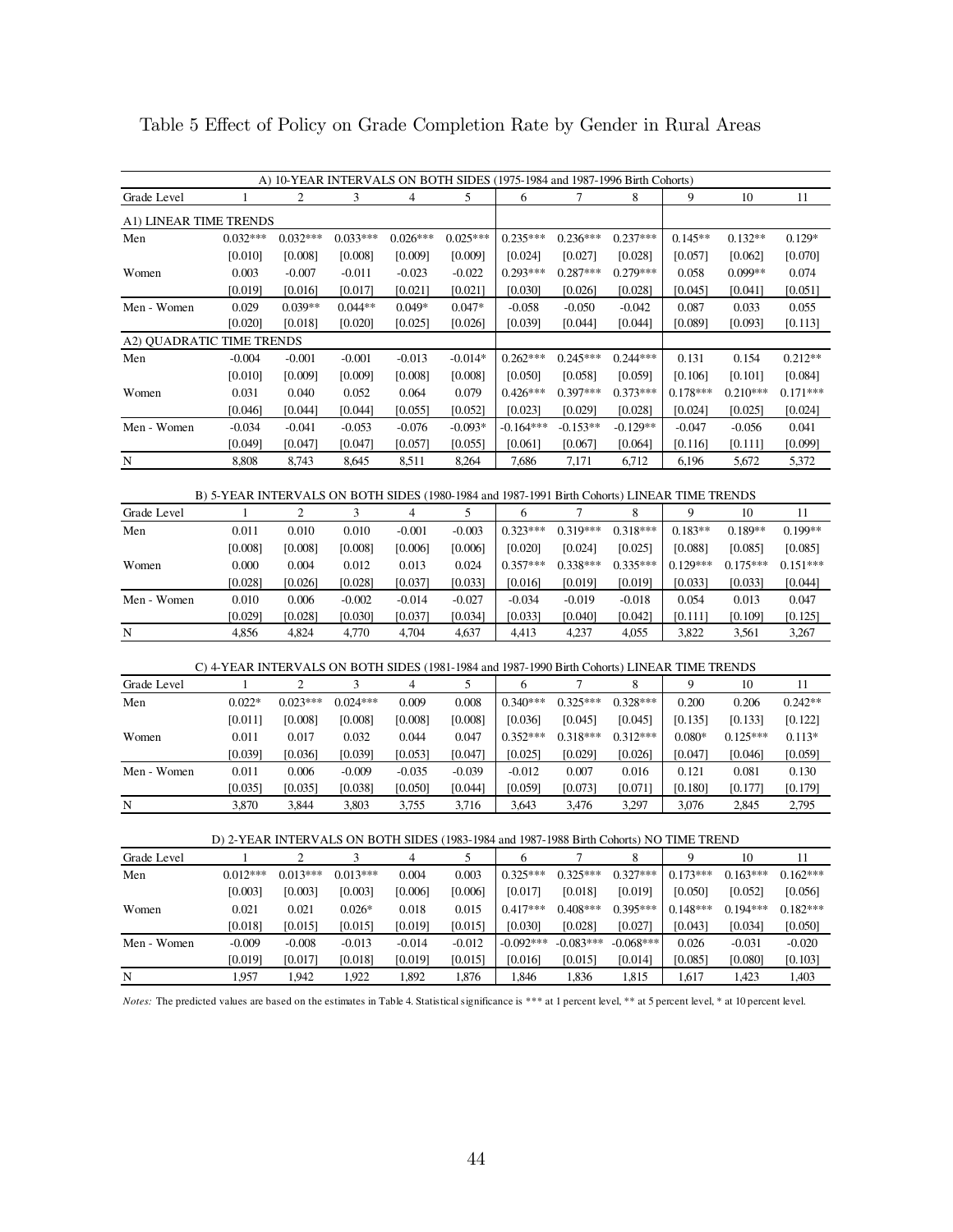|                           |                                                                                             |                       |                       |                     |                     | A) 10-YEAR INTERVALS ON BOTH SIDES (1975-84 and 1987-96 Birth Cohorts) |                     |                     |                       |                       |                       |
|---------------------------|---------------------------------------------------------------------------------------------|-----------------------|-----------------------|---------------------|---------------------|------------------------------------------------------------------------|---------------------|---------------------|-----------------------|-----------------------|-----------------------|
| Grade Level               | $\mathbf{1}$                                                                                | 2                     | 3                     | 4                   | 5                   | 6                                                                      | 7                   | 8                   | $\boldsymbol{9}$      | 10                    | 11                    |
| A1) LINEAR TIME TRENDS    |                                                                                             |                       |                       |                     |                     |                                                                        |                     |                     |                       |                       |                       |
| Policy                    | 0.266                                                                                       | $-0.151$              | $-0.128$              | $-0.296$            | $-0.112$            | $1.534***$                                                             | $1.531***$          | $1.510***$          | 1.069***              | $1.166***$            | 1.094***              |
|                           | [0.733]                                                                                     | [0.880]               | [0.886]               | [0.823]             | [0.816]             | [0.244]                                                                | [0.243]             | [0.245]             | $[0.212]$             | [0.283]               | [0.309]               |
| Policy * Rural            | 0.842                                                                                       | 1.182                 | 1.174                 | 0.983               | 0.782               | $-0.136$                                                               | $-0.116$            | $-0.083$            | $-0.450$              | $-0.600$              | $-0.556$              |
|                           | [0.780]                                                                                     | [0.917]               | [0.923]               | [0.883]             | [0.875]             | [0.296]                                                                | [0.280]             | [0.279]             | [0.354]               | [0.456]               | [0.545]               |
| Composite Rural           | 1.108***                                                                                    | $1.032***$            | 1.046***              | $0.687***$          | $0.670***$          | 1.398***                                                               | $1.415***$          | 1.428***            | $0.619***$            | $0.566**$             | $0.538*$              |
|                           | [0.289]                                                                                     | [0.248]               | [0.249]               | [0.232]             | [0.242]             | [0.128]                                                                | [0.142]             | [0.151]             | [0.232]               | [0.253]               | [0.292]               |
| A2) QUADRATIC TIME TRENDS |                                                                                             |                       |                       |                     |                     |                                                                        |                     |                     |                       |                       |                       |
| Policy                    | $-1.407$                                                                                    | $-0.712$              | $-0.672$              | $-0.671$            | $-0.957$            | $1.203***$                                                             | $1.245***$          | 1.194***            | $1.214***$            | $0.962***$            | $0.793***$            |
|                           | [2.213]                                                                                     | [2.485]               | [2.497]               | [2.413]             | [2.389]             | [0.297]                                                                | [0.285]             | [0.277]             | [0.317]               | [0.235]               | [0.233]               |
| Policy * Rural            | 1.150                                                                                       | 0.593                 | 0.578                 | 0.075               | 0.299               | 0.346                                                                  | 0.198               | 0.240               | $-0.663$              | $-0.317$              | 0.090                 |
|                           | [2.491]                                                                                     | [2.749]               | [2.756]               | [2.676]             | [2.656]             | [0.388]                                                                | [0.393]             | [0.396]             | [0.495]               | [0.388]               | [0.307]               |
| Composite Rural           | $-0.258$                                                                                    | $-0.119$              | $-0.093$              | $-0.597$            | $-0.658$            | $1.550***$                                                             | $1.442***$          | 1.434***            | 0.551                 | 0.645                 | $0.883**$             |
|                           | [0.553]                                                                                     | [0.446]               | [0.446]               | [0.393]             | [0.401]             | [0.240]                                                                | [0.265]             | [0.274]             | [0.430]               | [0.417]               | [0.360]               |
| N                         | 7,847                                                                                       | 7,784                 | 7,722                 | 7,654               | 7,563               | 7,047                                                                  | 6,495               | 6,013               | 5,531                 | 4,965                 | 4,493                 |
|                           |                                                                                             |                       |                       |                     |                     |                                                                        |                     |                     |                       |                       |                       |
|                           | B) 5-YEAR INTERVALS ON BOTH SIDES (1980-84 and 1987-1991 Birth Cohorts), LINEAR TIME TRENDS |                       |                       |                     |                     |                                                                        |                     |                     |                       |                       |                       |
| Grade Level               | 1                                                                                           | 2                     | 3                     | 4                   | 5                   | 6                                                                      | 7                   | 8                   | 9                     | $10\,$                | 11                    |
| Policy                    | $-0.787$                                                                                    | $-0.116$              | $-0.090$              | $-0.129$            | $-0.126$            | 1.435***                                                               | 1.466***            | 1.455***            | $1.254***$            | $1.265***$            | $1.164***$            |
|                           | [1.563]                                                                                     | [1.834]               | [1.843]               | [1.784]             | [1.784]             | [0.290]                                                                | [0.281]             | [0.275]             | [0.302]               | [0.333]               | [0.359]               |
| Policy * Rural            | 1.183                                                                                       | 0.478                 | 0.462                 | 0.054               | 0.002               | 0.344                                                                  | 0.278               | 0.288               | $-0.488$              | $-0.464$              | $-0.328$              |
|                           | [1.658]                                                                                     | [1.960]               | [1.968]               | [1.929]             | [1.937]             | [0.285]<br>1.779***                                                    | [0.290]             | [0.279]             | [0.461]               | [0.510]               | [0.590]               |
| Composite Rural           | 0.396<br>[0.279]                                                                            | 0.362<br>[0.283]      | 0.372<br>[0.287]      | $-0.075$<br>[0.184] | $-0.124$<br>[0.198] | [0.117]                                                                | 1.744***<br>[0.134] | 1.743***<br>[0.136] | $0.766**$<br>[0.379]  | $0.802**$<br>[0.382]  | $0.836**$<br>[0.385]  |
| $\overline{\mathbf{N}}$   | 4,000                                                                                       | 3,980                 | 3,953                 | 3,920               | 3,893               | 3,850                                                                  | 3,788               | 3,751               | 3,673                 | 3,508                 | 3,057                 |
|                           |                                                                                             |                       |                       |                     |                     |                                                                        |                     |                     |                       |                       |                       |
|                           | C) 4-YEAR INTERVALS ON BOTH SIDES (1981-84 and 1987-90 Birth Cohorts), LINEAR TIME TRENDS   |                       |                       |                     |                     |                                                                        |                     |                     |                       |                       |                       |
| Grade Level               | 1                                                                                           | $\overline{c}$        | 3                     | $\overline{4}$      | 5                   | 6                                                                      | 7                   | 8                   | 9                     | $10\,$                | 11                    |
| Policy                    | $-1.499$                                                                                    | $-1.730$              | $-1.692$              | $-1.723$            | $-1.706$            | $1.561***$                                                             | $1.572***$          | 1.547***            | $0.992***$            | $0.906***$            | $0.923***$            |
|                           | [2.084]                                                                                     | [2.291]               | [2.302]               | [2.150]             | [2.145]             | [0.359]                                                                | [0.346]             | [0.339]             | [0.279]               | [0.279]               | [0.329]               |
| Policy * Rural            | 2.260                                                                                       | 2.514                 | 2.489                 | 1.928               | 1.871               | 0.281                                                                  | 0.189               | 0.234               | $-0.170$              | $-0.040$              | 0.108                 |
|                           | [2.097]                                                                                     | [2.290]               | [2.297]               | [2.152]             | [2.145]             | [0.336]                                                                | [0.356]             | [0.338]             | $[0.665]$             | [0.717]               | [0.726]               |
| Composite Rural           | $0.761**$                                                                                   | $0.784***$            | $0.797***$            | 0.205               | 0.165               | 1.842***                                                               | 1.761***            | 1.781***            | 0.822                 | 0.866                 | $1.031*$              |
|                           | [0.333]                                                                                     | [0.255]               | $[0.262]$             | [0.218]             | [0.222]             | [0.188]                                                                | [0.216]             | [0.219]             | [0.603]               | [0.616]               | [0.600]               |
| N                         | 3,214                                                                                       | 3,196                 | 3,173                 | 3,148               | 3,129               | 3,097                                                                  | 3,045               | 3,019               | 2,961                 | 2,846                 | 2,748                 |
|                           |                                                                                             |                       |                       |                     |                     |                                                                        |                     |                     |                       |                       |                       |
| Grade Level               | D) 2-YEAR INTERVALS ON BOTH SIDES (1983-84 and 1987-88 Birth Cohorts), NO TIME TRENDS<br>1  | 2                     | 3                     | 4                   | 5                   | 6                                                                      | 7                   | 8                   | 9                     | $10\,$                | 11                    |
|                           |                                                                                             |                       |                       |                     |                     |                                                                        |                     |                     |                       |                       |                       |
| Policy                    | 0.218                                                                                       | 0.213                 | 0.231                 | $-0.008$            | $-0.019$            | 1.754***                                                               | 1.773***            | 1.772***            | $1.133***$            | 1.099***              | 1.070***              |
|                           | [0.961]                                                                                     | [0.964]               | [0.970]               | [1.017]             | [1.021]             | [0.273]                                                                | [0.279]             | [0.277]             | [0.170]               | [0.170]               | [0.182]               |
| Policy * Rural            | 0.335                                                                                       | 0.353                 | 0.340                 | 0.152               | 0.132               | 0.176                                                                  | 0.135               | 0.147               | $-0.412$              | $-0.408$              | $-0.385$              |
| Composite Rural           | [0.967]<br>$0.553***$                                                                       | [0.968]<br>$0.566***$ | [0.971]<br>$0.571***$ | [1.155]<br>0.144    | [1.170]             | [0.184]<br>1.930***                                                    | [0.176]<br>1.908*** | [0.174]<br>1.919*** | [0.270]<br>$0.721***$ | [0.308]<br>$0.691***$ | [0.358]<br>$0.685***$ |
|                           | [0.121]                                                                                     | [0.119]               | [0.125]               | [0.197]             | 0.113<br>[0.217]    | [0.207]                                                                | [0.216]             | [0.220]             | [0.203]               | [0.217]               | [0.235]               |
|                           |                                                                                             |                       |                       |                     |                     |                                                                        |                     |                     |                       |                       |                       |
| $\overline{\mathbf{N}}$   | 1,576                                                                                       | 1,570                 | 1,559                 | 1,543               | 1,531               | 1,515                                                                  | 1,494               | 1,485               | 1,461                 | 1,412                 | 1,379                 |

Table 6 Effect of the Education Policy by Rural/Urban Status for Men

*Notes:* A separate logit regression is run for each grade level. The dependent variable is grade completion status. "Composite female" coefficient is the sum of the "policy" and "policy\*female" coefficients. Time trends are allowed to be different before and after the policy and by gender. Control variables also include dummies for 5 geographical regions, large city/small city, and gender. Standard errors are clustered at the level of year of birth. Statistical significance is \*\*\* at 1 percent level, \*\* at 5 percent level, \* at 10 percent level.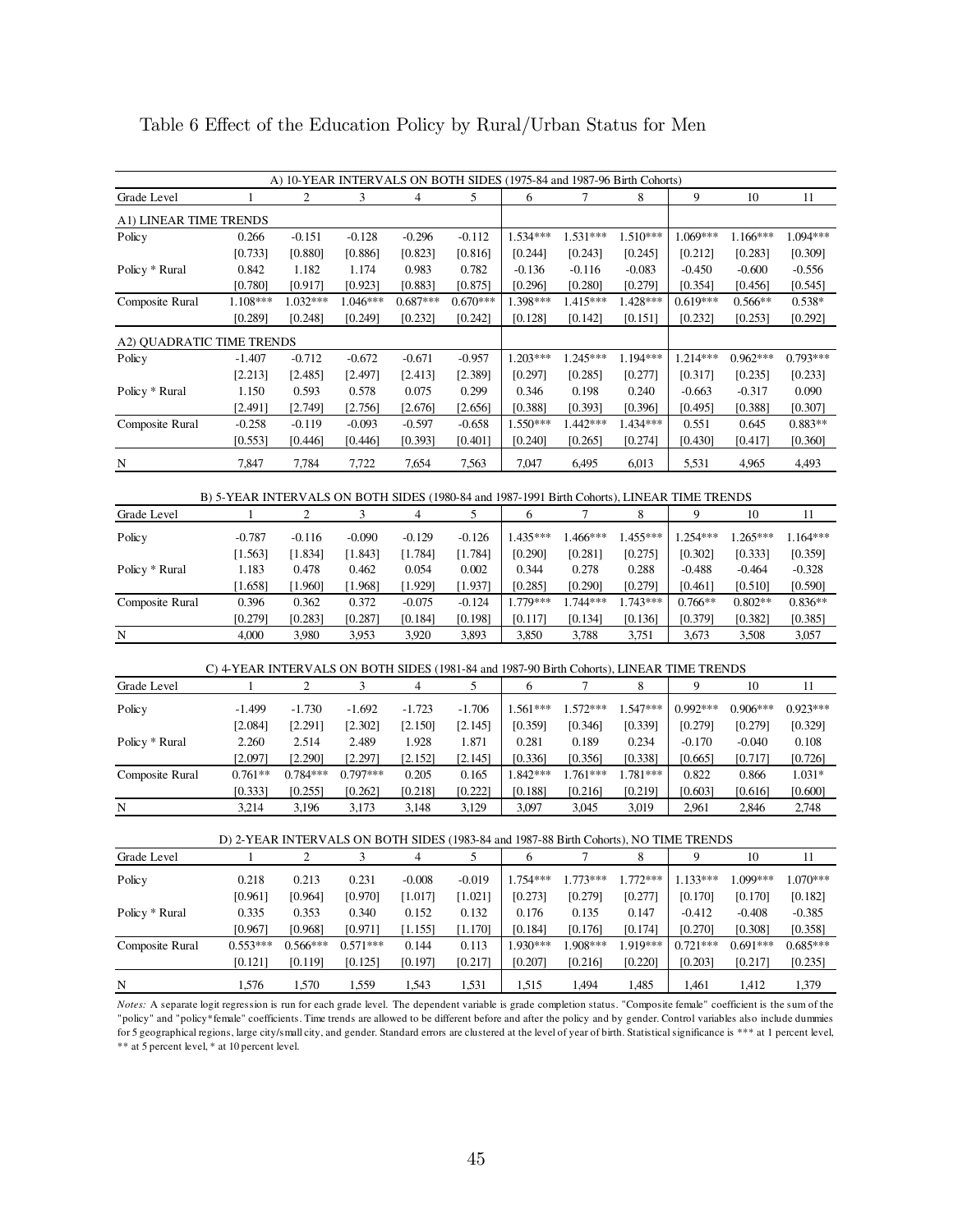|             |                                                                                              |                  | A) 10-YEAR INTERVALS ON BOTH SIDES (1975-1984 and 1987-1996 Birth Cohorts) |                    |                     |                        |                        |                    |                     |                     |                     |
|-------------|----------------------------------------------------------------------------------------------|------------------|----------------------------------------------------------------------------|--------------------|---------------------|------------------------|------------------------|--------------------|---------------------|---------------------|---------------------|
| Grade Level | 1                                                                                            | 2                | 3                                                                          | 4                  | 5                   | 6                      | 7                      | 8                  | 9                   | 10                  | 11                  |
|             | A1) LINEAR TIME TRENDS                                                                       |                  |                                                                            |                    |                     |                        |                        |                    |                     |                     |                     |
| Urban       | 0.002                                                                                        | $-0.001$         | $-0.001$                                                                   | $-0.002$           | $-0.001$            | $0.126***$             | $0.129***$             | $0.129***$         | $0.160***$          | $0.171***$          | $0.166***$          |
|             | [0.005]                                                                                      | [0.005]          | [0.005]                                                                    | [0.006]            | [0.005]             | [0.022]                | [0.022]                | $[0.022]$          | [0.026]             | [0.031]             | [0.035]             |
| Rural       | $0.033***$                                                                                   | $0.032***$       | $0.033***$                                                                 | $0.026**$          | $0.026**$           | $0.238***$             | $0.240***$             | $0.242***$         | $0.148***$          | $0.136**$           | $0.128*$            |
|             | [0.012]                                                                                      | [0.010]          | [0.010]                                                                    | [0.011]            | [0.011]             | [0.025]                | [0.028]                | [0.029]            | [0.055]             | [0.060]             | [0.069]             |
| Urban-Rural | $-0.031***$                                                                                  | $-0.033***$      | $-0.034***$                                                                | $-0.029**$         | $-0.026**$          | $-0.113***$            | $-0.111***$            | $-0.113***$        | 0.012               | 0.035               | 0.038               |
|             | [0.012]                                                                                      | [0.011]          | [0.012]                                                                    | [0.013]            | [0.012]             | [0.039]                | [0.039]                | [0.039]            | [0.065]             | [0.077]             | [0.095]             |
|             | A2) OUADRATIC TIME TRENDS                                                                    |                  |                                                                            |                    |                     |                        |                        |                    |                     |                     |                     |
| Urban       | $-0.004$                                                                                     | $-0.002$         | $-0.002$                                                                   | $-0.002$           | $-0.004$            | $0.101***$             | $0.109***$             | $0.106***$         | $0.191***$          | $0.160***$          | $0.138***$          |
|             | [0.004]                                                                                      | [0.006]          | [0.006]                                                                    | [0.007]            | [0.007]             | [0.037]                | [0.037]                | [0.036]            | [0.052]             | [0.046]             | [0.047]             |
| Rural       | $-0.005$                                                                                     | $-0.002$         | $-0.002$                                                                   | $-0.015*$          | $-0.016**$          | $0.262***$             | $0.243***$             | $0.242***$         | 0.132               | 0.154               | $0.209***$          |
|             | [0.009]                                                                                      | [0.008]          | [0.008]                                                                    | [0.008]            | [0.008]             | [0.049]                | [0.056]                | [0.058]            | [0.102]             | [0.098]             | [0.081]             |
| Urban-Rural | 0.000                                                                                        | 0.000            | $-0.001$                                                                   | 0.012              | 0.012               | $-0.161**$             | $-0.134*$              | $-0.137*$          | 0.059               | 0.006               | $-0.072$            |
|             | [0.011]                                                                                      | [0.012]          | [0.012]                                                                    | [0.013]            | [0.014]             | [0.064]                | [0.070]                | $[0.070]$          | [0.096]             | [0.086]             | [0.069]             |
| N           | 7,847                                                                                        | 7,784            | 7,722                                                                      | 7,654              | 7,563               | 7,047                  | 6,495                  | 6,013              | 5,531               | 4,965               | 4,493               |
|             | B) 5-YEAR INTERVALS ON BOTH SIDES (1980-1984 and 1987-1991 Birth Cohorts) LINEAR TIME TRENDS |                  |                                                                            |                    |                     |                        |                        |                    |                     |                     |                     |
| Grade Level | $\mathbf{1}$                                                                                 | $\overline{c}$   | 3                                                                          | $\overline{4}$     | 5                   | 6                      | 7                      | 8                  | 9                   | 10                  | 11                  |
| Urban       | $-0.003$                                                                                     | $-0.001$         | 0.000                                                                      | $-0.001$           | $-0.001$            | $0.124***$             | $0.131***$             | $0.129***$         | $0.188***$          | $0.191***$          | $0.180***$          |
|             | [0.004]                                                                                      | [0.008]          | [0.008]                                                                    | [0.009]            | [0.009]             | [0.036]                | [0.036]                | [0.034]            | [0.043]             | [0.046]             | [0.050]             |
| Rural       | 0.010                                                                                        | 0.009            | 0.009                                                                      | $-0.002$           | $-0.004$            | $0.314***$             | $0.309***$             | $0.309***$         | $0.182**$           | $0.189**$           | $0.194**$           |
|             | [0.006]                                                                                      | [0.006]          | [0.007]                                                                    | [0.006]            | [0.006]             | [0.024]                | [0.026]                | [0.027]            | [0.087]             | [0.086]             | [0.086]             |
| Urban-Rural | $-0.013$                                                                                     | $-0.009$         | $-0.009$                                                                   | 0.002              | 0.003               | $-0.190***$            | $-0.178***$            | $-0.180***$        | 0.006               | 0.002               | $-0.015$            |
|             | [0.008]                                                                                      | [0.012]          | [0.013]                                                                    | $[0.014]$          | [0.015]             | [0.043]                | [0.046]                | [0.044]            | [0.084]             | [0.091]             | [0.104]             |
| N           | 4,000                                                                                        | 3,980            | 3,953                                                                      | 3,920              | 3,893               | 3,850                  | 3,788                  | 3,751              | 3,673               | 3,508               | 3,057               |
|             |                                                                                              |                  |                                                                            |                    |                     |                        |                        |                    |                     |                     |                     |
|             | C) 4-YEAR INTERVALS ON BOTH SIDES (1981-1984 and 1987-1990 Birth Cohorts) LINEAR TIME TRENDS |                  |                                                                            |                    |                     |                        |                        |                    |                     |                     |                     |
| Grade Level | $\mathbf{1}$                                                                                 | $\overline{2}$   | 3                                                                          | 4                  | 5                   | 6                      | 7                      | 8                  | 9                   | 10                  | 11                  |
| Urban       | $-0.004$                                                                                     | $-0.005$         | $-0.005$                                                                   | $-0.006$           | $-0.005$            | $0.140***$             | $0.144***$             | $0.140***$         | $0.141***$          | $0.129***$          | $0.132***$          |
|             | [0.004]                                                                                      | [0.004]          | [0.004]                                                                    | [0.005]            | [0.005]             | [0.048]                | [0.046]                | [0.044]            | [0.033]             | [0.032]             | [0.037]             |
| Rural       | $0.022**$                                                                                    | $0.024***$       | $0.025***$                                                                 | $0.008\,$          | 0.007               | $0.333***$             | $0.317***$             | $0.322***$         | 0.194               | 0.202               | $0.235*$            |
|             | [0.010]                                                                                      | [0.006]          | [0.007]                                                                    | [0.008]            | [0.009]             | [0.039]                | [0.045]                | [0.046]            | [0.135]             | [0.134]             | [0.125]             |
| Urban-Rural | $-0.026***$                                                                                  | $-0.029***$      | $-0.029***$<br>[0.006]                                                     | $-0.014$           | $-0.012$<br>[0.011] | $-0.193***$<br>[0.052] | $-0.173***$<br>[0.059] | $-0.182***$        | $-0.054$<br>[0.134] | $-0.073$<br>[0.141] | $-0.103$<br>[0.132] |
| N           | $[0.010]$<br>2,711                                                                           | [0.006]<br>2,695 | 2,674                                                                      | $[0.011]$<br>2,651 | 2,632               | 3,097                  | 3,045                  | $[0.056]$<br>3,019 | 2,961               | 2,846               | 2,748               |
|             |                                                                                              |                  |                                                                            |                    |                     |                        |                        |                    |                     |                     |                     |
|             | D) 2-YEAR INTERVALS ON BOTH SIDES (1983-1984 and 1987-1988 Birth Cohorts) NO TIME TREND      |                  |                                                                            |                    |                     |                        |                        |                    |                     |                     |                     |
| Grade Level | 1                                                                                            | $\boldsymbol{2}$ | 3                                                                          | 4                  | 5                   | 6                      | 7                      | 8                  | 9                   | 10                  | 11                  |
| Urban       | 0.000                                                                                        | 0.000            | 0.000                                                                      | $-0.002$           | $-0.002$            | $0.156***$             | $0.162***$             | $0.162***$         | $0.173***$          | $0.170***$          | $0.170***$          |
|             | [0.006]                                                                                      | [0.006]          | [0.006]                                                                    | [0.007]            | [0.007]             | [0.023]                | [0.021]                | [0.021]            | [0.021]             | [0.022]             | [0.024]             |
| Rural       | $0.011**$                                                                                    | $0.011**$        | $0.011**$                                                                  | 0.002              | 0.001               | $0.314***$             | $0.314***$             | $0.317***$         | $0.169***$          | $0.161***$          | $0.158***$          |
|             | [0.005]                                                                                      | [0.005]          | [0.005]                                                                    | [0.006]            | [0.006]             | [0.019]                | [0.021]                | [0.021]            | [0.049]             | [0.054]             | [0.060]             |
| Urban-Rural | $-0.011$                                                                                     | $-0.011*$        | $-0.011$                                                                   | $-0.004$           | $-0.003$            | $-0.158***$            | $-0.153***$            | $-0.155***$        | 0.004               | 0.009               | 0.011               |
|             | [0.007]                                                                                      | [0.007]          | [0.007]                                                                    | [0.012]            | [0.012]             | [0.027]                | $[0.026]$              | $[0.026]$          | [0.052]             | [0.062]             | [0.072]             |
| ${\bf N}$   | 1,576                                                                                        | 1,570            | 1,559                                                                      | 1,543              | 1,531               | 1,515                  | 1,494                  | 1,485              | 1,461               | 1,412               | 1,379               |

Table 7 Effect of Policy on Grade Completion Rate by Rural/Urban Status for Men

*Notes*: The predicted values are based on the estimates in Table 6. Statistical significance is \*\*\* at 1 percent level, \*\* at 5 percent level, \* at 10 percent level.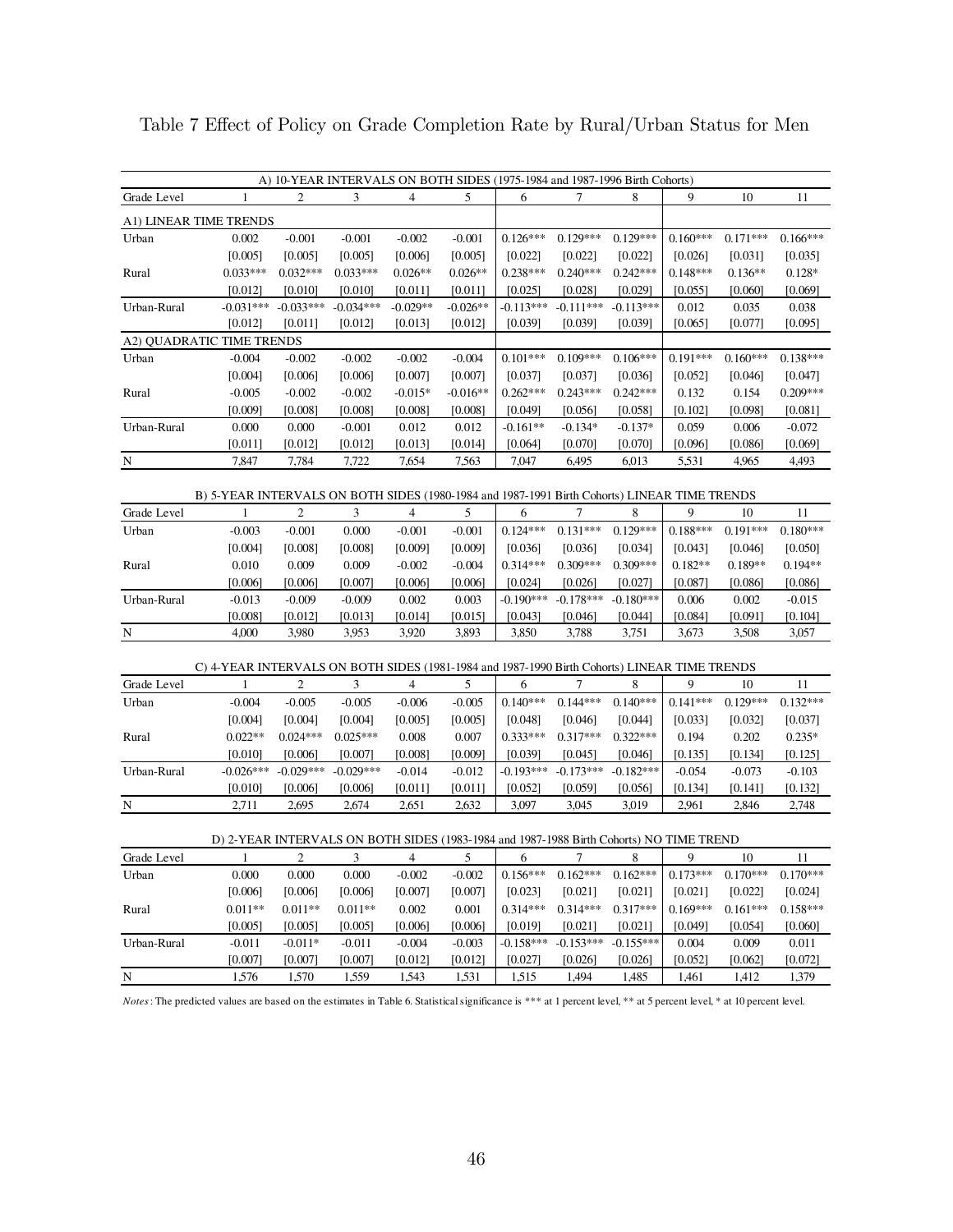|                           |                                                                                             | A) 10-YEAR INTERVALS ON BOTH SIDES (1975-84 and 1987-96 Birth Cohorts) |             |                          |             |            |            |            |            |            |            |
|---------------------------|---------------------------------------------------------------------------------------------|------------------------------------------------------------------------|-------------|--------------------------|-------------|------------|------------|------------|------------|------------|------------|
| Grade Level               | 1                                                                                           | 2                                                                      | 3           | 4                        | 5           | 6          | 7          | 8          | 9          | 10         | 11         |
| A1) LINEAR TIME TRENDS    |                                                                                             |                                                                        |             |                          |             |            |            |            |            |            |            |
| Policy                    | $-0.183$                                                                                    | $-0.214$                                                               | $-0.299*$   | $-0.388**$               | $-0.492***$ | $0.804***$ | $0.712***$ | $0.731***$ | $0.258**$  | $0.391**$  | $0.449***$ |
|                           | [0.173]                                                                                     | [0.188]                                                                | [0.182]     | [0.193]                  | [0.191]     | [0.129]    | [0.138]    | [0.118]    | [0.107]    | [0.168]    | [0.165]    |
| Policy * Rural            | 0.214                                                                                       | 0.155                                                                  | 0.196       | 0.192                    | 0.314       | $0.568***$ | $0.633***$ | $0.575***$ | 0.061      | 0.112      | $-0.070$   |
|                           | [0.205]                                                                                     | [0.194]                                                                | [0.177]     | [0.234]                  | [0.224]     | [0.203]    | [0.187]    | [0.186]    | [0.265]    | [0.309]    | [0.370]    |
| Composite Rural           | 0.031                                                                                       | $-0.059$                                                               | $-0.102$    | $-0.196$                 | $-0.178$    | $1.372***$ | $1.346***$ | 1.307***   | 0.320      | $0.503**$  | 0.379      |
|                           | [0.188]                                                                                     | [0.158]                                                                | [0.166]     | [0.191]                  | [0.178]     | [0.156]    | [0.140]    | [0.146]    | [0.257]    | [0.233]    | [0.288]    |
| A2) QUADRATIC TIME TRENDS |                                                                                             |                                                                        |             |                          |             |            |            |            |            |            |            |
| Policy                    | $-0.183$                                                                                    | $-0.117$                                                               | $-0.128$    | 0.056                    | $-0.025$    | $1.146***$ | $1.155***$ | $1.107***$ | $0.431*$   | $0.689**$  | $0.713***$ |
|                           | [0.329]                                                                                     | [0.394]                                                                | [0.373]     | [0.291]                  | [0.321]     | [0.234]    | [0.210]    | [0.208]    | [0.244]    | [0.274]    | [0.258]    |
| Policy * Rural            | 0.506                                                                                       | 0.501                                                                  | 0.603       | 0.469                    | 0.640       | $1.013***$ | $0.833***$ | $0.769***$ | $0.892***$ | $0.732**$  | 0.527      |
|                           | [0.433]                                                                                     | [0.437]                                                                | [0.376]     | [0.540]                  | [0.547]     | [0.271]    | [0.236]    | [0.228]    | [0.286]    | [0.348]    | [0.350]    |
| Composite Rural           | 0.323                                                                                       | 0.384                                                                  | 0.475       | 0.526                    | 0.615       | $2.160***$ | 1.988***   | 1.876***   | 1.322***   | $1.422***$ | $1.240***$ |
|                           | $[0.432]$                                                                                   | [0.387]                                                                | [0.366]     | [0.419]                  | [0.380]     | [0.155]    | [0.188]    | [0.183]    | [0.257]    | [0.256]    | [0.271]    |
| N                         | 14,834                                                                                      | 14,742                                                                 | 14,622      | 14,435                   | 13,875      | 12,859     | 11,944     | 11,028     | 10,104     | 9,160      | 8,758      |
|                           |                                                                                             |                                                                        |             |                          |             |            |            |            |            |            |            |
|                           | B) 5-YEAR INTERVALS ON BOTH SIDES (1980-84 and 1987-1991 Birth Cohorts), LINEAR TIME TRENDS |                                                                        |             |                          |             |            |            |            |            |            |            |
| Grade Level               | 1                                                                                           | 2                                                                      | 3           | $\overline{\mathcal{L}}$ | 5           | 6          | 7          | 8          | 9          | 10         | 11         |
| Policy                    | $-0.081$                                                                                    | 0.004                                                                  | $-0.043$    | 0.104                    | 0.081       | $1.042***$ | 0.955***   | $0.933***$ | 0.103      | $0.250*$   | $0.318**$  |
|                           | [0.281]                                                                                     | [0.349]                                                                | [0.297]     | [0.231]                  | [0.229]     | [0.211]    | [0.202]    | [0.200]    | [0.085]    | [0.149]    | [0.153]    |
| Policy * Rural            | 0.087                                                                                       | 0.037                                                                  | 0.157       | 0.011                    | 0.115       | $0.737***$ | $0.728***$ | $0.743***$ | $0.705***$ | $0.794***$ | $0.609*$   |
|                           | [0.304]                                                                                     | [0.340]                                                                | [0.281]     | [0.390]                  | [0.369]     | [0.238]    | [0.183]    | [0.178]    | [0.192]    | [0.277]    | [0.343]    |
| Composite Rural           | 0.007                                                                                       | 0.041                                                                  | 0.114       | 0.115                    | 0.196       | 1.778***   | $1.683***$ | $1.676***$ | $0.807***$ | $1.043***$ | $0.927***$ |
|                           | [0.285]                                                                                     | [0.251]                                                                | [0.254]     | [0.306]                  | [0.265]     | [0.113]    | [0.127]    | [0.122]    | [0.228]    | [0.228]    | [0.293]    |
| $\overline{\mathbf{N}}$   | 8,730                                                                                       | 8,679                                                                  | 8,607       | 8,514                    | 8,401       | 7,873      | 7,366      | 6,860      | 6,346      | 5,787      | 5,390      |
|                           | C) 3-YEAR INTERVALS ON BOTH SIDES (1981-84 and 1987-90 Birth Cohorts), LINEAR TIME TRENDS   |                                                                        |             |                          |             |            |            |            |            |            |            |
| Grade Level               | $\mathbf{1}$                                                                                | $\overline{c}$                                                         | 3           | $\overline{\mathcal{L}}$ | 5           | 6          | 7          | 8          | 9          | 10         | 11         |
|                           | 0.172                                                                                       | 0.132                                                                  | 0.138       | $0.494*$                 | $0.469**$   | $0.812***$ | $0.788***$ | $0.718***$ | $0.206***$ | $0.423***$ | $0.479***$ |
| Policy                    | [0.364]                                                                                     | [0.365]                                                                | [0.429]     | [0.272]                  | [0.235]     | [0.135]    | [0.116]    | [0.126]    | [0.049]    | [0.136]    | [0.140]    |
| Policy * Rural            | $-0.592***$                                                                                 | $-0.430***$                                                            | $-0.230***$ | $-0.571***$              | $-0.475***$ | 1.444***   | 1.382***   | $1.351***$ | $0.976***$ | $0.976***$ | $0.877***$ |
|                           | [0.098]                                                                                     | [0.056]                                                                | [0.081]     | [0.206]                  | [0.169]     | [0.313]    | [0.284]    | [0.288]    | [0.124]    | [0.256]    | [0.302]    |
| Composite Rural           | $-0.420$                                                                                    | $-0.298$                                                               | $-0.092$    | $-0.077$                 | $-0.006$    | $2.256***$ | $2.170***$ | 2.069***   | 1.183***   | 1.399***   | 1.356***   |
|                           | [0.314]                                                                                     | [0.320]                                                                | [0.355]     | [0.438]                  | [0.377]     | [0.194]    | [0.185]    | [0.191]    | [0.081]    | [0.130]    | [0.187]    |
| N                         | 5,158                                                                                       | 5,129                                                                  | 5,088       | 5,036                    | 4,998       | 4,943      | 4,894      | 4,398      | 3,901      | 3,394      | 3,363      |
|                           |                                                                                             |                                                                        |             |                          |             |            |            |            |            |            |            |
|                           | D) 2-YEAR INTERVALS ON BOTH SIDES (1983-84 and 1987-88 Birth Cohorts), NO TIME TRENDS       |                                                                        |             |                          |             |            |            |            |            |            |            |
| Grade Level               | 1                                                                                           | 2                                                                      | 3           | 4                        | 5           | 6          | 7          | 8          | 9          | 10         | 11         |
| Policy                    | 0.074                                                                                       | 0.070                                                                  | 0.038       | $-0.031$                 | $-0.115**$  | $1.143***$ | 1.111***   | $1.082***$ | $0.418***$ | $0.532***$ | $0.549***$ |
|                           | [0.100]                                                                                     | [0.115]                                                                | [0.127]     | [0.081]                  | [0.045]     | [0.049]    | [0.064]    | [0.073]    | [0.025]    | [0.092]    | [0.096]    |
| Policy * Rural            | 0.146                                                                                       | $0.140***$                                                             | $0.209***$  | 0.196                    | $0.250*$    | $1.002***$ | $0.997***$ | $0.975***$ | $0.510**$  | $0.636**$  | 0.562      |
|                           | [0.094]                                                                                     | [0.049]                                                                | [0.012]     | [0.183]                  | [0.144]     | [0.157]    | [0.130]    | [0.112]    | [0.216]    | [0.291]    | [0.385]    |
| Composite Rural           | 0.220                                                                                       | 0.211                                                                  | $0.247*$    | 0.165                    | 0.136       | $2.144***$ | 2.108***   | 2.057***   | $0.928***$ | 1.168***   | $1.111***$ |
|                           | [0.173]                                                                                     | [0.140]                                                                | [0.138]     | [0.160]                  | [0.128]     | [0.194]    | [0.188]    | [0.181]    | [0.235]    | [0.200]    | [0.292]    |
| $\overline{\mathbf{N}}$   | 3,479                                                                                       | 3,457                                                                  | 3,434       | 3,394                    | 3,370       | 3,336      | 3,313      | 3,277      | 2,794      | 2,303      | 2,279      |

Table 8 Effect of the Education Policy by Rural/Urban Status for Women

*Notes*: A separate logit regression is run for each grade level. The dependent variable is grade completion status. "Composite female" coefficient is the sum of the "policy" and "policy\*female" coefficients. Time trends are allowed to be different before and after the policy and by gender. Control variables also include dummies for 5 geographical regions, large city/small city, and gender. Standard errors are clustered at the level of year of birth. Statistical significance is \*\*\* at 1 percent level, \*\* at 5 percent level, \* at 10 percent level.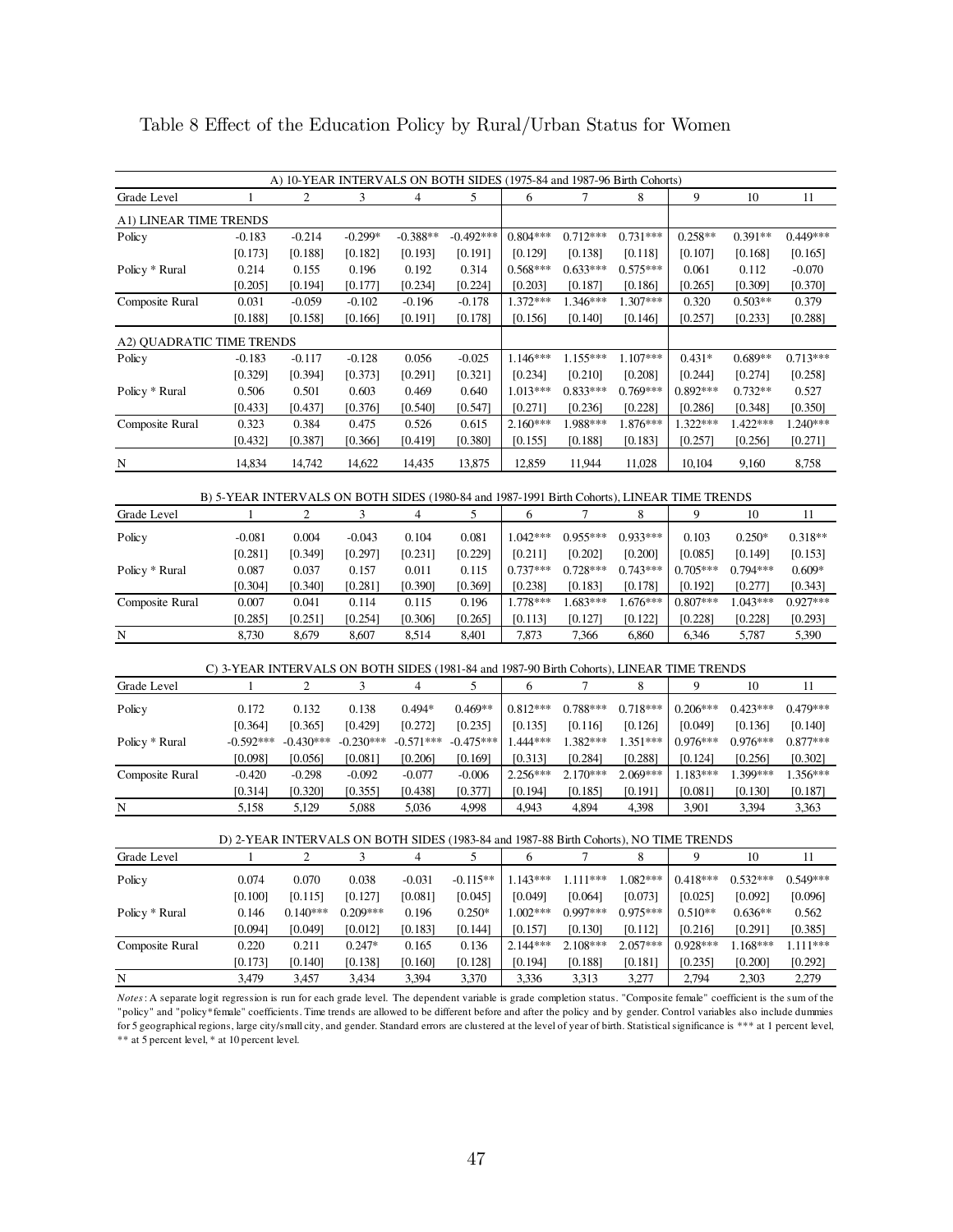| A) 10-YEAR INTERVALS ON BOTH SIDES (1975-1984 and 1987-1996 Birth Cohorts)                                                                                     |                                              |
|----------------------------------------------------------------------------------------------------------------------------------------------------------------|----------------------------------------------|
| $\mathbf{1}$<br>2<br>3<br>$\overline{4}$<br>5<br>Grade Level<br>6<br>7<br>8                                                                                    | 9<br>10<br>11                                |
| A1) LINEAR TIME TRENDS                                                                                                                                         |                                              |
| $-0.016*$<br>$-0.022**$<br>$-0.030***$<br>$0.134***$<br>$0.122***$<br>$0.126***$<br>$-0.011$<br>Urban<br>$-0.009$                                              | $0.056**$<br>$0.084**$<br>$0.096***$         |
| [0.008]<br>[0.009]<br>[0.009]<br>[0.011]<br>$[0.011]$<br>$[0.021]$<br>[0.023]<br>$[0.021]$                                                                     | [0.024]<br>[0.036]<br>[0.036]                |
| $0.303***$<br>$0.297***$<br>$0.290***$<br>0.003<br>$-0.009$<br>$-0.019$<br>$-0.019$<br>$-0.005$<br>Rural                                                       | $0.098**$<br>0.071<br>0.061                  |
| $[0.016]$<br>[0.013]<br>[0.014]<br>[0.018]<br>$[0.018]$<br>$[0.032]$<br>[0.028]<br>[0.030]                                                                     | [0.049]<br>$[0.054]$<br>[0.044]              |
| $-0.169***$<br>$-0.175***$<br>$-0.163***$<br>Urban-Rural<br>$-0.012$<br>$-0.006$<br>$-0.007$<br>$-0.003$<br>$-0.011$                                           | 0.025<br>$-0.005$<br>$-0.014$                |
| [0.015]<br>[0.013]<br>[0.019]<br>[0.019]<br>[0.038]<br>[0.013]<br>[0.035]<br>[0.036]                                                                           | [0.052]<br>[0.073]<br>[0.062]                |
| A2) OUADRATIC TIME TRENDS                                                                                                                                      |                                              |
| $-0.009$<br>0.004<br>$-0.002$<br>$0.202***$<br>$0.206***$<br>$0.200***$<br>Urban<br>$-0.006$<br>$-0.007$                                                       | $0.095*$<br>$0.150**$<br>$0.155***$          |
| [0.015]<br>[0.019]<br>[0.019]<br>[0.019]<br>[0.021]<br>[0.046]<br>[0.043]<br>[0.044]                                                                           | [0.056]<br>[0.063]<br>[0.059]                |
| $0.443***$<br>$0.413***$<br>$0.389***$<br>0.027<br>0.034<br>0.045<br>0.056<br>0.072<br>Rural                                                                   | $0.183***$<br>$0.212***$<br>$0.172***$       |
| [0.038]<br>[0.037]<br>[0.038]<br>[0.049]<br>[0.049]<br>[0.022]<br>[0.029]<br>[0.028]                                                                           | [0.027]<br>[0.024]<br>[0.026]                |
| $-0.240***$<br>$-0.207***$<br>$-0.189***$<br>Urban-Rural<br>$-0.036$<br>$-0.040$<br>$-0.051$<br>$-0.053$<br>$-0.073$                                           | $-0.088*$<br>$-0.062$<br>$-0.017$            |
| [0.036]<br>[0.035]<br>[0.033]<br>[0.055]<br>[0.058]<br>$[0.050]$<br>[0.045]<br>[0.044]                                                                         | [0.053]<br>[0.066]<br>[0.063]                |
| 14,834<br>14,742<br>14,622<br>14,435<br>13,875<br>12,859<br>11,944<br>11,028<br>$\overline{\mathbf{N}}$                                                        | 10,104<br>9,160<br>8,758                     |
| B) 5-YEAR INTERVALS ON BOTH SIDES (1980-1984 and 1987-1991 Birth Cohorts) LINEAR TIME TRENDS                                                                   |                                              |
| Grade Level<br>2<br>3<br>$\overline{4}$<br>5<br>6<br>7<br>8<br>1                                                                                               | 9<br>10<br>11                                |
| 0.000<br>$-0.002$<br>0.007<br>$0.175***$<br>$0.164***$<br>$0.162***$<br>Urban<br>$-0.004$<br>0.005                                                             | 0.022<br>$0.053*$<br>$0.067**$               |
| [0.019]<br>[0.015]<br>[0.016]<br>[0.041]<br>[0.039]<br>[0.014]<br>[0.016]<br>[0.039]                                                                           | [0.018]<br>[0.031]<br>[0.032]                |
| 0.004<br>0.011<br>0.012<br>$0.375***$<br>$0.357***$<br>$0.354***$<br>0.001<br>0.022<br>Rural                                                                   | $0.135***$<br>$0.181***$<br>$0.154***$       |
| [0.023]<br>[0.022]<br>[0.024]<br>[0.033]<br>[0.031]<br>[0.018]<br>[0.020]<br>[0.019]                                                                           | [0.036]<br>[0.050]<br>[0.038]                |
| $-0.200***$<br>$-0.193***$<br>$-0.192***$<br>Urban-Rural<br>$-0.005$<br>$-0.003$<br>$-0.013$<br>$-0.005$<br>$-0.017$                                           | $-0.113***$<br>$-0.129**$<br>$-0.087$        |
| $[0.021]$<br>[0.022]<br>[0.021]<br>[0.036]<br>$[0.036]$<br>[0.045]<br>[0.035]<br>[0.035]                                                                       | [0.033]<br>[0.054]<br>[0.066]                |
| ${\bf N}$<br>8,730<br>8,679<br>8,607<br>8,514<br>8,401<br>7,873<br>7,366<br>6,860                                                                              | 5,390<br>6,346<br>5,787                      |
|                                                                                                                                                                |                                              |
| C) 3-YEAR INTERVALS ON BOTH SIDES (1982-1984 and 1987-1989 Birth Cohorts) LINEAR TIME TRENDS                                                                   |                                              |
| $\overline{c}$<br>3<br>$\overline{4}$<br>5<br>7<br>8<br>Grade Level<br>1<br>6                                                                                  | 9<br>10<br>11                                |
| $0.036*$<br>$0.126***$<br>$0.125***$<br>$0.117***$<br>Urban<br>0.010<br>0.007<br>0.008<br>0.035                                                                | $0.044***$<br>$0.089***$<br>$0.101***$       |
| [0.022]<br>[0.022]<br>[0.020]<br>[0.026]<br>$[0.020]$<br>[0.024]<br>[0.021]<br>[0.022]                                                                         | $[0.010]$<br>[0.028]<br>[0.029]              |
| $-0.022$<br>$-0.008$<br>$-0.007$<br>$-0.001$<br>$0.450***$<br>$0.435***$<br>$0.414***$<br>$-0.028$<br>Rural                                                    | $0.171***$<br>$0.216***$<br>$0.193***$       |
| [0.039]<br>[0.019]<br>[0.022]<br>[0.029]<br>[0.041]<br>[0.026]<br>[0.026]<br>[0.027]                                                                           | [0.014]<br>[0.025]<br>[0.035]                |
| $0.037***$<br>$0.029***$<br>$0.016***$<br>$0.042**$<br>$-0.324***$<br>$-0.310***$<br>$-0.297***$<br>Urban-Rural<br>$0.036*$                                    | $-0.128***$<br>$-0.127**$<br>$-0.092$        |
| [0.007]<br>[0.003]<br>[0.020]<br>[0.050]<br>[0.047]<br>[0.003]<br>$[0.021]$<br>[0.046]                                                                         | [0.023]<br>[0.061]<br>[0.051]                |
| 5,158<br>5,129<br>5,088<br>4,998<br>4.943<br>4,894<br>4,398<br>N<br>5,036                                                                                      | 3,901<br>3,394<br>3,363                      |
|                                                                                                                                                                |                                              |
| D) 2-YEAR INTERVALS ON BOTH SIDES (1983-1984 and 1987-1988 Birth Cohorts) NO TIME TREND<br>7<br>1                                                              | 9<br>10                                      |
| Grade Level<br>2<br>3<br>$\overline{4}$<br>5<br>6<br>8<br>$-0.007**$<br>$0.181***$<br>$0.179***$<br>0.004<br>0.004<br>0.002<br>$-0.002$<br>$0.184***$<br>Urban | 11<br>$0.090***$<br>$0.113***$<br>$0.118***$ |
| [0.005]<br>[0.006]<br>[0.003]<br>[0.003]<br>[0.006]<br>[0.007]<br>[0.007]<br>[0.005]                                                                           | [0.005]<br>[0.018]<br>[0.019]                |
| 0.438***<br>$0.430***$<br>$0.419***$<br>0.017<br>$0.022*$<br>0.016<br>0.014<br>0.018                                                                           | $0.154***$<br>$0.203***$<br>$0.187***$       |
| Rural<br>[0.013]<br>[0.014]<br>[0.012]<br>[0.012]<br>[0.015]<br>[0.033]<br>[0.031]<br>[0.030]                                                                  | [0.046]<br>[0.041]<br>[0.060]                |
| $-0.249***$<br>Urban-Rural<br>$-0.014**$<br>$-0.019***$<br>$-0.255***$<br>$-0.240***$<br>$-0.014$<br>$-0.018$<br>$-0.021$                                      | $-0.089$<br>$-0.069$<br>$-0.065$             |
| [0.009]<br>[0.006]<br>[0.005]<br>[0.016]<br>[0.014]<br>[0.031]<br>[0.026]<br>[0.024]                                                                           | [0.042]<br>[0.060]<br>[0.079]                |
| ${\bf N}$<br>3,479<br>3,457<br>3,434<br>3,394<br>3,370<br>3,336<br>3,313<br>3,277                                                                              | 2,794<br>2,303<br>2,279                      |

Table 9 Effect of Policy on Grade Completion Rate by Rural/Urban Status for Women

*Notes*: The predicted values are based on the estimates in Table 8. Statistical significance is \*\*\* at 1 percent level, \*\* at 5 percent level, \* at 10 percent level.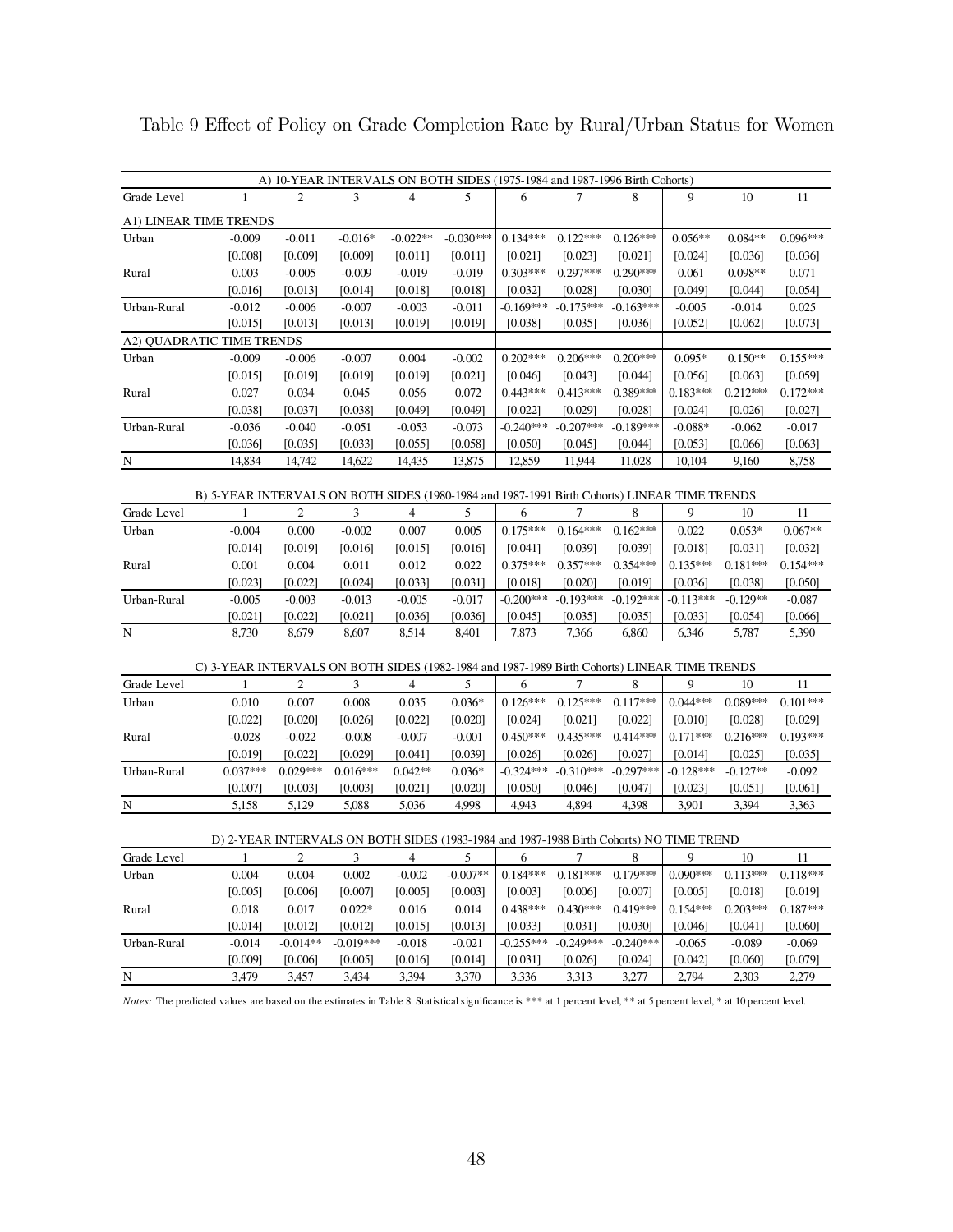#### Table 10 Effect of the Policy on Completed Years of Schooling at Age 15 and Age 17 by Gender and Rural/Urban Residence

|                                                                                                                                                                                                                                                                              |            | Age 15     |                                      |            | Age 17     |
|------------------------------------------------------------------------------------------------------------------------------------------------------------------------------------------------------------------------------------------------------------------------------|------------|------------|--------------------------------------|------------|------------|
|                                                                                                                                                                                                                                                                              |            | 1978-1984, | 1983-1984,                           | 1980-1984, | 1983-1984, |
|                                                                                                                                                                                                                                                                              |            | 1987-1993  | 1987-1988                            | 1987-1991  | 1987-1988  |
| <b>Birth Cohorts:</b><br>Time Trend (Splines):<br>Policy<br>Policy * Female<br>Composite Female<br>R-squared<br>Policy<br>Policy * Female<br>Composite Female<br>N<br>R-squared<br>Policy<br>Policy * Rural<br>Composite Rural<br>N<br>R-squared<br>Policy<br>Policy * Rural | Linear     | Quadratic  | None                                 | Linear     | None       |
|                                                                                                                                                                                                                                                                              |            |            | A) Gender Differences in Urban Areas |            |            |
|                                                                                                                                                                                                                                                                              | $0.349**$  | 0.511      | $0.535**$                            | $0.803**$  | $0.910**$  |
|                                                                                                                                                                                                                                                                              | [0.150]    | [0.344]    | [0.130]                              | [0.272]    | [0.177]    |
|                                                                                                                                                                                                                                                                              | 0.067      | $-0.058$   | $-0.019$                             | $-0.072$   | $-0.075$   |
|                                                                                                                                                                                                                                                                              | [0.147]    | [0.455]    | [0.114]                              | [0.343]    | [0.207]    |
|                                                                                                                                                                                                                                                                              | $0.417***$ | 0.454      | $0.517***$                           | $0.731**$  | $0.835***$ |
|                                                                                                                                                                                                                                                                              | [0.081]    | [0.450]    | [0.016]                              | [0.236]    | [0.087]    |
| $\mathbf N$                                                                                                                                                                                                                                                                  | 8,755      | 8,755      | 2,947                                | 5,734      | 2,292      |
|                                                                                                                                                                                                                                                                              | 0.145      | 0.145      | 0.140                                | 0.145      | 0.144      |
|                                                                                                                                                                                                                                                                              |            |            | B) Gender Differences in Rural Areas |            |            |
|                                                                                                                                                                                                                                                                              | $0.797***$ | $1.051**$  | $0.993***$                           | 1.391***   | 1.327***   |
|                                                                                                                                                                                                                                                                              | [0.092]    | [0.350]    | [0.046]                              | [0.239]    | [0.071]    |
|                                                                                                                                                                                                                                                                              | 0.329      | $-0.042$   | 0.272                                | 0.080      | 0.294      |
|                                                                                                                                                                                                                                                                              | [0.210]    | [0.458]    | [0.122]                              | [0.243]    | [0.162]    |
|                                                                                                                                                                                                                                                                              | $1.125***$ | $1.009***$ | 1.265***                             | 1.471***   | 1.621***   |
|                                                                                                                                                                                                                                                                              | [0.152]    | [0.295]    | [0.120]                              | [0.178]    | [0.168]    |
|                                                                                                                                                                                                                                                                              | 5,518      | 5,518      | 1,818                                | 3.565      | 1,426      |
|                                                                                                                                                                                                                                                                              | 0.332      | 0.333      | 0.335                                | 0.333      | 0.327      |
|                                                                                                                                                                                                                                                                              |            |            | C) Rural/Urban Differences for Men   |            |            |
|                                                                                                                                                                                                                                                                              | $0.331**$  | 0.480      | $0.512**$                            | $0.786***$ | $0.885***$ |
|                                                                                                                                                                                                                                                                              | [0.127]    | [0.295]    | [0.110]                              | [0.238]    | [0.149]    |
|                                                                                                                                                                                                                                                                              | $0.463**$  | 0.459      | $0.466**$                            | $0.526*$   | $0.433***$ |
|                                                                                                                                                                                                                                                                              | [0.173]    | [0.457]    | [0.120]                              | [0.242]    | [0.068]    |
|                                                                                                                                                                                                                                                                              | $0.795***$ | $0.939**$  | $0.979***$                           | $1.312***$ | 1.318***   |
|                                                                                                                                                                                                                                                                              | [0.081]    | [0.313]    | [0.077]                              | [0.240]    | [0.086]    |
|                                                                                                                                                                                                                                                                              | 5,185      | 5,185      | 1,488                                | 3,512      | 1,415      |
|                                                                                                                                                                                                                                                                              | 0.167      | 0.167      | 0.137                                | 0.180      | 0.170      |
|                                                                                                                                                                                                                                                                              |            |            | D) Rural/Urban Differences for Women |            |            |
|                                                                                                                                                                                                                                                                              | $0.425***$ | 0.494      | $0.523***$                           | $0.719***$ | $0.820***$ |
|                                                                                                                                                                                                                                                                              | [0.076]    | [0.417]    | [0.015]                              | [0.216]    | [0.072]    |
|                                                                                                                                                                                                                                                                              | $0.713***$ | 0.552      | $0.756***$                           | $0.757**$  | $0.811*$   |
|                                                                                                                                                                                                                                                                              | [0.148]    | [0.478]    | [0.099]                              | [0.271]    | [0.261]    |
| Composite Rural                                                                                                                                                                                                                                                              | 1.137***   | 1.046***   | 1.279***                             | 1.476***   | 1.631***   |
|                                                                                                                                                                                                                                                                              | [0.141]    | [0.271]    | [0.114]                              | [0.156]    | [0.194]    |
| N                                                                                                                                                                                                                                                                            | 9,088      | 9,088      | 3,277                                | 5,787      | 2,303      |
| R-squared                                                                                                                                                                                                                                                                    | 0.307      | 0.307      | 0.307                                | 0.313      | 0.318      |

*Notes:* A separate OLS regression is run in each column within a panel, where the dependent variable is the completed years of schooling at that age. "Composite female" coefficient is the sum of the "policy" and "policy\*female" coefficients, and "composite rural" coefficient is the sum of "policy" and "policy\*rural" coefficients. Time trends are allowed to be different before and after the policy and by gender. Control variables also include dummies for 5 geographical regions, large city/small city. Standard errors are clustered at the level of year of birth. Statistical significance is \*\*\* at 1 percent level, \*\* at 5 percent level, \* at 10 percent level.